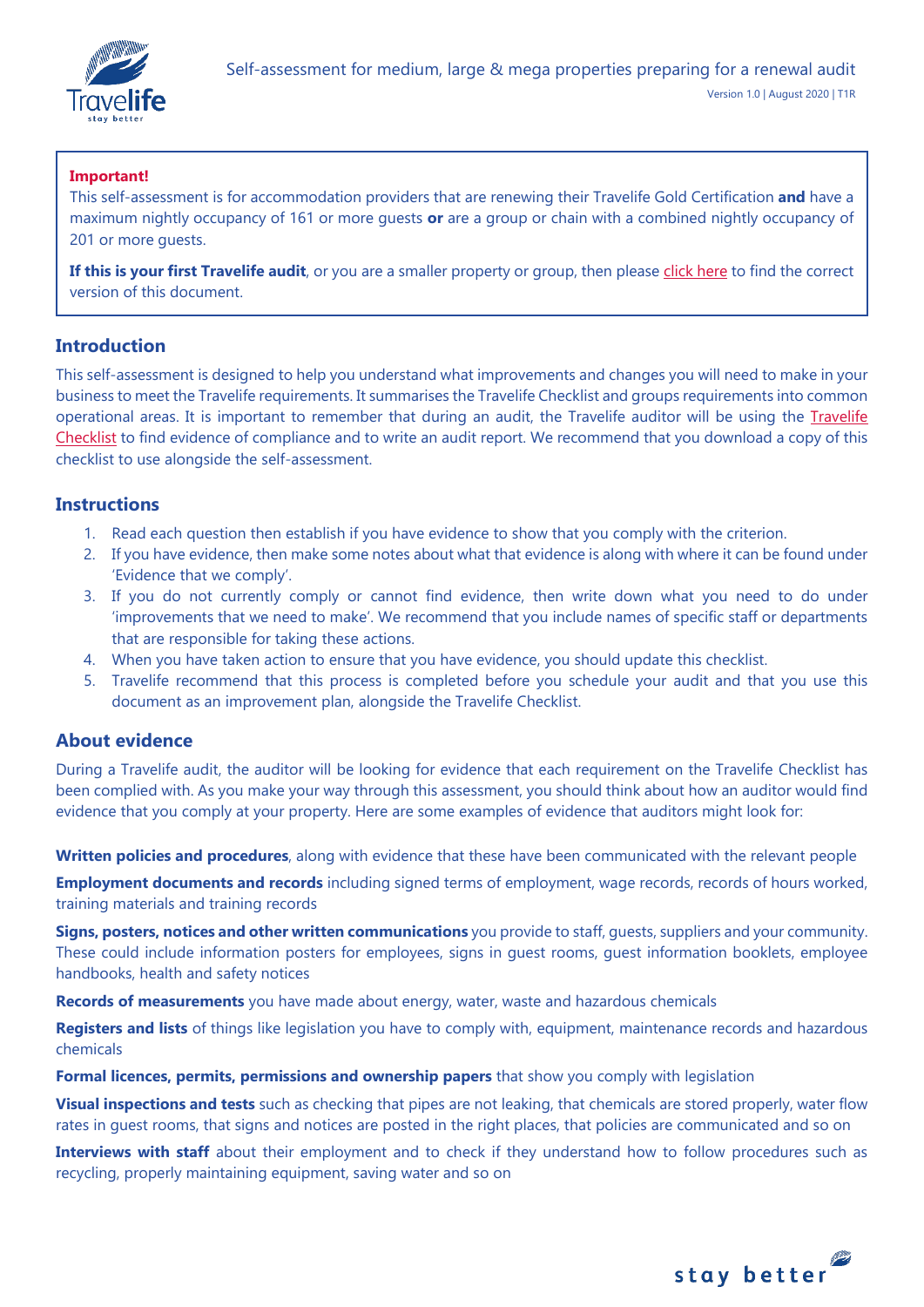# **Examples**

Here is an example showing how to complete the assessment.

# Question 6

Do you ensure that your environmental, labour and human rights, local community relations, quality and health and safety policy documents, or the relevant parts of them, are:

- − Available in staff areas and in the languages that all of your staff understand
- − Available in quest areas and in the languages most commonly understood by your quests
- − Published on your website in the languages most commonly understood by your guests, your local community and other key stakeholders
- Provided to your suppliers and subcontractors

**Travelife Checklist criteria/criterion:** 7 + 8 + 9 + 155

Evidence that we comply

*The sustainability policies are published on our website and displayed on guest and staff noticeboards in English and Spanish* 

Improvements we need to make

*German translation and we need to email it to our suppliers*

# **Creating an improvement plan**

How you write your plan is up to you and we have provided an example below of one way you could do it. We strongly recommend that it includes a list of the Travelife criteria that you do not yet comply with, what actions must be taken, who will be responsible for each one and deadlines.

| Criteria<br>No. | Travelife requirement                                                                                                    | Actions/to do                                                                                                                                                                                   | Person/department<br>responsible | <b>Notes</b>                                                                                   | <b>Deadline</b> |
|-----------------|--------------------------------------------------------------------------------------------------------------------------|-------------------------------------------------------------------------------------------------------------------------------------------------------------------------------------------------|----------------------------------|------------------------------------------------------------------------------------------------|-----------------|
| 35 to<br>37     | Do you record<br>energy consumption<br>daily, weekly or<br>monthly?<br>Do you record<br>energy used from<br>all sources? | Create spreadsheet from<br>Travelife template<br>Find out from head<br>engineer all of the fuel<br>sources and how they are<br>recorded<br>Agree process for<br>recording on a regular<br>basis | General manager<br>Head engineer | Make sure<br>head engineer<br>has copy of<br>Travelife<br>Checklist.<br>guides and<br>template | 20DEC           |

# **More information and resources**

- − The [Travelife Checklists](https://travelifestaybetter.com/travelife-standard-checklists/) are available in a variety of languages
- − The Sustainability Toolkit in the [Member Zone](https://travelifestaybetter.com/accommodation-member-zone/) contains guides, templates and examples to help you
- − The Audit Preparation guide in the [Member Zone](https://travelifestaybetter.com/accommodation-member-zone/) also contains information to help you prepare for your audit
- You can contact [info@travelife.org](mailto:info@travelife.org) at any time if you have any questions or require further support

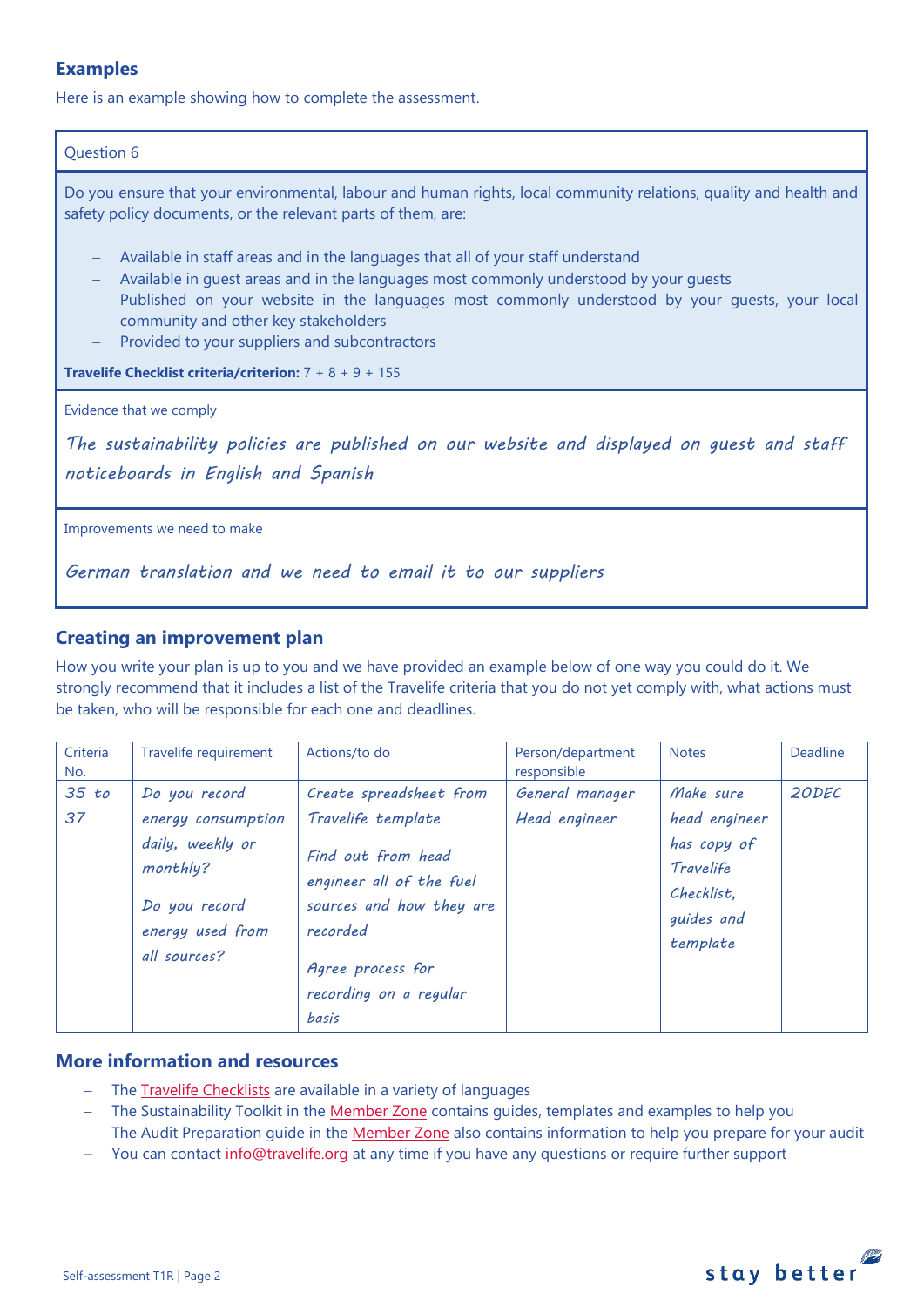# **Contents**

You can click on the links below to go straight to the section you would like to work on or keep scrolling to start the assessment from the beginning.

# **[Legislation](#page-3-0)**

[Question 1:](#page-3-1) Creating and maintaining a legal register [Question 2:](#page-3-2) Regulations for biodiversity and historical artifacts [Question 3:](#page-4-0) Licences and permits [Question 4:](#page-4-1) Travelife Declaration of Compliance

# **[Policies](#page-5-0)**

[Question 5:](#page-5-1) The policies you need to have in place [Question 6:](#page-8-0) Making policies available and accessible

# **[Internal resourcing and support](#page-9-0)**

**[Question 7:](#page-9-1) Staff resourcing** [Question 8:](#page-9-2) Training and engagement [Question 9:](#page-10-0) Staff and subcontractor engagement

# **[Assessing and communicating your progress](#page-10-0)**

[Question 10:](#page-11-0) Reports [Question 11:](#page-12-0) Guest feedback [Question 12:](#page-13-0) Energy, water and hazards substance assessments

# **[Environmental measurements and keeping records](#page-13-1)**

[Question 13:](#page-13-2) Energy [Question 14:](#page-14-0) Water [Question 15::](#page-15-0) Waste (including hazardous waste and wastewater) [Question 16:](#page-17-0) Hazardous substances

# **[Reducing environmental impacts](#page-19-0)**

[Question 17:](#page-20-0) Maintenance [Question 18:](#page-20-1) Actions

# **[Biodiversity and animal welfare](#page-22-0)**

[Question 19:](#page-23-0) Animals and sensitive natural areas

# **[Community engagement](#page-24-0) and support**

[Question 20:](#page-24-1) Engaging and consulting [Question 21:](#page-24-2) Safeguarding people, culture and heritage [Question 22:](#page-25-0) Fair treatment

# **[Your guests](#page-25-1)**

[Question 23:](#page-26-0) Guest engagement and support

# **[Fair labour practices](#page-27-0)**

[Question 24:](#page-27-1) Recruitment and induction [Question 25:](#page-28-0) General terms and conditions [Question 26:](#page-29-0) Complaints, feedback and representation [Question 27:](#page-30-0) Keeping records [Question 28:](#page-31-0) Employees under the age of 18

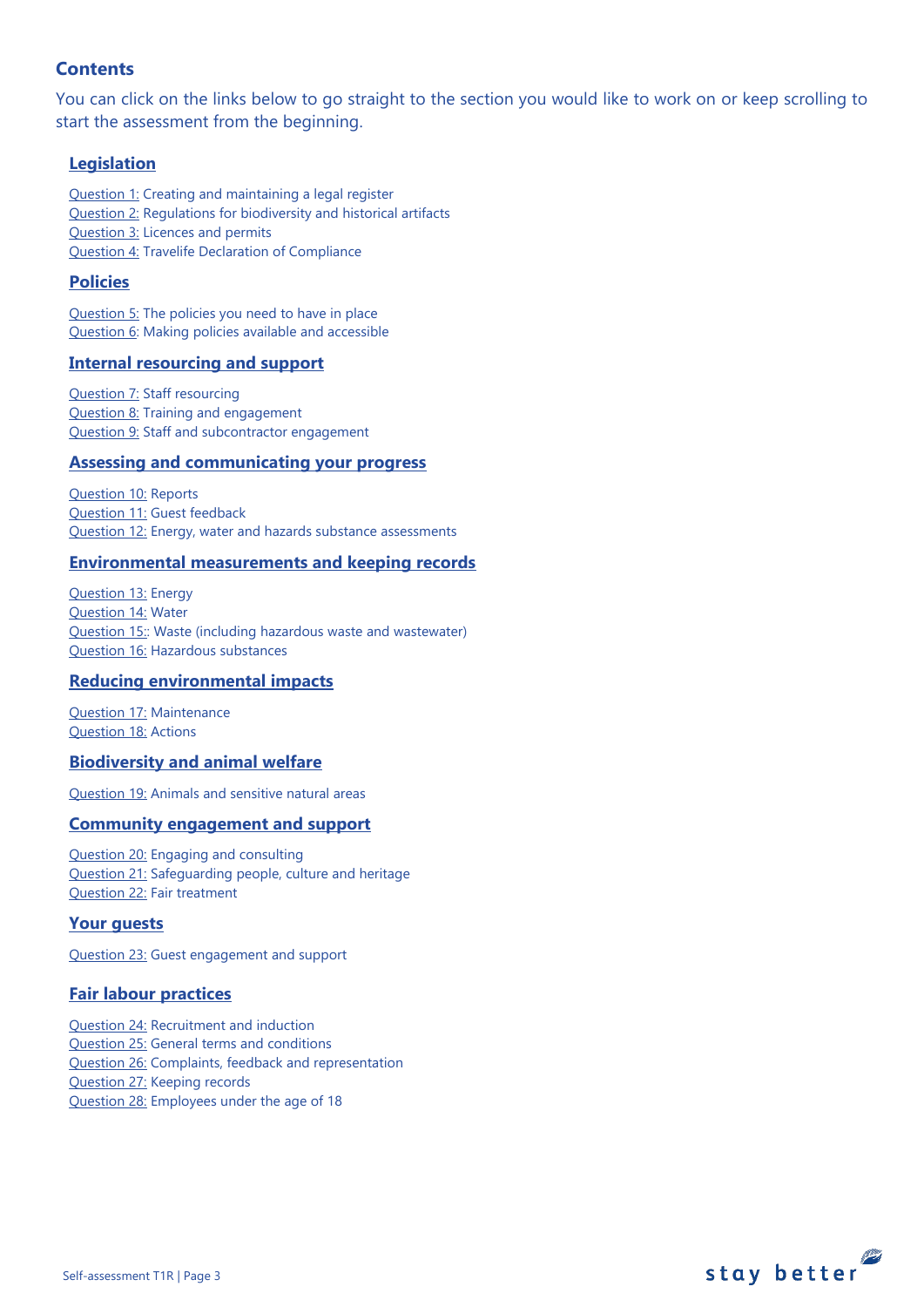# <span id="page-3-0"></span>**LEGISLATION**

## Purpose

An important part of responsible business is making sure you comply with all applicable laws and regulations, and have all the necessary permits to operate. If this is not being done it can indicate that your business is not showing proper care for people and the environment, and it also leaves you vulnerable to risk.

**Objectives** 

- − To ensure your business is aware of all relevant legislation you need to comply with
- − To have a system in place for checking that you are always compliant
- − To regularly check for any new legislation or codes of practice that might apply to your business
- − To ensure you have all the necessary licences, permits and permissions to operate your business

# <span id="page-3-1"></span>**Question 1: Creating and maintaining a legal register**

Do you keep a list of all legislation (including regional, national and international legislation) that is relevant to your business? This list must cover legislation that relates to each of the following areas:

- − Environment (including all types of waste)
- − Labour
- − Human rights
- − Health and safety
- − Financial responsibilities

#### **Travelife Checklist criteria/criterion:** 10 + 11+ 12 + 13

**Travelife resources:** Quick guide: Recording legislation and licences [English](https://travelifestaybetter.com/wp-content/uploads/2019/02/1-Quick-Guide-Recording-Legislation-and-Licenses.pdf) | [Español](https://travelifestaybetter.com/wp-content/uploads/2019/02/1-ES-Quick-Guide-Recording-Legislation-and-Licenses.pdf) | Ελλ[ηνικά](https://travelifestaybetter.com/wp-content/uploads/2020/02/21-Quick-Guide-Recording-Legislation-and-Licenses-GR.pdf) | [Türkçe.](https://travelifestaybetter.com/wp-content/uploads/2020/12/1-Quick-Guide-Recording-Legislation-and-Licenses-TR-Hizli-Kilavuz-Mevzuat-ve-Lisanslarin-Kayit-Edilmesi.pdf) Example of a legal register that meets minimum requirements **English | [Español](https://travelifestaybetter.com/wp-content/uploads/2019/02/1-ES-Example-Legal-Register.pdf) | Ελλ[ηνικά](https://travelifestaybetter.com/wp-content/uploads/2020/02/23-Example-Legal-Register-GR.pdf) | Türkçe**. Template of a legal register that meets minimum requirements [English](https://travelifestaybetter.com/wp-content/uploads/2020/12/1-Example-Legal-Register-Excellence-V1.1.pdf) | [Español](https://travelifestaybetter.com/wp-content/uploads/2020/12/1-ES-Example-Legal-Register-Excellence-V1.1.pdf) | Ελλ[ηνικά](https://travelifestaybetter.com/wp-content/uploads/2020/12/1-Example-Legal-Register-Excellence-V1.1-GR.pdf) | [Türkçe.](https://travelifestaybetter.com/wp-content/uploads/2020/12/1-Template-Legal-Register-Minimum-Requirements-TR-Sablon-Yasal-Kayit-Minimum-Gereksinimler.docx) Best practice example of a legal register English | Español | Ελληνικά | [Türkçe.](https://travelifestaybetter.com/wp-content/uploads/2020/12/1-Example-Legal-Register-Excellence-TR-Ornek-Yasal-Kayit-En-iyi-Uygulama.pdf) Best practice legal register template [English](https://travelifestaybetter.com/wp-content/uploads/2019/02/1-Template-Legal-Register-Best-Practice.docx) | [Español](https://travelifestaybetter.com/wp-content/uploads/2019/02/1-ES-Template-Legal-Register-Best-Practice.docx) | Ελλ[ηνικά](https://travelifestaybetter.com/wp-content/uploads/2020/02/24-Template-Legal-Register-Best-Practice-GR.docx) [| Türkçe.](https://travelifestaybetter.com/wp-content/uploads/2020/12/1-Template-Legal-Register-Best-Practice-TR-Sablon-Yasal-Kayit-En-Iyi-Uygulama.docx)

Evidence that we comply

Improvements we need to make

# <span id="page-3-2"></span>**Question 2: Regulations for biodiversity and historical artifacts**

If you take part in any of the activities listed below, can you provide evidence that you meet international regulations and codes of practice? This includes activities that happen at your business and any off-site activities that you promote. For example, [CITES](https://cites.org/) (International Convention on Trade in Endangered Species) or laws about the sale of historical artifacts.

- Taking species from the wild
- − Using protected species for food/drink
- − Showing/exhibiting wildlife species
- − Trading of wildlife species
- − Selling articles originally made from materials of wildlife
- − Selling historical or archaeological products

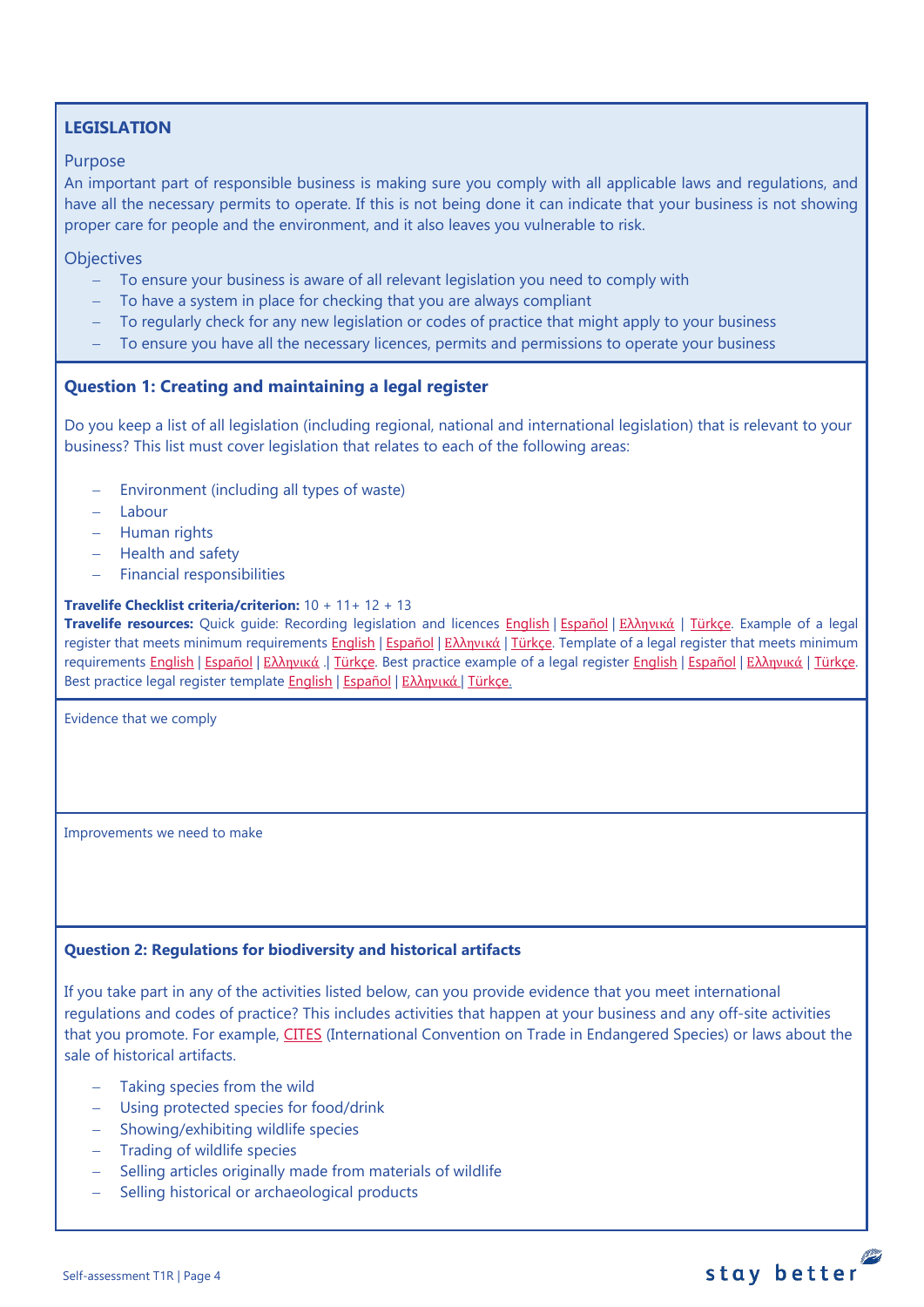#### **Travelife Checklist criteria/criterion:** 99 + 150

**Travelife resources:** Quick guide: Recording legislation and licences [English](https://travelifestaybetter.com/wp-content/uploads/2019/02/1-Quick-Guide-Recording-Legislation-and-Licenses.pdf) | [Español](https://travelifestaybetter.com/wp-content/uploads/2019/02/1-ES-Quick-Guide-Recording-Legislation-and-Licenses.pdf) | Ελλ[ηνικά](https://travelifestaybetter.com/wp-content/uploads/2020/02/21-Quick-Guide-Recording-Legislation-and-Licenses-GR.pdf) | [Türkçe.](https://travelifestaybetter.com/wp-content/uploads/2020/12/1-Quick-Guide-Recording-Legislation-and-Licenses-TR-Hizli-Kilavuz-Mevzuat-ve-Lisanslarin-Kayit-Edilmesi.pdf) Detailed guide: Biodiversity, wildlife and animal welfare [English](https://travelifestaybetter.com/wp-content/uploads/2021/01/21-Detailed-Guided-Biodiversity-and-Animal-Welfare-V2.0.pdf) | [Español](https://travelifestaybetter.com/wp-content/uploads/2021/01/21-ES-Detailed-Guided-Biodiversity-and-Animal-Welfare-V2.0.pdf) | Ελλ[ηνικά](https://travelifestaybetter.com/wp-content/uploads/2021/01/21-GR-Detailed-Guided-Biodiversity-and-Animal-Welfare.pdf) | [Türkçe.](https://travelifestaybetter.com/wp-content/uploads/2021/01/21-Detailed-Guided-Biodiversity-and-Animal-Welfare-V2.0-TR-Biyocesitlilik-ve-Hayvan-Refahi-Detayli-Kilavuz.pdf) Biodiversity and animal welfare checklist [English](https://travelifestaybetter.com/wp-content/uploads/2020/11/21-Biodiversity-and-Animal-Welfare-Checklist-V2.0.docx) | [Español](https://travelifestaybetter.com/wp-content/uploads/2020/11/21-ES-Biodiversity-and-Animal-Welfare-Checklist-V2.0.docx) | Ελλ[ηνικά](https://travelifestaybetter.com/wp-content/uploads/2021/01/21-GR-Biodiversity-and-Animal-Welfare-Checklist.docx) | [Türkçe.](https://travelifestaybetter.com/wp-content/uploads/2020/10/21-Biodiversity-and-Animal-Welfare-Checklist-July-2021-TR-Biyocesitlilik-ve-Hayvan-Refahi-Kontrol-Listesi.docx) Detailed guide: Human rights [English](https://travelifestaybetter.com/wp-content/uploads/2021/01/8-Detailed-Guide-Human-Rights.pdf) | [Español](https://travelifestaybetter.com/wp-content/uploads/2021/01/8-ES-Detailed-Guide-Human-Rights.pdf) | Ελλ[ηνικά](https://travelifestaybetter.com/wp-content/uploads/2021/01/8-GR-Detailed-Guide-Human-Rights.pdf) | [Türkçe.](https://travelifestaybetter.com/wp-content/uploads/2021/01/8-Detailed-Guide-Human-Rights-TR-Insan-Haklari-Detayli-Kilavuz.pdf)

Evidence that we comply

Improvements we need to make

# <span id="page-4-0"></span>**Question 3: Licences and permits**

Do you have copies of all the licences and permits you need for the business premises and your operations? This includes any necessary licences to operate any kind of attraction, entertainment or activity involving wildlife, as required by wildlife regulatory organisations.

**Travelife Checklist criteria/criterion:** 14 + 100

**Travelife resources:** Quick guide: Recording legislation and licences [English](https://travelifestaybetter.com/wp-content/uploads/2019/02/1-Quick-Guide-Recording-Legislation-and-Licenses.pdf) | [Español](https://travelifestaybetter.com/wp-content/uploads/2019/02/1-ES-Quick-Guide-Recording-Legislation-and-Licenses.pdf) | Ελλ[ηνικά](https://travelifestaybetter.com/wp-content/uploads/2020/02/21-Quick-Guide-Recording-Legislation-and-Licenses-GR.pdf) | [Türkçe.](https://travelifestaybetter.com/wp-content/uploads/2020/12/1-Quick-Guide-Recording-Legislation-and-Licenses-TR-Hizli-Kilavuz-Mevzuat-ve-Lisanslarin-Kayit-Edilmesi.pdf) Detailed guide: Biodiversity, wildlife and animal welfare **English | [Español](https://travelifestaybetter.com/wp-content/uploads/2021/01/21-ES-Detailed-Guided-Biodiversity-and-Animal-Welfare-V2.0.pdf) | Ελλ[ηνικά](https://travelifestaybetter.com/wp-content/uploads/2021/01/21-GR-Detailed-Guided-Biodiversity-and-Animal-Welfare.pdf) | Türkçe**. Biodiversity and animal welfare checklist [English](https://travelifestaybetter.com/wp-content/uploads/2020/11/21-Biodiversity-and-Animal-Welfare-Checklist-V2.0.docx) | [Español](https://travelifestaybetter.com/wp-content/uploads/2020/11/21-ES-Biodiversity-and-Animal-Welfare-Checklist-V2.0.docx) | Ελλ[ηνικά](https://travelifestaybetter.com/wp-content/uploads/2021/01/21-GR-Biodiversity-and-Animal-Welfare-Checklist.docx) | [Türkçe.](https://travelifestaybetter.com/wp-content/uploads/2020/10/21-Biodiversity-and-Animal-Welfare-Checklist-July-2021-TR-Biyocesitlilik-ve-Hayvan-Refahi-Kontrol-Listesi.docx)

Evidence that we comply

Improvements we need to make

## <span id="page-4-1"></span>**Question 4: Travelife Declaration of Compliance**

Is a senior manager at your business able to sign the Travelife Declaration of Compliance that shows your commitment to complying with legislation across your business?

**Travelife Checklist criteria/criterion:** 15

**Travelife resources:** [View or download the Travelife Declaration](https://travelifestaybetter.com/wp-content/uploads/2019/02/Travelife-Declaration-of-Compliance.docx) of Compliance

Evidence that we comply

Improvements we need to make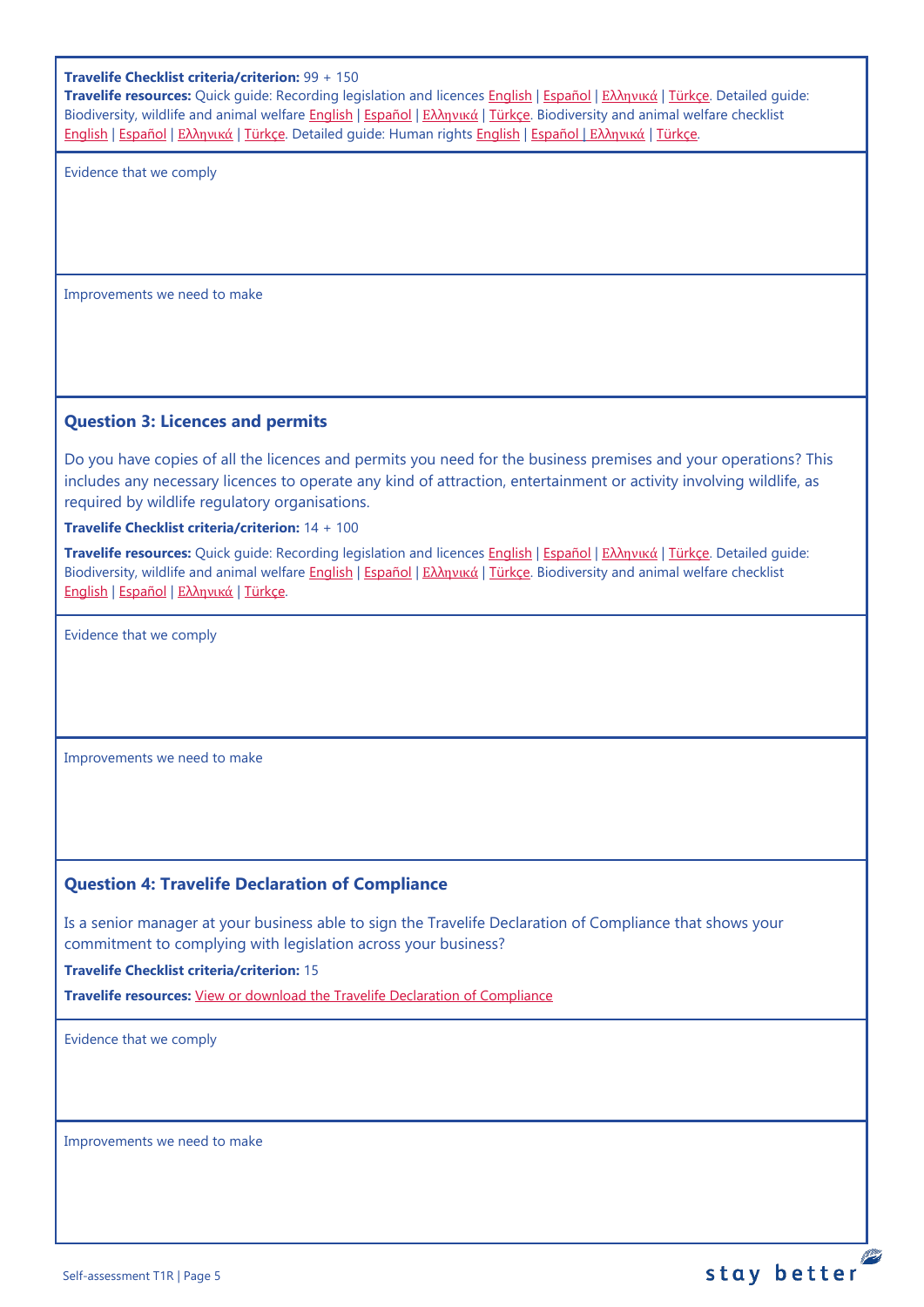# <span id="page-5-0"></span>**POLICIES**

# Purpose

Having written policies that state your commitments, goals, targets, and the steps you will take to achieve these, are one very important way to ensure that everyone at your business understands what is required to operate responsibly. They also show your guests, suppliers and community what you are doing to improve your environmental and social impacts. Being able to refer back to your policies also helps you to track your progress.

**Objectives** 

- − To ensure that senior management understand and support the commitments your business has made
- To ensure that responsible business practices are incorporated in your day-to-day operations, rather than something you only think about once or twice a year
- To have written goals, targets and procedures that you can track and measure to see what things you are doing well and what further improvements can be made
- To help keep you accountable to your guests, stakeholders, staff and community by making the important and relevant parts of your policies public

# <span id="page-5-1"></span>**Question 5: The polices you need to have in place**

Your written policies should cover all the impacts of your operations, both on and off-site. You should remember to factor in any subcontractors such as gift shop or salon operators and any other aspects of your business such as swimming pools, water parks, etc. You can have several individual policies or combine them into one or two policy documents that cover multiple areas.

## **Travelife Checklist criteria/criterion:** 6

No matter how you decide to do this, you must have written policies that cover all of the following areas, and be able to show that you are taking steps to ensure your policies are being implemented:

How you reduce, minimise and manage your impact on the environment.

#### **Travelife Checklist criteria/criterion:** 1

**Travelife resources:** Quick guide: Environmental policy [English](https://travelifestaybetter.com/wp-content/uploads/2019/02/3-Quick-Guide-Environmental-Policy.pdf) | [Español](https://travelifestaybetter.com/wp-content/uploads/2019/02/3-ES-Quick-Guide-Environmental-Policy.pdf) | Ελλ[ηνικά](https://travelifestaybetter.com/wp-content/uploads/2020/02/30-Quick-Guide-Environmental-Policy-GR.pdf) | [Türkçe.](https://travelifestaybetter.com/wp-content/uploads/2020/12/3-Quick-Guide-Environmental-Policy-TR-Hizli-Kilavuz-Cevre-Politikasi.pdf) Example polic[y English](https://travelifestaybetter.com/wp-content/uploads/2019/02/3-Example-Environmental-Policy.pdf) | [Español](https://travelifestaybetter.com/wp-content/uploads/2019/02/3-ES-Example-Environmental-Policy.pdf) | Ελλ[ηνικά](https://travelifestaybetter.com/wp-content/uploads/2020/07/31-Example-Environmental-Policy-GR.pdf) | [Türkçe.](https://travelifestaybetter.com/wp-content/uploads/2020/12/3-Example-Environmental-Policy-TR-Ornek-Cevre-Politikasi.pdf)

Evidence that we comply

Improvements we need to make

How you make sure that you have good working conditions for your employees and protect human rights, ensuring people are treated fairly and equally.

How you do not discriminate in any way and any area of your business.

#### **Travelife Checklist criteria/criterion:** 2 + 125

**Travelife resources:** Quick guide: Human rights and labour policy [English](https://travelifestaybetter.com/wp-content/uploads/2019/02/8-Quick-Guide-Labour-and-Human-Rights-Policy.pdf) | [Español](https://travelifestaybetter.com/wp-content/uploads/2019/02/8-ES-Quick-Guide-Labour-and-Human-Rights-Policy.pdf) | Ελλ[ηνικά](https://travelifestaybetter.com/wp-content/uploads/2020/07/35-Quick-Guide-Labour-and-Human-Rights-Policy-GR.pdf) | [Türkçe.](https://travelifestaybetter.com/wp-content/uploads/2020/08/8-Quick-Guide-Labour-and-Human-Rights-Policy-TR-8-Hizli-Kilavuz-Isci-ve-Insan-Haklari-Politikasi.pdf) Detailed guide: Fair labour practices [English](https://travelifestaybetter.com/wp-content/uploads/2021/01/8-Detailed-Guide-Human-Rights.pdf) | Εspañol | Ελλ[ηνικά](https://travelifestaybetter.com/wp-content/uploads/2021/01/8-GR-Detailed-Guide-Human-Rights.pdf) | [Türkçe.](https://travelifestaybetter.com/wp-content/uploads/2021/01/10-Detailed-Guide-Fair-Labour-Practices-TR-Adil-Is-Gucu-Uygulamalari-Detayli-Kilavuz.pdf) Detailed guide: Human rights English | Εspañol | Ελληνικά | [Türkçe.](https://travelifestaybetter.com/wp-content/uploads/2021/01/8-Detailed-Guide-Human-Rights-TR-Insan-Haklari-Detayli-Kilavuz.pdf) Quick guide: Avoiding discriminatio[n English](https://travelifestaybetter.com/wp-content/uploads/2019/02/13-Quick-Guide-Avoiding-Workplace-Discrimination.pdf) | [Español](https://travelifestaybetter.com/wp-content/uploads/2021/06/8-ES-Example-Labour-Human-Rights-Policy.pdf) | Ελλ[ηνικά](https://travelifestaybetter.com/wp-content/uploads/2020/07/38-Quick-Guide-Avoiding-Workplace-Discrimination-GR.pdf) | [Türkçe.](https://travelifestaybetter.com/wp-content/uploads/2020/10/13-Quick-Guide-Avoiding-Workplace-Discrimination-TR-Isyerinde-Ayrimciligi-Onlemek-icin-Hizli-Kilavuz.pdf) Example policy [English](https://travelifestaybetter.com/wp-content/uploads/2021/06/10-Example-Labour-and-Human-Rights-Policy.pdf) | Español | [Ελληνικά](https://travelifestaybetter.com/wp-content/uploads/2021/08/10-Example-Labour-and-Human-Rights-Policy-GR.pdf) | [Türkçe](https://travelifestaybetter.com/wp-content/uploads/2021/06/10-Example-Labour-and-Human-Rights-Policy-TR-Ornek-Calisan-ve-Insan-Haklari-Politikasi.pdf)



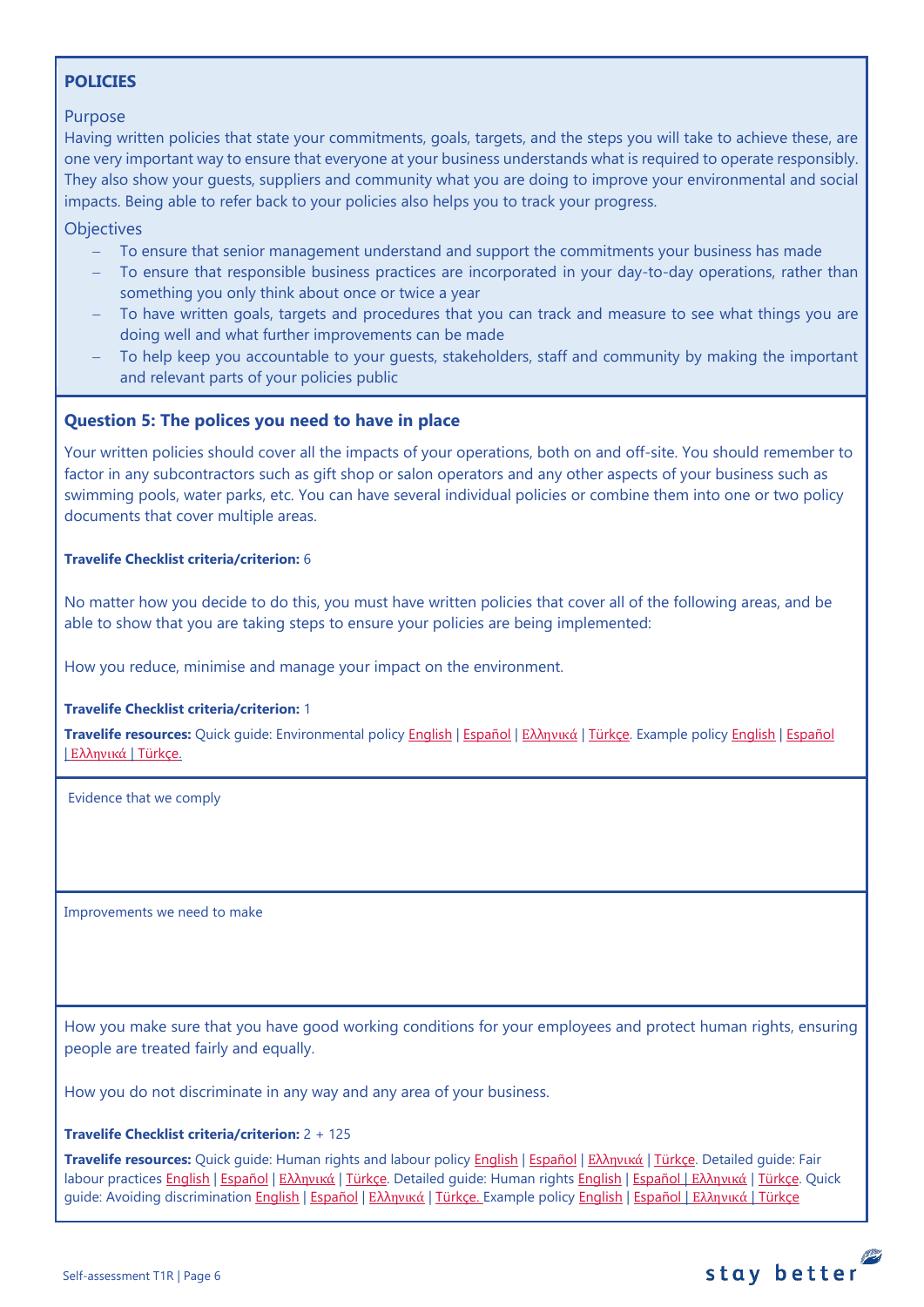Evidence that we comply

Improvements we need to make

How you engage with local people and local businesses to support the economy and community, and how you protect local traditions and cultures.

**Travelife Checklist criteria/criterion:** 3

**Travelife resources:** Quick guide: Community engagement policy [English](https://travelifestaybetter.com/wp-content/uploads/2019/02/7-Quick-Guide-Community-Engagement.pdf) | [Español](https://travelifestaybetter.com/wp-content/uploads/2019/02/7-ES-Quick-Guide-Community-Engagement.pdf) | Ελλ[ηνικά](https://travelifestaybetter.com/wp-content/uploads/2020/07/34-Quick-Guide-Community-Engagement-GR.pdf) | [Türkçe](https://travelifestaybetter.com/wp-content/uploads/2020/08/7-Quick-Guide-Community-Engagement-TR-7-Hizli-Kilavuz-Toplum-Uyum-Politikasi.pdf) . Detailed guide: Community engagement and suppor[t English](https://travelifestaybetter.com/wp-content/uploads/2019/02/7-Detailed-Guide-Community-Engagement.pdf) | [Español](https://travelifestaybetter.com/wp-content/uploads/2019/02/7-ES-Detailed-Guide-Community-Engagement.pdf) | Ελλ[ηνικά](https://travelifestaybetter.com/wp-content/uploads/2020/11/7-GR-Detailed-Guide-Community-Engagement.pdf) | [Türkçe.](https://travelifestaybetter.com/wp-content/uploads/2021/01/7-Detailed-Guide-Community-Engagement-TR-Toplum-Katilimi-ve-Destegi-Detayli-Kilavuz.pdf) Detailed guide: Sustainable procurement (includes buying local[\) English](https://travelifestaybetter.com/wp-content/uploads/2019/02/22-Detailed-Guide-Sustainable-Procurement.pdf) | [Español](https://travelifestaybetter.com/wp-content/uploads/2019/03/22-ES-Detailed-Guide-Sustainable-Procurement.pdf) | Ελλ[ηνικά](https://travelifestaybetter.com/wp-content/uploads/2021/01/22-GR-Detailed-Guide-Sustainable-Procurement.pdf)| [Türkçe.](https://travelifestaybetter.com/wp-content/uploads/2021/01/22-Detailed-Guide-Sustainable-Procurement-TR-Surdurulebilir-Tedarik-Detayli-Kilavuz.pdf) Example polic[y English](https://travelifestaybetter.com/wp-content/uploads/2021/06/7-Example-Community-engagement-Policy.pdf) | [Español](https://travelifestaybetter.com/wp-content/uploads/2021/06/7-ES-Example-Community-Engagement-Policy.pdf) | [Ελληνικά](https://travelifestaybetter.com/wp-content/uploads/2021/08/7-Example-Community-engagement-policy-GR.pdf) | [Türkçe](https://travelifestaybetter.com/wp-content/uploads/2021/06/7-Example-Community-engagement-Policy-TR-Ornek-Toplum-Uyum-Politikasi.pdf)

Evidence that we comply

Improvements we need to make

How you will safeguard children from abuse and exploitation, including reporting suspicious activities involving children to the appropriate authority.

**Travelife Checklist criteria/criterion:** 138 + 140

**Travelife resources:** Quick guide: Child safeguarding policy [English](https://travelifestaybetter.com/wp-content/uploads/2020/06/14-Quick-Guide-Child-Safeguarding.pdf) | [Español](https://travelifestaybetter.com/wp-content/uploads/2019/02/14-ES-Quick-Guide-Safeguarding-Children.pdf) | Ελλ[ηνικά](https://travelifestaybetter.com/wp-content/uploads/2020/07/39-Quick-Guide-Child-Safeguarding-GR.pdf) | [Türkçe](https://travelifestaybetter.com/wp-content/uploads/2020/10/14-Quick-Guide-Child-Safeguarding-TR-Cocuklarin-Korunmasi-icin-Hizli-Kilavuz.pdf) . Detailed guide: Safeguarding childre[n English](https://travelifestaybetter.com/wp-content/uploads/2019/02/14-Detailed-Guide-Safeguarding-Children.pdf) | Εspañol | Ελλ[ηνικά](https://travelifestaybetter.com/wp-content/uploads/2020/11/14-GR-Detailed-Guide-Safeguarding-Children.pdf) | [Türkçe.](https://travelifestaybetter.com/wp-content/uploads/2021/01/14-Detailed-Guide-Safeguarding-Children-TR-Cocuklari-Koruma-Detayli-Kilavuz.pdf) Detailed guide: Safeguarding children [English](https://travelifestaybetter.com/wp-content/uploads/2019/02/14-Detailed-Guide-Safeguarding-Children.pdf) | Εspañol | Ελληνικά | Türkçe. Detailed guide: Human rights [English](https://travelifestaybetter.com/wp-content/uploads/2021/01/8-Detailed-Guide-Human-Rights.pdf) | [Español](https://travelifestaybetter.com/wp-content/uploads/2021/08/14-ES-Example-Child-Safeguarding-Policy.pdf) | Ελλ[ηνικά](https://travelifestaybetter.com/wp-content/uploads/2021/08/14-Example-Child-Safeguarding-Policy-GR.pdf) | [Türkçe.](https://travelifestaybetter.com/wp-content/uploads/2021/01/8-Detailed-Guide-Human-Rights-TR-Insan-Haklari-Detayli-Kilavuz.pdf) Example polic[y English](https://travelifestaybetter.com/wp-content/uploads/2021/08/14-Example-Child-Safeguarding-Policy.pdf) | [Türkçe](https://travelifestaybetter.com/wp-content/uploads/2021/08/14-Example-Child-Safeguarding-Policy-TR-14-Ornek-Cocuk-Koruma-Politikasi.pdf) | Ελληνικά | Español

Evidence that we comply

Improvements we need to make

Your commitment to high standards and your quality assurance procedures.

**Travelife Checklist criteria/criterion:** 4

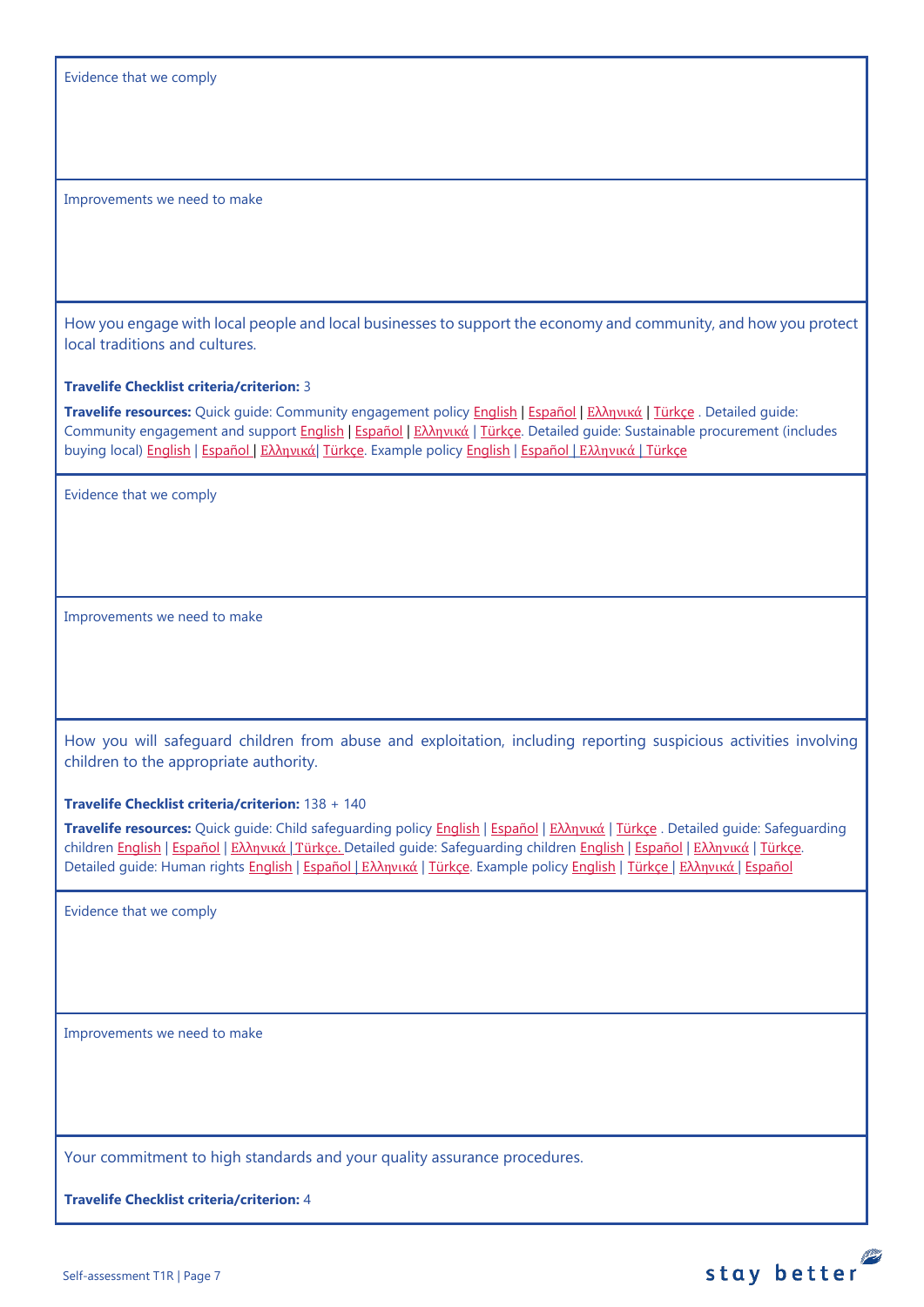| Travelife resources: Quick guide: Quality assurance English   Εspañol   Ελληνικά   Türkçe . Detailed guide: Guest feedback<br>English   Español   Ελληνικά   Türkçe. Example of quality assurance policy English   Español   Ελληνικά   Türkçe. Guest feedback<br>survey template English   Español   Ελληνικά   Türkçe . Guest feedback survey example English   Español   Ελληνικά   Türkçe .<br>Example of how to ask guests for feedback English   Español   Ελληνικά   Türkce. |
|-------------------------------------------------------------------------------------------------------------------------------------------------------------------------------------------------------------------------------------------------------------------------------------------------------------------------------------------------------------------------------------------------------------------------------------------------------------------------------------|
| Evidence that we comply                                                                                                                                                                                                                                                                                                                                                                                                                                                             |
|                                                                                                                                                                                                                                                                                                                                                                                                                                                                                     |
|                                                                                                                                                                                                                                                                                                                                                                                                                                                                                     |
|                                                                                                                                                                                                                                                                                                                                                                                                                                                                                     |
| Improvements we need to make                                                                                                                                                                                                                                                                                                                                                                                                                                                        |
|                                                                                                                                                                                                                                                                                                                                                                                                                                                                                     |
|                                                                                                                                                                                                                                                                                                                                                                                                                                                                                     |
|                                                                                                                                                                                                                                                                                                                                                                                                                                                                                     |
| Your health and safety policies.                                                                                                                                                                                                                                                                                                                                                                                                                                                    |
|                                                                                                                                                                                                                                                                                                                                                                                                                                                                                     |
| <b>Travelife Checklist criteria/criterion: 5</b>                                                                                                                                                                                                                                                                                                                                                                                                                                    |
| Travelife resources: We do not provide quidance on your health and safety policy. We simply need to see that you have one in<br>place, that it covers all aspects of your business and that you are following it.                                                                                                                                                                                                                                                                   |
| Evidence that we comply                                                                                                                                                                                                                                                                                                                                                                                                                                                             |
|                                                                                                                                                                                                                                                                                                                                                                                                                                                                                     |
|                                                                                                                                                                                                                                                                                                                                                                                                                                                                                     |
|                                                                                                                                                                                                                                                                                                                                                                                                                                                                                     |
|                                                                                                                                                                                                                                                                                                                                                                                                                                                                                     |
| Improvements we need to make                                                                                                                                                                                                                                                                                                                                                                                                                                                        |
|                                                                                                                                                                                                                                                                                                                                                                                                                                                                                     |
|                                                                                                                                                                                                                                                                                                                                                                                                                                                                                     |
|                                                                                                                                                                                                                                                                                                                                                                                                                                                                                     |
|                                                                                                                                                                                                                                                                                                                                                                                                                                                                                     |
| How you ensure you purchase responsibly and support local businesses. This includes ensuring you are committed<br>to doing all of the following wherever possible:                                                                                                                                                                                                                                                                                                                  |
| Considering low energy technologies when purchasing or replacing electrical equipment and opting for                                                                                                                                                                                                                                                                                                                                                                                |
| energy efficient electrical equipment where possible<br>Ordering/purchasing food in a way that reduces food waste by providing a guide to purchasing appropriate                                                                                                                                                                                                                                                                                                                    |
| size portions of perishable foods                                                                                                                                                                                                                                                                                                                                                                                                                                                   |
| Ordering/purchasing in a way that reduces waste wherever possible by, for example, purchasing products in<br>bulk or with less packaging                                                                                                                                                                                                                                                                                                                                            |
| Buying products locally and using local service providers                                                                                                                                                                                                                                                                                                                                                                                                                           |
| Buying sustainably produced/sourced products where possible                                                                                                                                                                                                                                                                                                                                                                                                                         |
| Sourcing items that are recyclable and/or made from recycled materials<br>-<br>Where there is a choice, opting for products with reputable sustainability labels such as Fair Trade, Rainforest                                                                                                                                                                                                                                                                                     |
| Alliance, FSC (Forest Stewardship Council), MSC (Marine Stewardship Council) and so on                                                                                                                                                                                                                                                                                                                                                                                              |
| <b>Travelife Checklist criteria/criterion:</b> $44 + 48 + 75 + 83 + 152 + 153 + 154$                                                                                                                                                                                                                                                                                                                                                                                                |

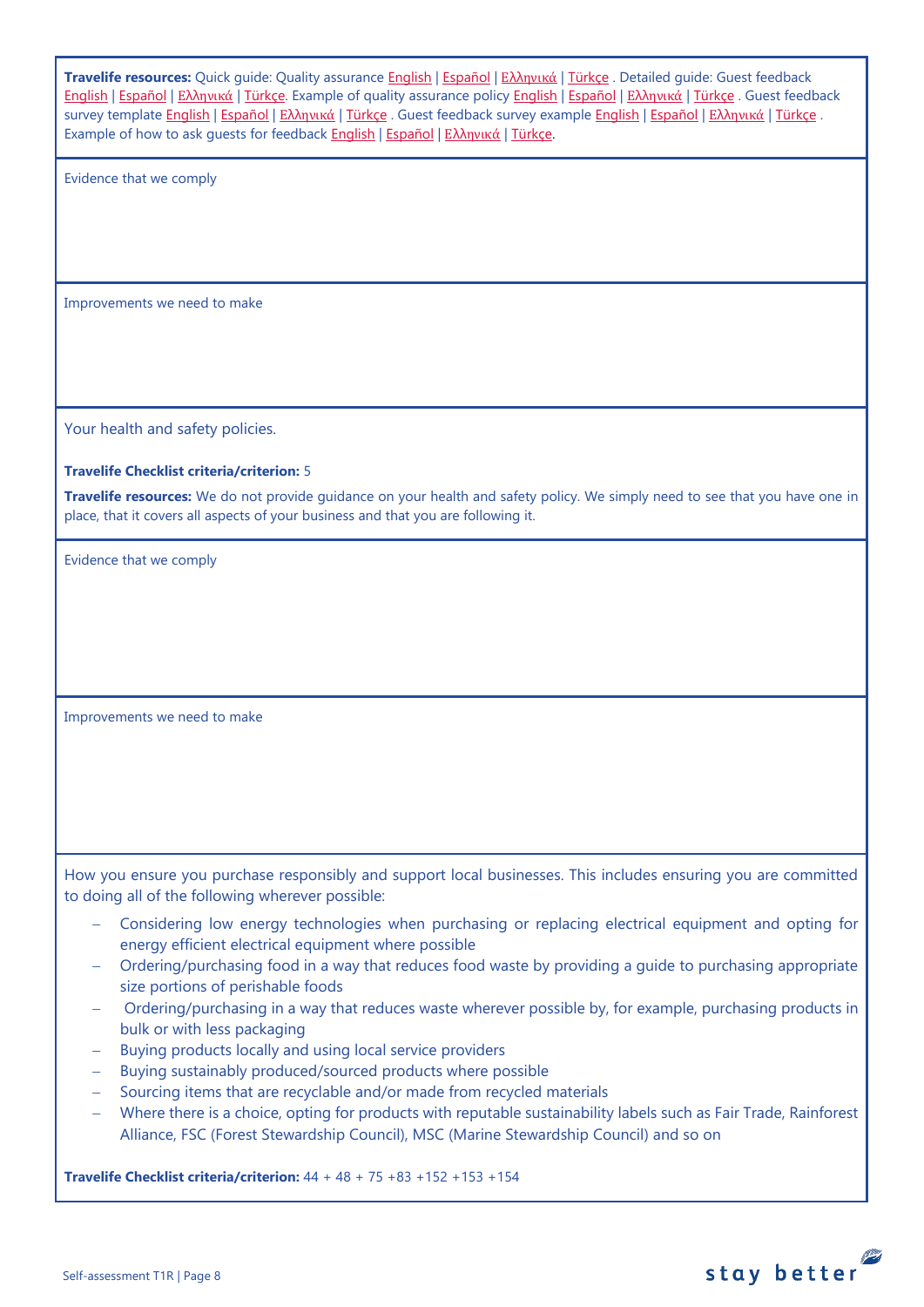**Travelife resources:** Quick guide: Community engagement policy [English](https://travelifestaybetter.com/wp-content/uploads/2019/02/7-Quick-Guide-Community-Engagement.pdf) | [Español](https://travelifestaybetter.com/wp-content/uploads/2019/02/7-ES-Quick-Guide-Community-Engagement.pdf) | Ελλ[ηνικά](https://travelifestaybetter.com/wp-content/uploads/2020/07/34-Quick-Guide-Community-Engagement-GR.pdf) | [Türkçe](https://travelifestaybetter.com/wp-content/uploads/2020/08/7-Quick-Guide-Community-Engagement-TR-7-Hizli-Kilavuz-Toplum-Uyum-Politikasi.pdf) . Detailed guide: Community engagement and suppor[t English](https://travelifestaybetter.com/wp-content/uploads/2019/02/7-Detailed-Guide-Community-Engagement.pdf) | [Español](https://travelifestaybetter.com/wp-content/uploads/2019/02/7-ES-Detailed-Guide-Community-Engagement.pdf) | Ελλ[ηνικά](https://travelifestaybetter.com/wp-content/uploads/2020/11/7-GR-Detailed-Guide-Community-Engagement.pdf) | [Türkçe.](https://travelifestaybetter.com/wp-content/uploads/2021/01/7-Detailed-Guide-Community-Engagement-TR-Toplum-Katilimi-ve-Destegi-Detayli-Kilavuz.pdf) Detailed guide: Sustainable procurement (includes buying local[\) English](https://travelifestaybetter.com/wp-content/uploads/2019/02/22-Detailed-Guide-Sustainable-Procurement.pdf) | [Español](https://travelifestaybetter.com/wp-content/uploads/2019/03/22-ES-Detailed-Guide-Sustainable-Procurement.pdf) | Ελλ[ηνικά](https://travelifestaybetter.com/wp-content/uploads/2021/01/22-GR-Detailed-Guide-Sustainable-Procurement.pdf)| [Türkçe.](https://travelifestaybetter.com/wp-content/uploads/2021/01/22-Detailed-Guide-Sustainable-Procurement-TR-Surdurulebilir-Tedarik-Detayli-Kilavuz.pdf)

Evidence that we comply

Improvements we need to make

# <span id="page-8-0"></span>**Question 6: Making policies available and accessible**

Do you ensure that your environmental, labour and human rights, community engagement, quality and health and safety policy documents, or the relevant parts of them, are:

- − Available in staff areas and in the languages that all of your staff understand
- − Available in guest areas and in the languages most commonly understood by your guests
- − Published on your website in the languages most commonly understood by your guests, your local community and other key stakeholders
- Provided to your suppliers and subcontractors

#### **Travelife Checklist criteria/criterion:** 7 + 8 + 9 + 155

**Travelife resources:** If you do not have a website then Travelife or an auditor can provide you with advice about how to comply with the requirement to publish policies online. We can also help you understand which languages should be covered in terms of your guests, but generally we recommend you cover the languages that around 80% of your guests speak.

Evidence that we comply

Improvements we need to make

Do you ensure that your child safeguarding policy is available in staff areas and in the languages that all of your staff understand?

**Travelife Checklist criteria/criterion:** 138

Evidence that we comply

Improvements we need to make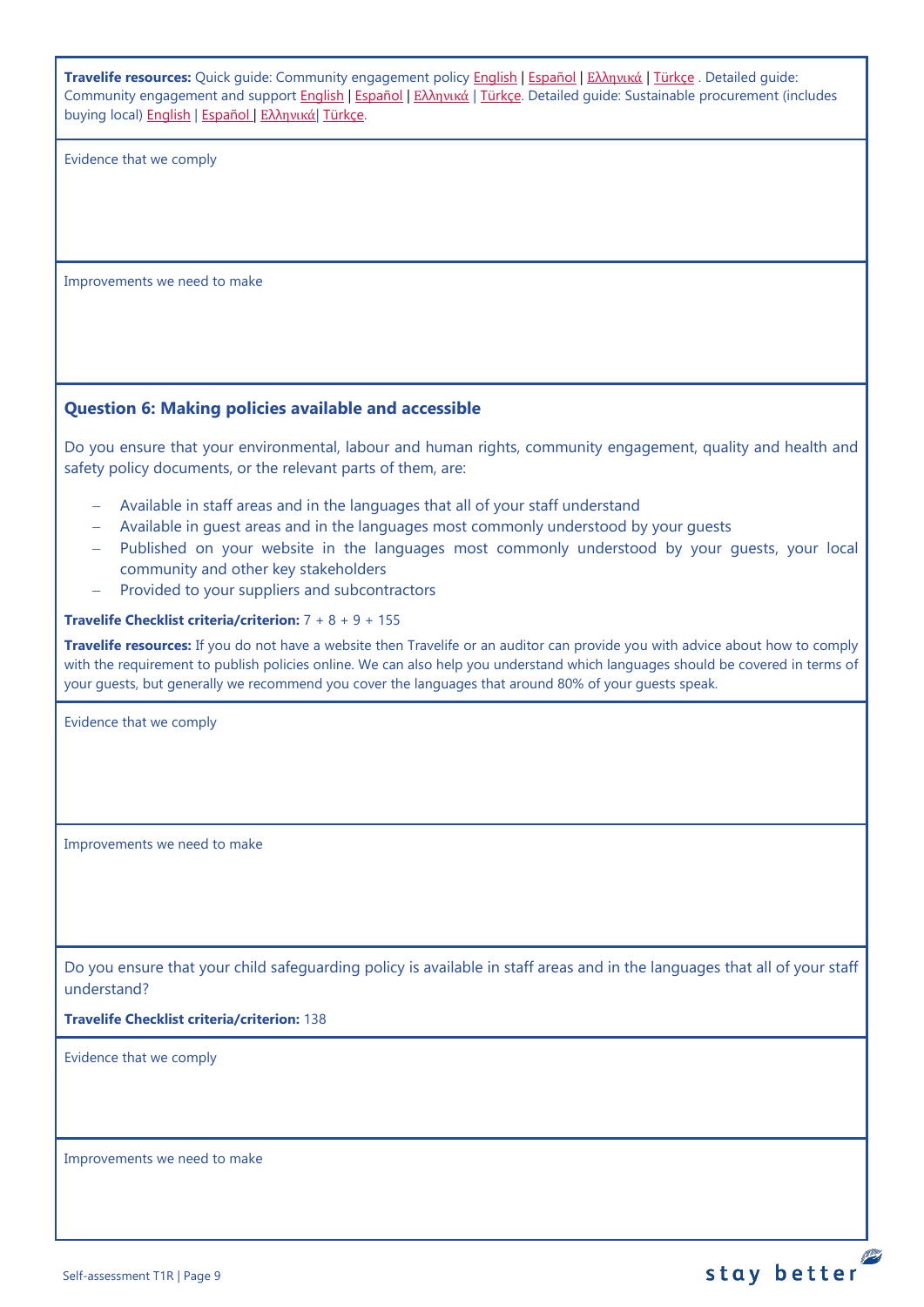# <span id="page-9-0"></span>**INTERNAL RESOURCING AND SUPPORT**

#### Purpose

Businesses that have the most success with their sustainability initiatives have made sure they have staff dedicated to carrying out the work, and that they are supported by senior management. They also regularly train and engage all of their staff with this work so they understand why it is important and how they can support it.

# **Objectives**

- Making sure that you have enough staff taking responsibility for meeting your sustainability commitments
- Ensuring that senior management are supporting these staff with their sustainability work
- Giving all staff regular training and information about why it is important to operate responsibly and how they can support your efforts

# <span id="page-9-1"></span>**Question 7: Staff resourcing**

Do you have enough staff dedicated to your sustainability work? This means that at least one member of staff, with the right skills, has specific responsibility for each responsible business areas listed below. Some large hotels have a different staff member for each area and smaller properties might have one person managing all of them.

- − Environmental management
- − Staff welfare and labour standards
- − Human rights
- − Community engagement and support

They should regularly report to senior management about the work they are doing.

**Travelife Checklist criteria/criterion:** 28 + 29 + 30 + 31

Evidence that we comply

Improvements we need to make

# <span id="page-9-2"></span>**Question 8: Staff training**

Can you show that you regularly engage your staff by providing training and information about the importance of your sustainability work and how they can support it?

This should involve training sessions as well as regular reminders in the form of things like posters, signs, information in handbooks and so on. It must include how they can support you in all of the following areas of responsible business:

- − Environmental issues
- − Waste separation, including how to recycle
- − Labour and human rights, including how to prevent discrimination and ensure everyone is treated fairly
- − Community engagement and support
- − Safeguarding children, including how to identify and report suspected abuse or exploitation of children to the correct authorities
- How to safely handle and properly use, store and dispose of chemicals, including how to use any protective equipment, and how to deal with chemical spills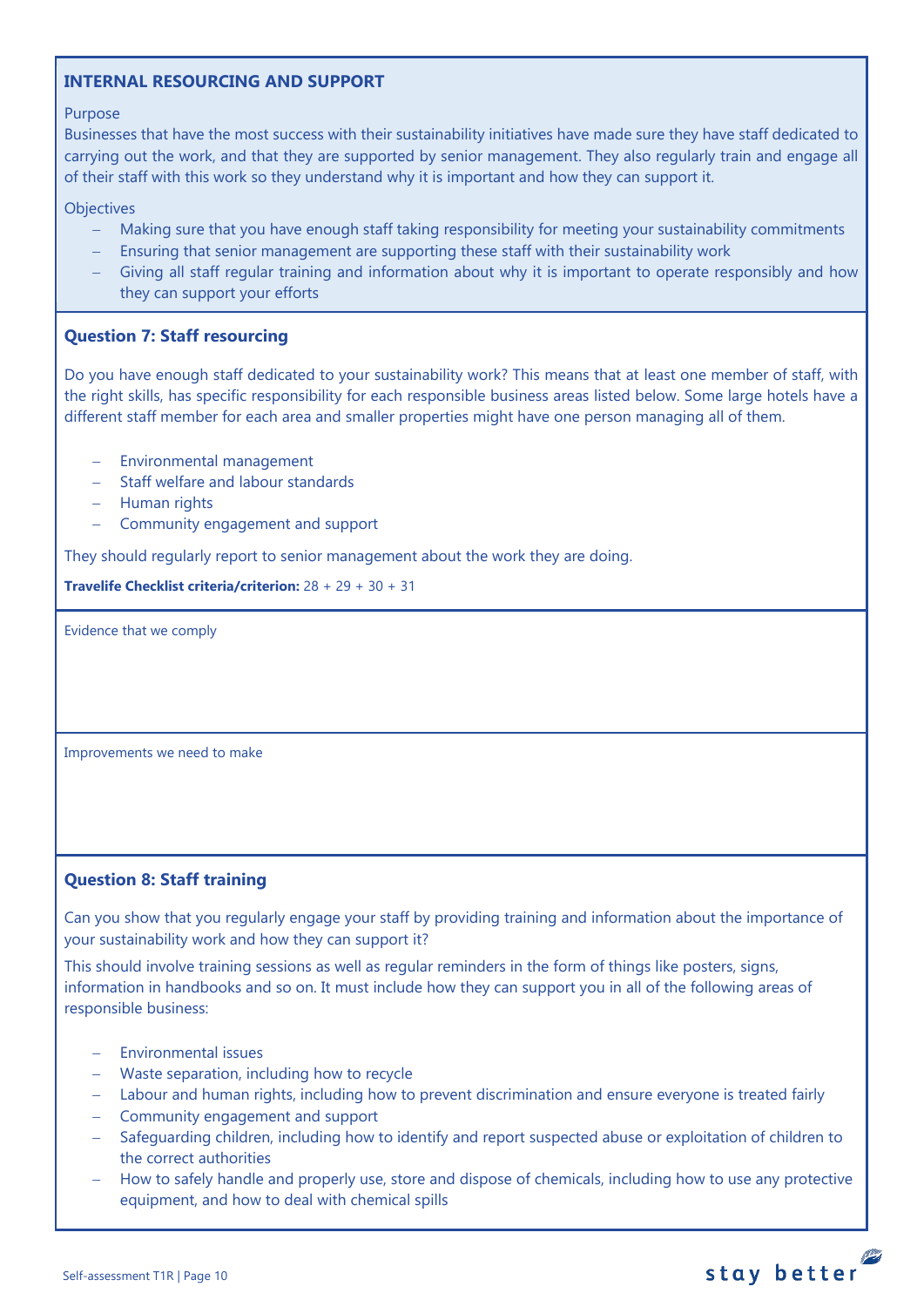**Travelife Checklist criteria/criterion:** 32 + 33 + 34 + 78 + 93 + 139

**Travelife resources:** Information about this is included in various relevant guides covering environmental management, labour, human rights and child safeguarding. These can be found in the online [Sustainability Toolkit.](https://travelifestaybetter.com/accommodation-member-zone/)

Evidence that we comply

Improvements we need to make

# <span id="page-10-0"></span>**Question 9: Staff and subcontractor engagement**

In addition to formal training, can you show that you regularly engage your **staff** and **subcontractors** by providing information about the importance of saving energy and water and how they can do so? This should include anyone else that regularly works as part of your operations such as subcontractors.

This engagement should involve regular reminders in the form of things like posters, signs, emails, standard operating procedures, information in handbooks and so on.

**Travelife Checklist criteria/criterion:** 42 + 51 + 61

Evidence that we comply

Improvements we need to make

# **ASSESSING AND COMMUNICATING YOUR PROGRESS**

## Purpose

Producing reports ensures that you are regularly assessing your progress against your targets and can make adjustments where necessary. Producing a public report that your guests, staff, community and other stakeholders can see helps to promote your achievements, and ensures you are being transparent about your sustainability work.

# **Objectives**

- Produce regular internal reports that assess your progress against your sustainability goals and targets
- − Share internal sustainability reports with management and make sure they are discussed
- Regularly review your targets, adjusting them when needed along with the steps you are taking to meet them
- Have a process in place to collect general feedback from your guests and making any necessary changes or improvements that this feedback identifies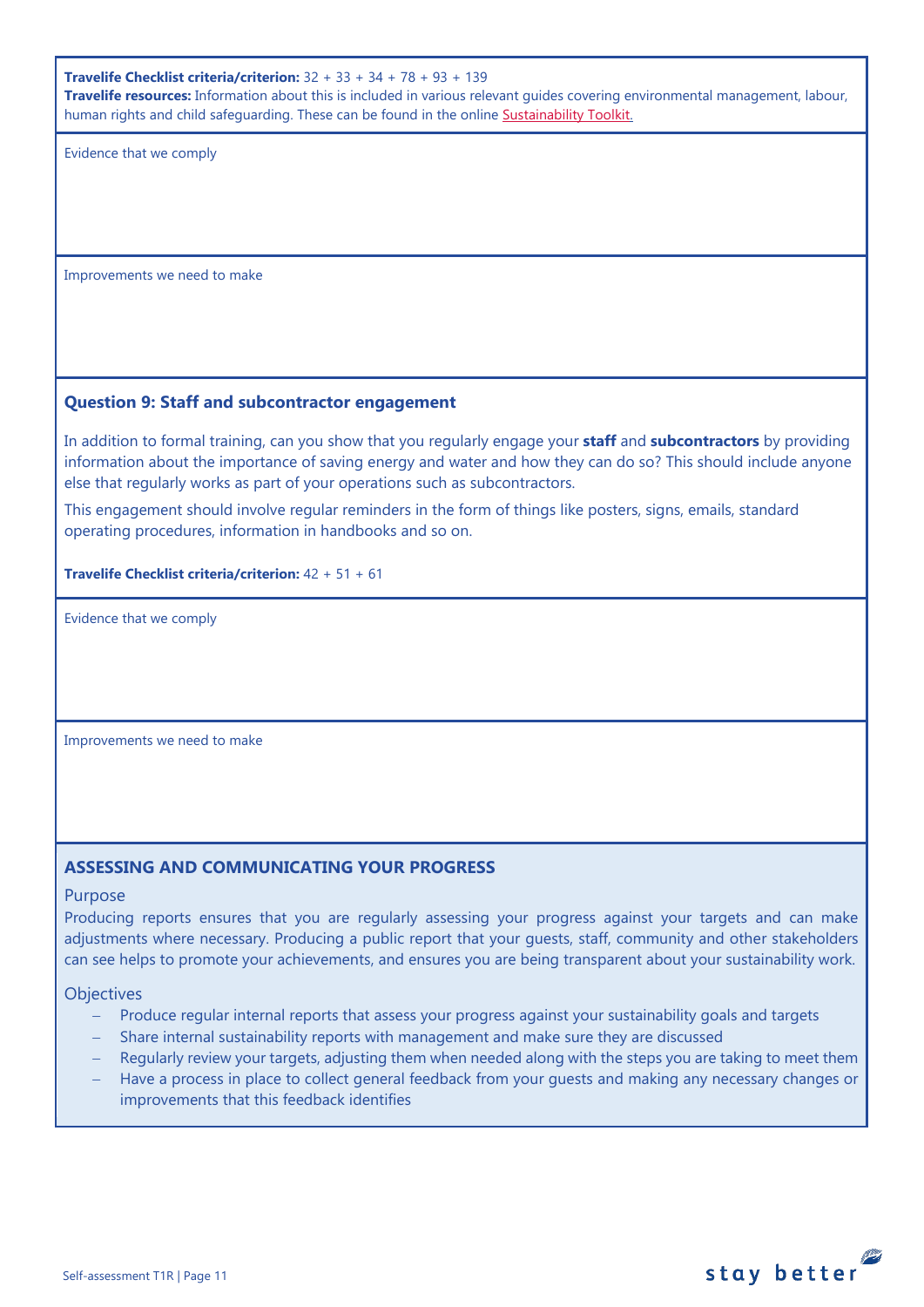# <span id="page-11-0"></span>**Question 10: Reports**

You should create internal sustainability progress reports at least once every year. These reports should:

- Show measurable targets that cover environmental impacts, community engagement and labour and human rights. For example, to reduce water consumption by 5% or to train 80% of your employees on how to prevent discrimination or to increase the level of donation to local charities by 10%
- Show the progress you have made with achieving your goals and targets. You should provide evidence of progress. For example, if your target was to reduce water consumption by 5%, you need to have water consumption records showing that this has been achieved. It is OK if you have not achieved some of your targets. You should include it in your report and explain why you were not able to achieve these targets. This will help you identify actions that you need to take to achieve these targets in the future
- Show a comparison of your progress since the last report you have produced, including progress in supporting labour and human rights and supporting your local community. For example, your current percentage of male/female employees compared to your last report. This is so you can compare progress from one year to the next, although sometimes businesses might also benefit from doing this report monthly or quarterly to make sure they are aware of any problems quickly
- Shows which targets have been achieved and when and which targets have not been achieved

#### **Travelife Checklist criteria/criterion:** 21 + 22 + 23 + 24

**Travelife resources:** Quick guide: Internal sustainability reports [English](https://travelifestaybetter.com/wp-content/uploads/2019/02/2-Quick-Guide-Internal-Sustainability-Report.pdf) | [Español](https://travelifestaybetter.com/wp-content/uploads/2019/02/2-ES-Quick-Guide-Internal-Sustainability-Report.pdf) | Ελλ[ηνικά](https://travelifestaybetter.com/wp-content/uploads/2020/02/26-Quick-Guide-Internal-Sustainability-Report-GR.pdf) [| Türkçe.](https://travelifestaybetter.com/wp-content/uploads/2020/12/2-Quick-Guide-Internal-Sustainability-Report-TR-Hizli-Kilavuz-Sirket-Ici-Surdurulebilirlik-Raporu.pdf) Example: Internal sustainability report [English](https://travelifestaybetter.com/wp-content/uploads/2020/12/2-Example-Internal-Sustainability-Report-V1.1.pdf) | [Español](https://travelifestaybetter.com/wp-content/uploads/2019/02/2-ES-Example-Internal-Sustainability-Report.pdf) | Ελλ[ηνικά](https://travelifestaybetter.com/wp-content/uploads/2020/02/28-Example-Internal-Sustainability-Report-GR.pdf) [| Türkçe.](https://travelifestaybetter.com/wp-content/uploads/2020/12/2-Example-Internal-Sustainability-Report-TR-Ornek-Sirket-Ici-Surdurulebilirlik-Raporu.pdf) Template: Internal sustainability report [English](https://travelifestaybetter.com/wp-content/uploads/2020/12/2-Template-Internal-Sustainability-Report-V1.1.docx) | [Español](https://travelifestaybetter.com/wp-content/uploads/2020/12/2-ES-Template-Internal-Sustainability-Report-V1.1.docx) | Ελλ[ηνικά](https://travelifestaybetter.com/wp-content/uploads/2020/12/2-GR-Template-Internal-Sustainability-Report-V1.1.docx) | [Türkçe.](https://travelifestaybetter.com/wp-content/uploads/2020/12/2-Template-Internal-Sustainability-Report-TRSablon-Sirket-Ici-Surdurulebilirlik-Raporu.docx)

Evidence that we comply

Improvements we need to make

Have these internal sustainability reports been shared with senior management who need to review and approve them?

**Travelife Checklist criteria/criterion:** 19 + 20

Evidence that we comply

Improvements we need to make

You should also create a public (external) sustainability progress report at least once every year. This report should:

Show your progress on sustainability issues such as environmental impacts, community engagement and labour and human rights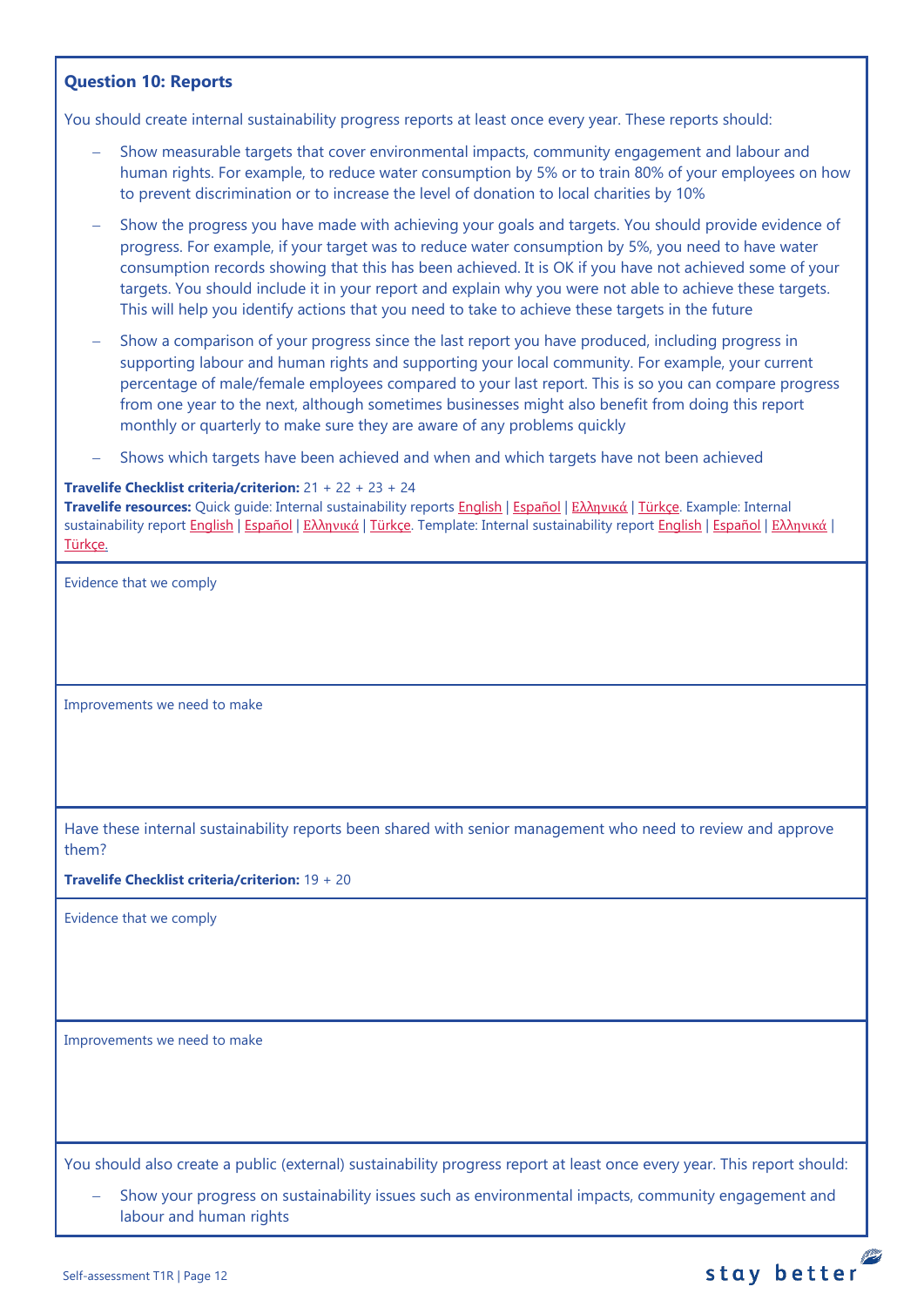| - Show a comparison of your progress since the last report you have produced. For example, your current |
|---------------------------------------------------------------------------------------------------------|
| amount of food waste compared to your last report                                                       |

**Travelife Checklist criteria/criterion:** 16 + 17 **Travelife resources:** Quick guide: Public sustainability reports [English](https://travelifestaybetter.com/wp-content/uploads/2020/12/2-Quick-Guide-Public-Sustinability-Report-V1.1.pdf) | [Español](https://travelifestaybetter.com/wp-content/uploads/2020/12/2-ES-Quick-Guide-Public-Sustinability-Report-V1.1.pdf) | Ελλ[ηνικά](https://travelifestaybetter.com/wp-content/uploads/2020/12/3-Quick-Guide-Public-Sustinability-Report-V1.1-GR.pdf) [| Türkçe.](https://travelifestaybetter.com/wp-content/uploads/2020/12/2-Quick-Guide-Public-Sustinability-Report-TR-Hizli-Kilavuz-Sirket-Disi-Surdurulebilirlik-Raporu.pdf)

Evidence that we comply

Improvements we need to make

Has a version of this report been made available to the general public and any other people that might be interested such as staff, guests, suppliers and people in your community? This should include publishing it on your website and making it available in guest and staff areas in the relevant languages.

Is it easy for people to find information about the progress you have made without having to ask you for it? This should include sending/providing a copy of your report to your key stakeholders and suppliers.

Is the public (external) report available in your local language/s, the languages your staff understand, along with most of your guests? For example, if you are in France and all of your staff speak French, and 40% of your guests are German and 40% English, then the report should be in French, German and English.

**Travelife Checklist criteria/criterion:** 18 + 27 + 156

**Travelife resources:** Quick guide: Public sustainability reports [English](https://travelifestaybetter.com/wp-content/uploads/2020/12/2-Quick-Guide-Public-Sustinability-Report-V1.1.pdf) | [Español](https://travelifestaybetter.com/wp-content/uploads/2020/12/2-ES-Quick-Guide-Public-Sustinability-Report-V1.1.pdf) | Ελλ[ηνικά](https://travelifestaybetter.com/wp-content/uploads/2020/12/3-Quick-Guide-Public-Sustinability-Report-V1.1-GR.pdf) [| Türkçe.](https://travelifestaybetter.com/wp-content/uploads/2020/12/2-Quick-Guide-Public-Sustinability-Report-TR-Hizli-Kilavuz-Sirket-Disi-Surdurulebilirlik-Raporu.pdf)

Evidence that we comply

Improvements we need to make

# <span id="page-12-0"></span>**Question 11: Guest feedback**

Do you collect feedback about guest satisfaction? Can you show that you use this feedback to make changes or improvements to their experience of your business?

#### **Travelife Checklist criteria/criterion:** 25 + 26

**Travelife resources:** Quick guide: Quality assurance [English](https://travelifestaybetter.com/wp-content/uploads/2019/02/4-Quick-Guide-Quality-Assurance.pdf) | [Español](https://travelifestaybetter.com/wp-content/uploads/2019/02/4-ES-Quick-Guide-Quality-Assurance.pdf) | Ελλ[ηνικά](https://travelifestaybetter.com/wp-content/uploads/2020/07/32-Quick-Guide-Quality-Assurance-GR.pdf) | [Türkçe](https://travelifestaybetter.com/wp-content/uploads/2020/11/4-Quick-Guide-Quality-Assurance-TR-4-Hizli-Kilavuz-Kalite-Guvence.pdf) . Detailed guide: Guest feedback [English](https://travelifestaybetter.com/wp-content/uploads/2019/02/5-Detailed-Guide-Collecting-Guest-Feedback.pdf) | [Español](https://travelifestaybetter.com/wp-content/uploads/2019/02/5-ES-Detailed-Guide-Collecting-Guest-Feedback.pdf) | Ελλ[ηνικά](https://travelifestaybetter.com/wp-content/uploads/2021/01/5-GR-Detailed-Guide-Collecting-Guest-Feedback.pdf) | [Türkçe.](https://travelifestaybetter.com/wp-content/uploads/2021/01/5-Detailed-Guide-Collecting-Guest-Feedback-TR-Misafir-Geri-Bildirimlerini-Toplama-Detayli-Kilavuz.pdf) Example of quality assurance policy [English](https://travelifestaybetter.com/wp-content/uploads/2019/02/4-Example-Quality-Assurance-Policy.pdf) | [Español](https://travelifestaybetter.com/wp-content/uploads/2019/02/4-ES-Example-Quality-Assurance-Policy.pdf) | Ελλ[ηνικά](https://travelifestaybetter.com/wp-content/uploads/2020/07/33-Example-Quality-Assurance-Policy-GR.pdf) | [Türkçe](https://travelifestaybetter.com/wp-content/uploads/2020/08/4-Example-Quality-Assurance-Policy-TR-4-Ornek-Kalite-Guvence-Politikasi.pdf) . Guest feedback survey template [English](https://travelifestaybetter.com/wp-content/uploads/2019/02/5-Example-Guest-Feedback-Survey.pdf) | [Español](https://travelifestaybetter.com/wp-content/uploads/2019/02/5-ES-Example-Guest-Feedback-Survey.pdf) | Ελλ[ηνικά](https://travelifestaybetter.com/wp-content/uploads/2021/01/5-GR-Example-Guest-Feedback-Survey.pdf) | [Türkçe](https://travelifestaybetter.com/wp-content/uploads/2020/08/5-Example-Guest-Feedback-Survey-TR-5-Ornek-Misafir-Geri-Bildirim-Anketi.pdf) . Guest feedback survey example English | Español | Ελληνικά | Türkçe . Example of how to ask quests for feedback **English | [Español](https://travelifestaybetter.com/wp-content/uploads/2019/02/5-ES-Example-Guest-Feedback-Instructions-for-Guests.pdf) | Ελλ[ηνικά](https://travelifestaybetter.com/wp-content/uploads/2021/01/5-GR-Example-of-Feedback-Instructions-for-Guests.pdf) | [Türkçe.](https://travelifestaybetter.com/wp-content/uploads/2020/08/5-Example-of-Feedback-Insructions-for-Guests-TR-5-Ornek-Misafir-Geri-Bildirim-Talimati.pdf)** 

Evidence that we comply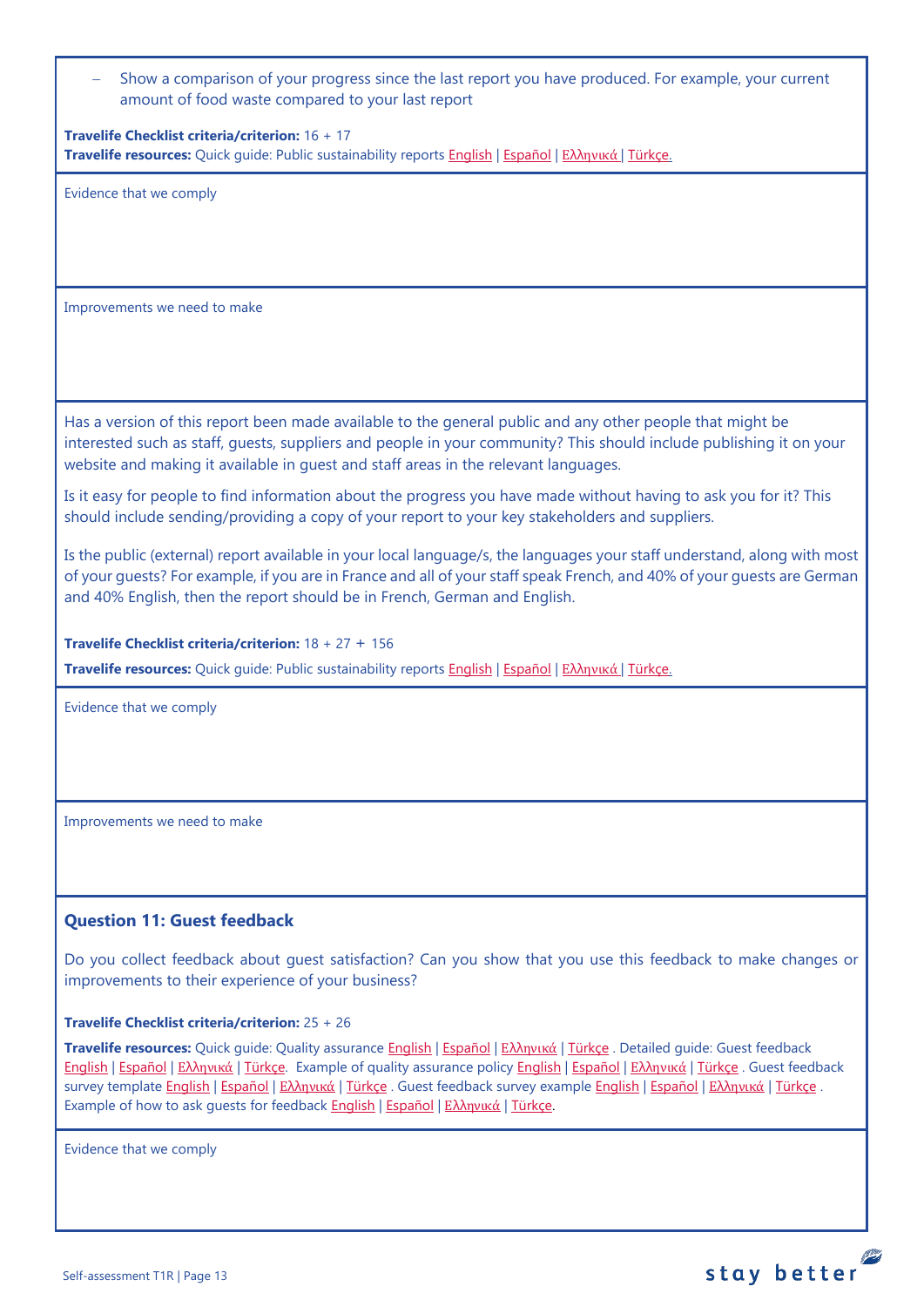## <span id="page-13-0"></span>**Question 12: Energy, water and hazardous substance assessments**

Can you show that you carry out an assessment at least once every year to check your energy and water efficiency? This assessment should cover all areas of your operations where energy and water are used, and the results should be compiled into a report to help you understand what is working well and where you can make improvements.

Can you show that you have assessed the chemicals you use to see which ones have negative environmental impacts? If high environmental impacts are identified, you should develop and implement a plan to minimise these impacts. This could include making sure you are using the correct minimum doses, staff training and looking for less harmful alternatives.

## **Travelife Checklist criteria/criterion:** 43 + 63 + 87

**Travelife resources:** Detailed guide: Energy [English](https://travelifestaybetter.com/wp-content/uploads/2019/02/17-Detailed-Guide-Energy.pdf) | [Español](https://travelifestaybetter.com/wp-content/uploads/2019/02/17-ES-Detailed-Guide-Energy.pdf) | Ελλ[ηνικά](https://travelifestaybetter.com/wp-content/uploads/2020/11/17-GR-Detailed-Guide-Energy.pdf) | [Türkçe.](https://travelifestaybetter.com/wp-content/uploads/2021/01/17-Detailed-Guide-Energy-TR-Enerji-Detayli-Kilavuz.pdf) Detailed guide: Water [English](https://travelifestaybetter.com/wp-content/uploads/2019/02/18-Detailed-Guide-Water.pdf) | [Español](https://travelifestaybetter.com/wp-content/uploads/2019/02/18-ES-Detailed-Guide-Water.pdf) | Ελλ[ηνικά](https://travelifestaybetter.com/wp-content/uploads/2021/01/20-GR-Detailed-Guide-Hazardous-Substances.pdf) | [Türkçe.](https://travelifestaybetter.com/wp-content/uploads/2021/01/20-Detailed-Guide-Hazardous-Substances-TR-Tehlikeli-Maddeler-Detayli-Kilavuz.pdf) Detailed guide: Hazardous substance[s English](https://travelifestaybetter.com/wp-content/uploads/2019/02/20-Detailed-Guide-Hazardous-Substances.pdf) | Εspañol | Ελληνικά | Türkçe.

Evidence that we comply

Improvements we need to make

#### <span id="page-13-1"></span>**ENVIRONMENTAL MEASUREMENTS AND KEEPING RECORDS**

#### Purpose

Monitoring and minimising your environmental impacts are an important way to reduce the carbon footprint of your property, to reduce overall pollution and to control the resources your business consumes.

#### **Objectives**

- To regularly record and monitor your environmental impacts so that you can use this data in reports that help you measure progress, set new targets and, when needed, adjust the measures you are taking
- To make sure you are not polluting air, soil and water
- To keep people and wildlife safe from hazardous substances and other pollutants
- To make sure you are following all relevant laws, regulations and guidelines

#### <span id="page-13-2"></span>**Question 13: Energy**

Can you show that you record your **energy consumption from all sources** (electricity, gas, LPG, heating oil, etc.), either daily, weekly or monthly?

Do you use this to calculate your **total energy use** and **total energy use per guest night** in kWh (kilowatt-hours)? This is the sum of all your energy sources (electricity  $+$  gas  $+$  LPG, etc.)

**Travelife Checklist criteria/criterion:** 35 + 36 + 38 + 39

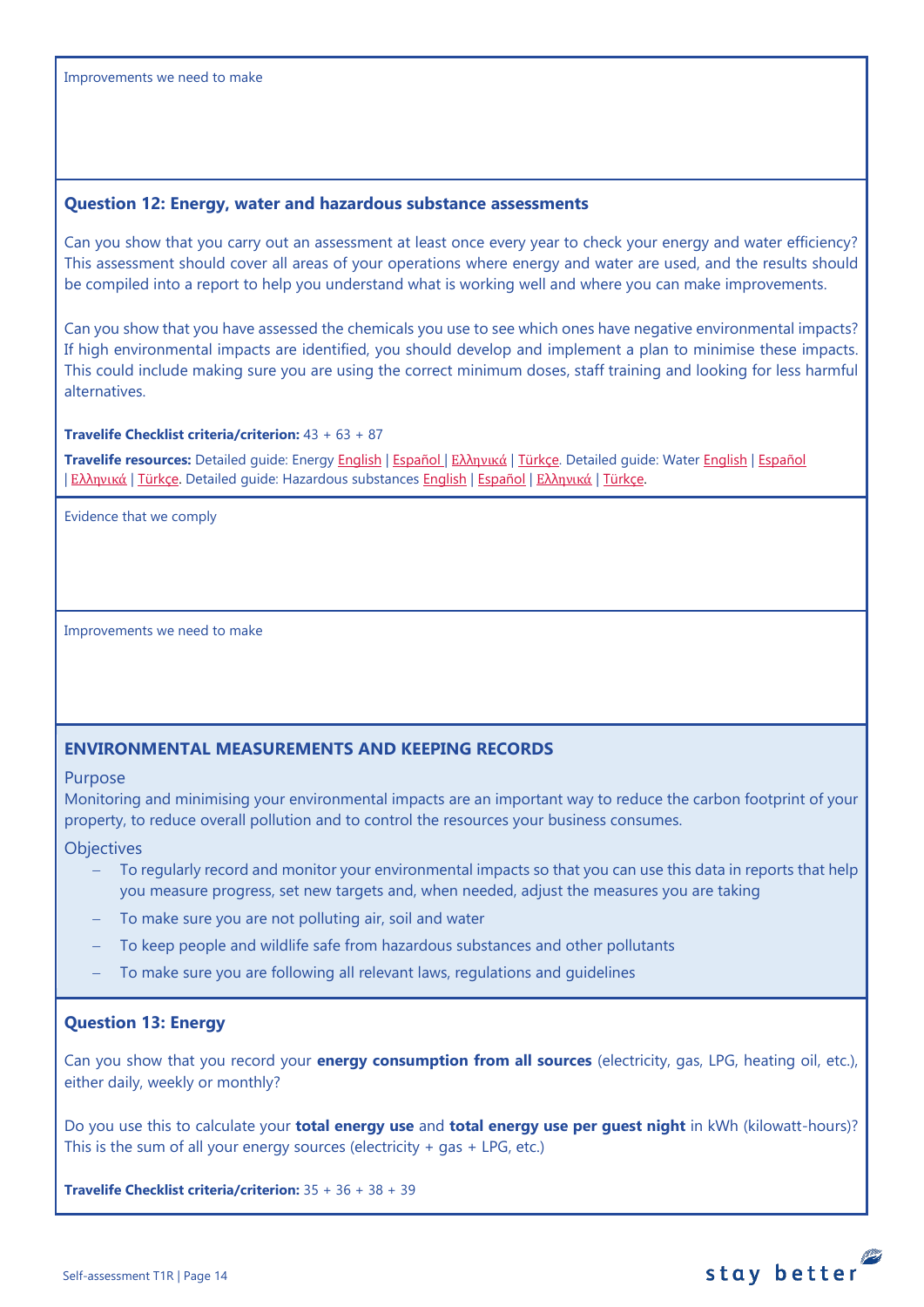**Travelife resources:** Detailed guide: Energy [English](https://travelifestaybetter.com/wp-content/uploads/2019/02/17-Detailed-Guide-Energy.pdf) | [Español](https://travelifestaybetter.com/wp-content/uploads/2019/02/17-ES-Detailed-Guide-Energy.pdf) | Ελλ[ηνικά](https://travelifestaybetter.com/wp-content/uploads/2020/11/17-GR-Detailed-Guide-Energy.pdf) | [Türkçe.](https://travelifestaybetter.com/wp-content/uploads/2021/01/17-Detailed-Guide-Energy-TR-Enerji-Detayli-Kilavuz.pdf) Quick guide: Recording and monitoring energy consumption [English](https://travelifestaybetter.com/wp-content/uploads/2019/02/17-Quick-Guide-Monitoring-Reporting-Energy-Use.pdf) | [Español](https://travelifestaybetter.com/wp-content/uploads/2019/02/17-ES-Quick-Guide-Monitoring-Reporting-Energy-Use.pdf) | Ελλ[ηνικά](https://travelifestaybetter.com/wp-content/uploads/2020/01/12-Quick-Guide-Monitoring-Reporting-Energy-Use-GR.pdf) | [Türkçe.](https://travelifestaybetter.com/wp-content/uploads/2020/10/17-Quick-Guide-Monitoring-Reporting-Energy-Use-TR-Enerjinin-Takibi-ve-Raporlanmasi-icin-Hizli-Kilavuz.pdf) Quick guide: Converting energy to kilowatt-hours (kWh) [English](https://travelifestaybetter.com/wp-content/uploads/2019/02/17-Quick-Guide-Converting-Energy-to-Kilowatt-Hours.pdf) | [Español](https://travelifestaybetter.com/wp-content/uploads/2019/03/17-ES-Quick-Guide-Converting-Energy-to-Kilowatt-Hours.pdf) | Ελλ[ηνικά](https://travelifestaybetter.com/wp-content/uploads/2020/01/13-Quick-Guide-Converting-Energy-to-Kilowatt-Hours-GR.pdf) | [Türkçe.](https://travelifestaybetter.com/wp-content/uploads/2020/10/17-Quick-Guide-Converting-Energy-to-Kilowatt-Hours-TR-Enerjinin-Kilovatsaata-Donusturulmesi-icin-Hizli-Kilavuz.pdf) Template: Energy consumption report [English](https://travelifestaybetter.com/wp-content/uploads/2019/02/17-Template-Recording-Energy-Consumption.xlsx) | [Español](https://travelifestaybetter.com/wp-content/uploads/2019/02/17-ES-Template-Recording-Energy-Consumption.xlsx) | Ελλ[ηνικά](https://travelifestaybetter.com/wp-content/uploads/2019/08/17-GR-Template-Recording-Energy-Consumption.xlsx) | [Türkçe](https://travelifestaybetter.com/wp-content/uploads/2020/07/17-Template-Recording-Energy-Consumption-TR-Enerji-T%C3%BCketiminin-Kayd%C4%B1-%C5%9Eablonu.xlsx) . Tool: Conversion numbers for kWh and greenhouse gas emissions if you would like to track that too [English](https://travelifestaybetter.com/wp-content/uploads/2019/02/17-Fuel-Conversion-Rates-to-kWh-and-CO2e.pdf) | [Español](https://travelifestaybetter.com/wp-content/uploads/2019/02/17-ES-Fuel-Conversion-to-kWh-and-CO2e.pdf) | Ελλ[ηνικά](https://travelifestaybetter.com/wp-content/uploads/2020/01/11-Fuel-Conversion-to-kWh-and-CO2e-GR.pdf) | [Türkçe.](https://travelifestaybetter.com/wp-content/uploads/2020/10/17-Fuel-Conversion-to-kWh-and-CO2e-TR-Yakitin-kWh-ve-CO2eye-Donusturulmesi.pdf) Optional best practice: Converting energy to greenhouse gas emissions [English](https://travelifestaybetter.com/wp-content/uploads/2019/02/17-Quick-Guide-Converting-Energy-to-CO2e.pdf) | [Español](https://travelifestaybetter.com/wp-content/uploads/2019/02/17-ES-Quick-Guide-Converting-Energy-to-CO2e.pdf) | Ελλ[ηνικά](https://travelifestaybetter.com/wp-content/uploads/2020/01/14-Quick-Guide-Converting-Energy-to-CO2e-GR.pdf) | [Türkçe.](https://travelifestaybetter.com/wp-content/uploads/2020/10/17-Quick-Guide-Converting-Energy-to-CO2e-TR-Enerjinin-CO2eye-Donusturulmesi-icin-Hizli-Kilavuz.pdf)

Evidence that we comply

Improvements we need to make

Can you show that you keep these records so that you can make regular comparisons to energy consumption in previous years?

#### **Travelife Checklist criteria/criterion:** 40

Do you record the source of each type of energy you use, including details of any external suppliers?

#### **Travelife Checklist criteria/criterion:** 37

**Travelife resources:** Detailed guide: Energy [English](https://travelifestaybetter.com/wp-content/uploads/2019/02/17-Detailed-Guide-Energy.pdf) | [Español](https://travelifestaybetter.com/wp-content/uploads/2019/02/17-ES-Detailed-Guide-Energy.pdf) | Ελλ[ηνικά](https://travelifestaybetter.com/wp-content/uploads/2020/11/17-GR-Detailed-Guide-Energy.pdf) | [Türkçe.](https://travelifestaybetter.com/wp-content/uploads/2021/01/17-Detailed-Guide-Energy-TR-Enerji-Detayli-Kilavuz.pdf) Quick guide: Recording and monitoring energy consumption [English](https://travelifestaybetter.com/wp-content/uploads/2019/02/17-Quick-Guide-Monitoring-Reporting-Energy-Use.pdf) | [Español](https://travelifestaybetter.com/wp-content/uploads/2019/02/17-ES-Quick-Guide-Monitoring-Reporting-Energy-Use.pdf) | Ελλ[ηνικά](https://travelifestaybetter.com/wp-content/uploads/2020/01/12-Quick-Guide-Monitoring-Reporting-Energy-Use-GR.pdf) | [Türkçe.](https://travelifestaybetter.com/wp-content/uploads/2020/10/17-Quick-Guide-Monitoring-Reporting-Energy-Use-TR-Enerjinin-Takibi-ve-Raporlanmasi-icin-Hizli-Kilavuz.pdf) Quick guide: Converting energy to kilowatt-hours (kWh) [English](https://travelifestaybetter.com/wp-content/uploads/2019/02/17-Quick-Guide-Converting-Energy-to-Kilowatt-Hours.pdf) | [Español](https://travelifestaybetter.com/wp-content/uploads/2019/03/17-ES-Quick-Guide-Converting-Energy-to-Kilowatt-Hours.pdf) | Ελλ[ηνικά](https://travelifestaybetter.com/wp-content/uploads/2020/01/13-Quick-Guide-Converting-Energy-to-Kilowatt-Hours-GR.pdf) | [Türkçe.](https://travelifestaybetter.com/wp-content/uploads/2020/10/17-Quick-Guide-Converting-Energy-to-Kilowatt-Hours-TR-Enerjinin-Kilovatsaata-Donusturulmesi-icin-Hizli-Kilavuz.pdf) Template: Energy consumption report [English](https://travelifestaybetter.com/wp-content/uploads/2019/02/17-Template-Recording-Energy-Consumption.xlsx) | [Español](https://travelifestaybetter.com/wp-content/uploads/2019/02/17-ES-Template-Recording-Energy-Consumption.xlsx) | Ελλ[ηνικά](https://travelifestaybetter.com/wp-content/uploads/2019/08/17-GR-Template-Recording-Energy-Consumption.xlsx) | [Türkçe](https://travelifestaybetter.com/wp-content/uploads/2020/07/17-Template-Recording-Energy-Consumption-TR-Enerji-T%C3%BCketiminin-Kayd%C4%B1-%C5%9Eablonu.xlsx) . Tool: Conversion numbers for kWh and greenhouse gas emissions if you would like to track that too [English](https://travelifestaybetter.com/wp-content/uploads/2019/02/17-Fuel-Conversion-Rates-to-kWh-and-CO2e.pdf) | Εspañol | Ελλ[ηνικά](https://travelifestaybetter.com/wp-content/uploads/2020/01/11-Fuel-Conversion-to-kWh-and-CO2e-GR.pdf) | [Türkçe.](https://travelifestaybetter.com/wp-content/uploads/2020/10/17-Fuel-Conversion-to-kWh-and-CO2e-TR-Yakitin-kWh-ve-CO2eye-Donusturulmesi.pdf) Optional best practice: Converting energy to greenhouse gas emissions [English](https://travelifestaybetter.com/wp-content/uploads/2019/02/17-Quick-Guide-Converting-Energy-to-CO2e.pdf) | [Español](https://travelifestaybetter.com/wp-content/uploads/2019/02/17-ES-Quick-Guide-Converting-Energy-to-CO2e.pdf) | Ελλ[ηνικά](https://travelifestaybetter.com/wp-content/uploads/2020/01/14-Quick-Guide-Converting-Energy-to-CO2e-GR.pdf) | [Türkçe.](https://travelifestaybetter.com/wp-content/uploads/2020/10/17-Quick-Guide-Converting-Energy-to-CO2e-TR-Enerjinin-CO2eye-Donusturulmesi-icin-Hizli-Kilavuz.pdf)

Evidence that we comply

Improvements we need to make

#### <span id="page-14-0"></span>**Question 14: Water**

Can you show that you record your **water consumption from all sources** either daily, weekly or monthly in litres or cubic metres?

Do you use this to calculate your water use per guest night in either litres or cubic metres?

**Travelife Checklist criteria/criterion:** 52 + 53 + 56 + 57

**Travelife resources:** Detailed guide: Water [English](https://travelifestaybetter.com/wp-content/uploads/2019/02/18-Detailed-Guide-Water.pdf) | [Español](https://travelifestaybetter.com/wp-content/uploads/2019/02/18-ES-Detailed-Guide-Water.pdf) | Ελλ[ηνικά](https://travelifestaybetter.com/wp-content/uploads/2020/11/18-GR-Detailed-Guide-Water.pdf) | [Türkçe.](https://travelifestaybetter.com/wp-content/uploads/2021/01/18-Detailed-Guide-Water-TR-Su-Detayli-Kilavuz.pdf) Quick guide: Recording and reporting water consumption [English](https://travelifestaybetter.com/wp-content/uploads/2019/02/18-Quick-Guide-Recording-Water-Consumption.pdf) | [Español](https://travelifestaybetter.com/wp-content/uploads/2019/02/18-ES-Quick-Guide-Recording-Water-Consumption.pdf) | Ελλ[ηνικά](https://travelifestaybetter.com/wp-content/uploads/2020/01/15-Quick-Guide-Recording-Water-Consumption-GR.pdf) | [Türkçe.](https://travelifestaybetter.com/wp-content/uploads/2020/10/18-Quick-Guide-Recording-Water-Consumption-TR-Su-Tuketiminin-Kayit-Edilmesi-icin-Hizli-Kilavuz.pdf) Template: Water consumption report [English](https://travelifestaybetter.com/wp-content/uploads/2019/02/18-Template-Recording-Water-Consumption.xlsx) | [Español](https://travelifestaybetter.com/wp-content/uploads/2019/02/18-ES-Template-Recording-Water-Consumption.xlsx) | Ελλ[ηνικά](https://travelifestaybetter.com/wp-content/uploads/2019/08/18-GR-Template-Recording-Water-Consumption.xlsx) | [Türkçe.](https://travelifestaybetter.com/wp-content/uploads/2020/07/18-Template-Recording-Water-Consumption-TR-Su-T%C3%BCketiminin-Kayd%C4%B1-%C5%9Eablonu.xlsx)

Evidence that we comply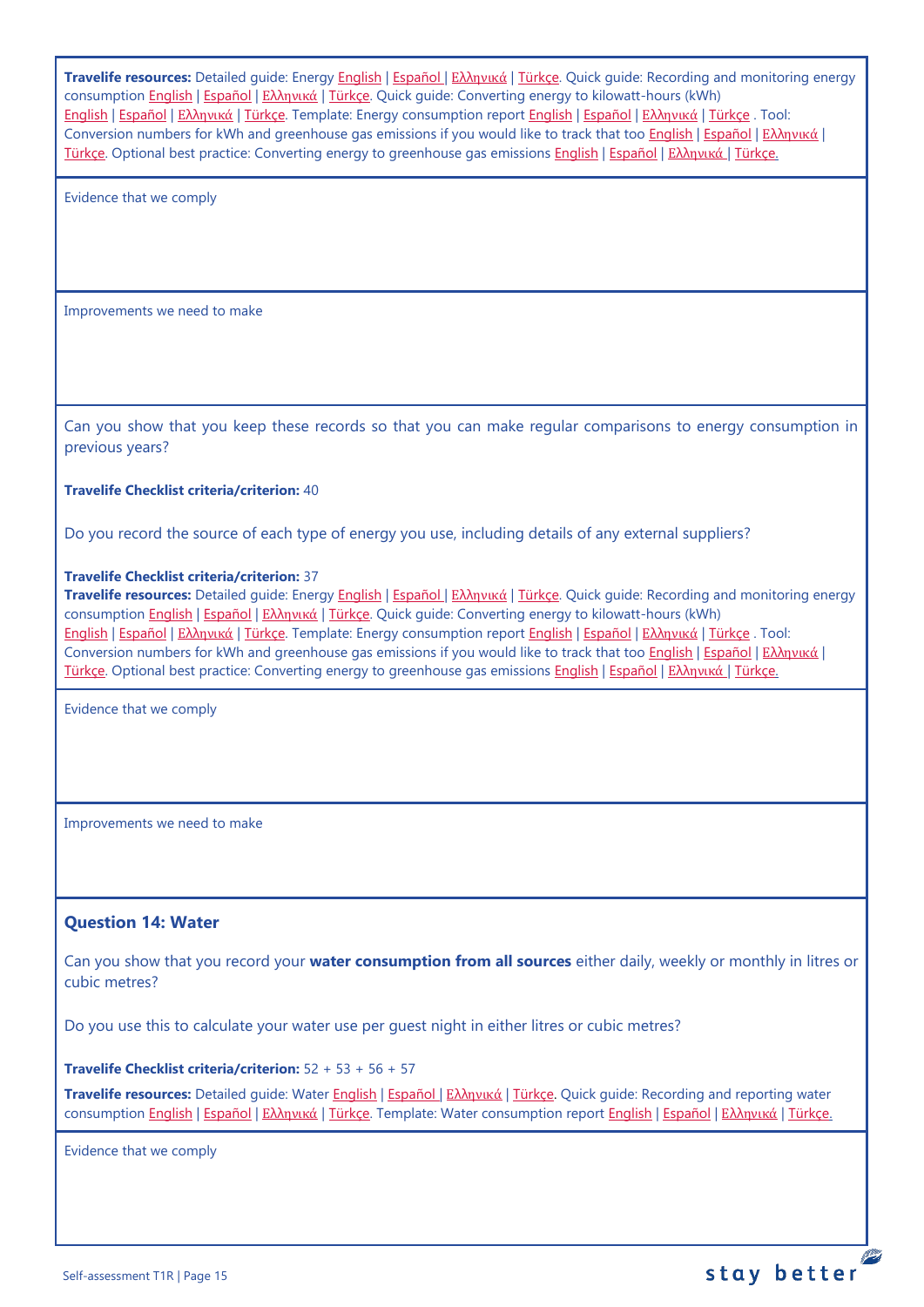Can you show that you keep these records so that you can make regular comparisons to water consumption in previous years?

If you source water from any place other than a local municipal supplier, can you show that the way you acquire water does not affect the local supply or the environment? For example, if you use a well or boreholes.

Can you show that you regularly monitor and maintain water quality throughout your property so that it is safe to use?

**Travelife Checklist criteria/criterion:** 58 +64 + 65

**Travelife resources:** Detailed guide: Water [English](https://travelifestaybetter.com/wp-content/uploads/2019/02/18-Detailed-Guide-Water.pdf) | [Español](https://travelifestaybetter.com/wp-content/uploads/2019/02/18-ES-Detailed-Guide-Water.pdf) | Ελλ[ηνικά](https://travelifestaybetter.com/wp-content/uploads/2020/11/18-GR-Detailed-Guide-Water.pdf) | [Türkçe.](https://travelifestaybetter.com/wp-content/uploads/2021/01/18-Detailed-Guide-Water-TR-Su-Detayli-Kilavuz.pdf)

Evidence that we comply

Improvements we need to make

# <span id="page-15-0"></span>**Question 15: Waste (including wastewater and hazardous waste)**

Do you separate **solid waste** according to guidelines from local authorities?

**Travelife Checklist criteria/criterion:** 72

**Travelife resources:** Detailed guide: Waste [English](https://travelifestaybetter.com/wp-content/uploads/2019/02/19-Detailed-Guide-Waste.pdf) | [Español](https://travelifestaybetter.com/wp-content/uploads/2019/02/19-ES-Detailed-Guide-Waste.pdf) | Ελλ[ηνικά](https://travelifestaybetter.com/wp-content/uploads/2021/01/19-GR-Detailed-Guide-Waste.pdf) | [Türkçe.](https://travelifestaybetter.com/wp-content/uploads/2021/01/19-Detailed-Guide-Waste-TR-Atik-Detayli-Kilavuz.pdf)

Evidence that we comply

Improvements we need to make

Can you show that you keep a register of all your different types of **solid waste**, that explains how each type is disposed of, including any information about how each type can be reduced, reused or recycled and who collects it?

#### **Travelife Checklist criteria/criterion:** 73

**Travelife resources:** Detailed guide: Waste [English](https://travelifestaybetter.com/wp-content/uploads/2019/02/19-Detailed-Guide-Waste.pdf) | [Español](https://travelifestaybetter.com/wp-content/uploads/2019/02/19-ES-Detailed-Guide-Waste.pdf) | Ελλ[ηνικά](https://travelifestaybetter.com/wp-content/uploads/2021/01/19-GR-Detailed-Guide-Waste.pdf) | [Türkçe.](https://travelifestaybetter.com/wp-content/uploads/2021/01/19-Detailed-Guide-Waste-TR-Atik-Detayli-Kilavuz.pdf) Quick guide: Creating a waste register [English](https://travelifestaybetter.com/wp-content/uploads/2019/02/19-Quick-Guide-Creating-a-Waste-Register-1.pdf) | [Español](https://travelifestaybetter.com/wp-content/uploads/2019/02/19-ES-Quick-Guide-Creating-a-Waste-Register.pdf) | Ελλ[ηνικά](https://travelifestaybetter.com/wp-content/uploads/2020/01/17-Quick-Guide-Creating-a-Waste-Register-GR.pdf) | [Türkçe.](https://travelifestaybetter.com/wp-content/uploads/2020/10/19-Quick-Guide-Creating-a-Waste-Register-TR-Atik-Kaydi-Olusturmak-icin-Hizli-Kilavuz.pdf) Template: Waste register [English](https://travelifestaybetter.com/wp-content/uploads/2019/02/19-Template-Waste-Stream-Register.xlsx) | [Español](https://travelifestaybetter.com/wp-content/uploads/2019/02/19-ES-Template-Waste-Stream-Register.xlsx) | Ελλ[ηνικά](https://travelifestaybetter.com/19-gr-template-waste-stream-register/) | [Türkçe.](https://travelifestaybetter.com/wp-content/uploads/2020/07/19-Template-Waste-Stream-Register-TR-At%C4%B1k-%C3%87e%C5%9Fit-Kayd%C4%B1-%C5%9Eablonu.xlsx)

Evidence that we comply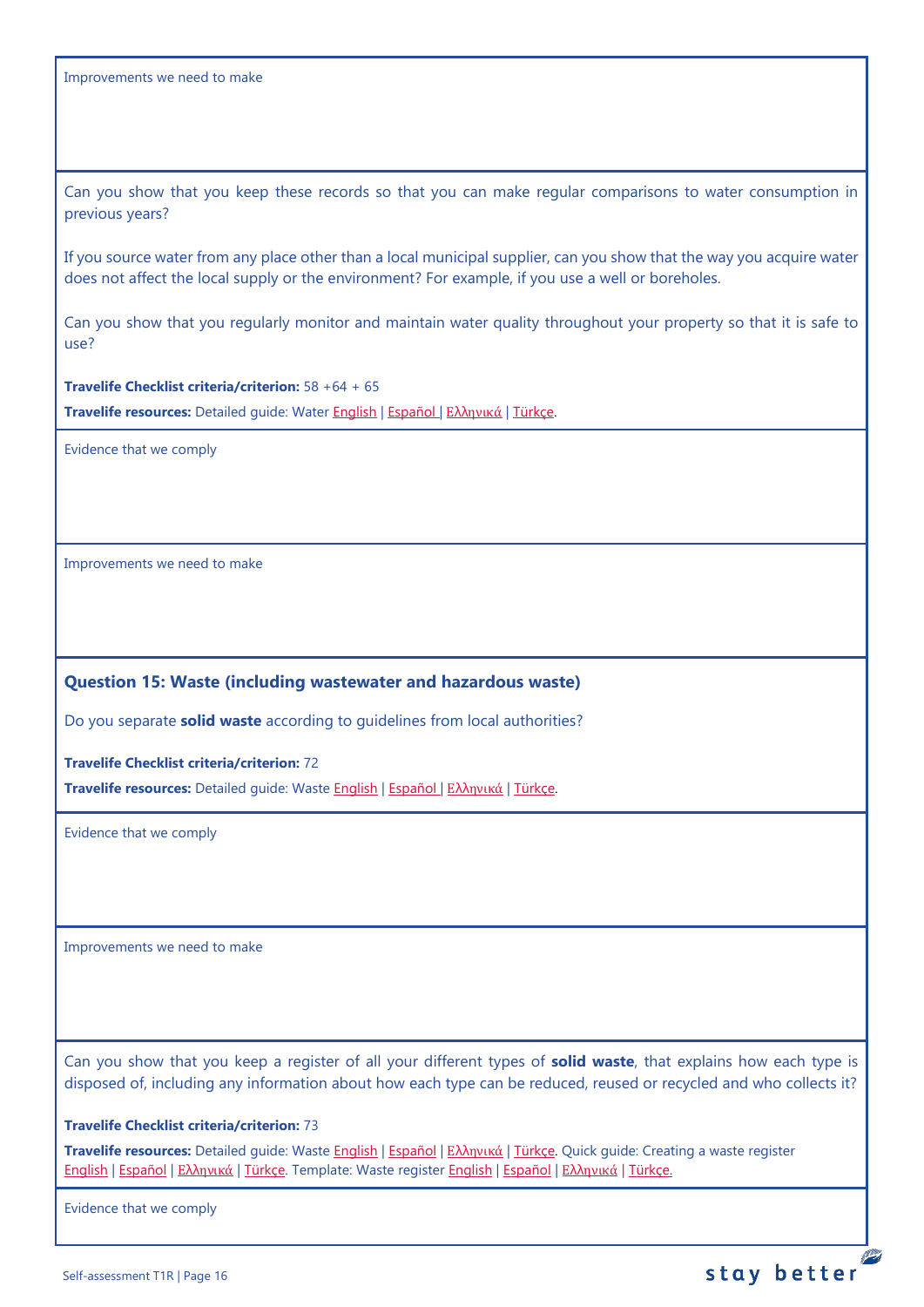If you serve food, do you keep a record of unprepared food that is thrown away? This is food that was never served because it has been spoiled, damaged or contaminated. [Click here](https://travelifestaybetter.com/wp-content/uploads/2020/05/Travelife-Tutorial-Recording-Food-Waste.mp4) to watch a short tutorial about this type of waste.

# **Travelife Checklist criteria/criterion:** 74

**Travelife resources:** Template: Food waste monitor [English](https://travelifestaybetter.com/wp-content/uploads/2019/03/19-Food-Waste-Monitoring-Template.xlsx) | [Español](https://travelifestaybetter.com/wp-content/uploads/2019/09/19-ES-Food-Waste-Monitoring-Template.xlsx) | Ελλ[ηνικά](https://travelifestaybetter.com/19-gr-food-waste-monitoring-template/) | [Türkçe](https://travelifestaybetter.com/wp-content/uploads/2020/07/19-Food-Waste-Monitoring-Template-TR-G%C4%B1da-At%C4%B1k-Takip-%C5%9Eablonu.xlsx) . Tutorial: Recording food waste [English.](https://travelifestaybetter.com/wp-content/uploads/2020/05/Travelife-Tutorial-Recording-Food-Waste.mp4)

Evidence that we comply

Improvements we need to make

Do you keep records of your hazardous waste? This includes things such as chemicals, light bulbs, batteries, printer cartridges, paint cans and so on. Your hazardous waste records should include:

- − The volume of each type of hazardous waste in either litres or kilograms
- − Where each type of it is stored on your premises
- − How much of each type has been removed from your premises
- − The details of the licenced waste contractor used for collection/disposal

#### **Travelife Checklist criteria/criterion:** 86

**Travelife resources:** Detailed guide: Hazardous substances [English](https://travelifestaybetter.com/wp-content/uploads/2019/02/20-Detailed-Guide-Hazardous-Substances.pdf) | [Español](https://travelifestaybetter.com/wp-content/uploads/2019/02/20-ES-Detailed-Guide-Hazardous-Substances.pdf) | Ελλ[ηνικά](https://travelifestaybetter.com/wp-content/uploads/2021/01/20-GR-Detailed-Guide-Hazardous-Substances.pdf) | [Türkçe.](https://travelifestaybetter.com/wp-content/uploads/2021/01/20-Detailed-Guide-Hazardous-Substances-TR-Tehlikeli-Maddeler-Detayli-Kilavuz.pdf) Template: Hazardous waste recor[d English](https://travelifestaybetter.com/wp-content/uploads/2019/03/20-Template-Hazardous-Waste-Record.xlsx) | [Español](https://travelifestaybetter.com/wp-content/uploads/2019/09/20-ES-Template-Hazardous-Waste-Record.xlsx) | Ελλ[ηνικά](https://travelifestaybetter.com/20-gr-template-hazardous-waste-record/) | [Türkçe.](https://travelifestaybetter.com/wp-content/uploads/2020/07/20-Template-Hazardous-Waste-Record-TR-Tehlikeli-At%C4%B1k-Kay%C4%B1t-%C5%9Eablonu.xlsx)

Evidence that we comply

Improvements we need to make

Do you have evidence that show all your waste (solid waste, wastewater, hazardous waste) has been properly disposed of? This should include:

− Any local, national or international laws and regulations you need to follow (these can be added to your legal register)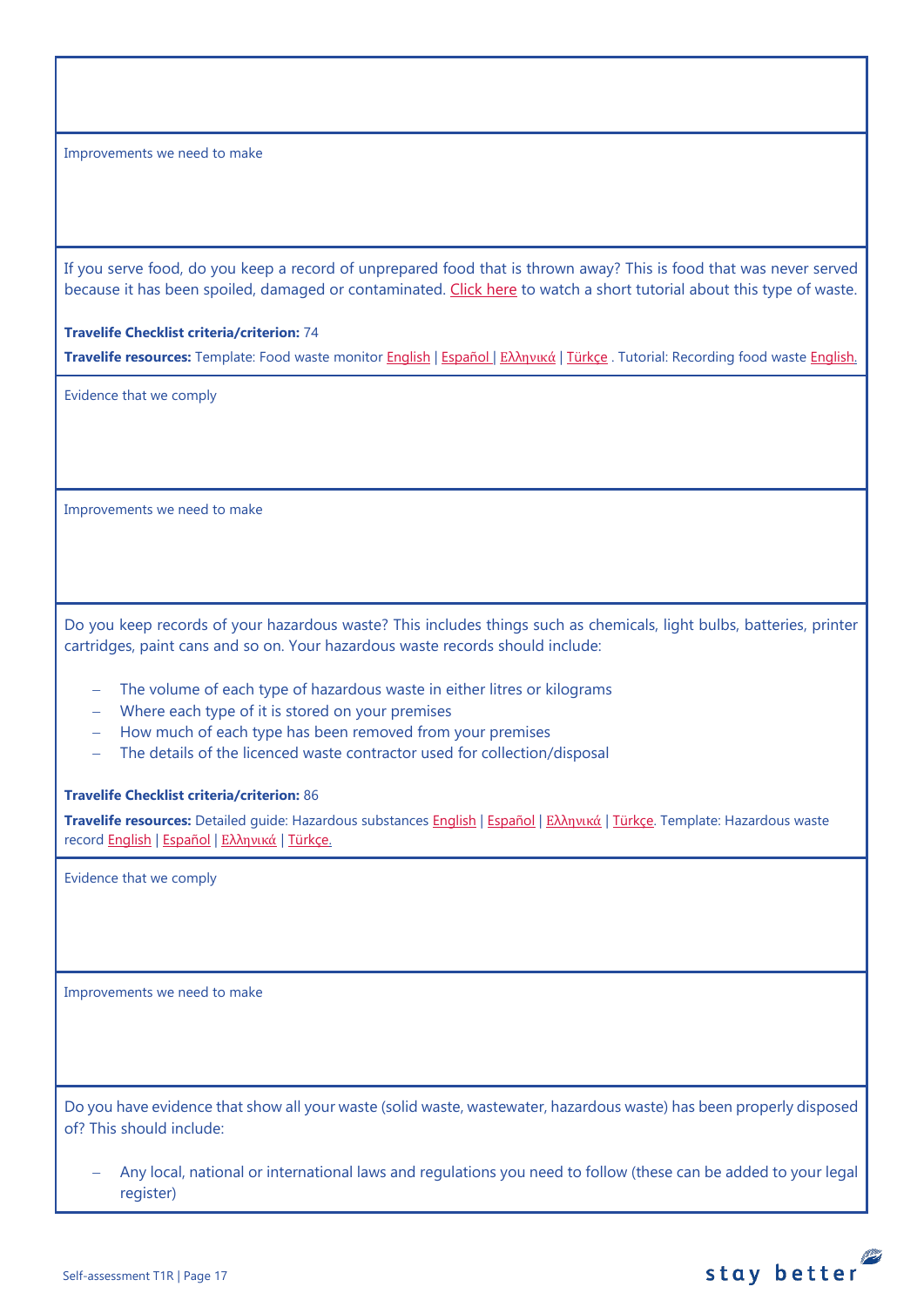- − Making sure that your hazardous waste is stored safely in the same way as hazardous products (i.e. in a locked and ventilated area, on drip trays, etc.) whilst awaiting collection/disposal
- − Making sure that your wastewater is treated, reused or disposed of safely without affecting the local community or the environment
- − Having systems that make sure any contaminated wastewater does not pollute the local area. For example, swimming pools overflowing with chlorinated water or swimming pool backwash water that contaminates soil or seawater, desalination systems or sewage contaminating a river, etc.
- The names of any waste companies you use and evidence that they have all required licences and are disposing of the waste in a way that minimises environmental and social impacts
- − Invoices or receipts from all the waste companies that you use (these should be kept for at least 3 years)

#### **Travelife Checklist criteria/criterion:** 54 + 55 + 66 + 77 + 80 + 89

**Travelife resources:** Detailed guide: Waste [English](https://travelifestaybetter.com/wp-content/uploads/2019/02/19-Detailed-Guide-Waste.pdf) | [Español](https://travelifestaybetter.com/wp-content/uploads/2019/02/19-ES-Detailed-Guide-Waste.pdf) | Ε[λλ](https://travelifestaybetter.com/wp-content/uploads/2021/01/19-GR-Detailed-Guide-Waste.pdf)[ηνικά](https://travelifestaybetter.com/wp-content/uploads/2021/01/19-GR-Detailed-Guide-Waste.pdf) | [Türkçe.](https://travelifestaybetter.com/wp-content/uploads/2021/01/19-Detailed-Guide-Waste-TR-Atik-Detayli-Kilavuz.pdf) Detailed guide: Hazardous substances [English](https://travelifestaybetter.com/wp-content/uploads/2019/02/20-Detailed-Guide-Hazardous-Substances.pdf) | [Español](https://travelifestaybetter.com/wp-content/uploads/2019/02/20-ES-Detailed-Guide-Hazardous-Substances.pdf) | Ελλ[ηνικά](https://travelifestaybetter.com/wp-content/uploads/2021/01/20-GR-Detailed-Guide-Hazardous-Substances.pdf) | [Türkçe.](https://travelifestaybetter.com/wp-content/uploads/2021/01/20-Detailed-Guide-Hazardous-Substances-TR-Tehlikeli-Maddeler-Detayli-Kilavuz.pdf)

Evidence that we comply

Improvements we need to make

# <span id="page-17-0"></span>**Question 16: Hazardous substances**

Do you keep a register of all of the types of hazardous substances and chemicals on your property that helps you and your staff understand the volume and type of hazardous substances you have at your property at any one time in case of an emergency such as a fire or flood, and how each one should be stored, used and so on? This should include all of the following:

- − The type of each substance
- − What it is for (e.g. cleaning, painting)
- − How much should be used in a single dose (this is mainly for chemicals) and general instructions for how to use the substance (or where an employee can find this information)
- − Any legal or safety requirements for how the substance should be stored and disposed of
- − Any requirements about how the substance should be used safely including any required protective equipment
- − How much of each is stored at your property

# **Travelife Checklist criteria/criterion:** 84

Here is a template that shows one way of recording this information: [English](https://travelifestaybetter.com/wp-content/uploads/2019/02/20-Member-Template-Hazardous-Substance-Register.xlsx) | [Español](https://travelifestaybetter.com/wp-content/uploads/2019/02/20-ES-Member-Template-Hazardous-Substance-Register.xlsx) | *Ε*λλ*[ηνικά](https://travelifestaybetter.com/20-gr-member-template-hazardous-substance-register/)* | [Türkçe](https://travelifestaybetter.com/wp-content/uploads/2020/07/20-Member-Template-Hazardous-Substance-Register-TR-Tehlikeli-Madde-Kayd%C4%B1-%C3%9Cye-%C5%9Eablonu.xlsx)

Do you record the amount of hazardous substances your business consumes so that you can monitor their use? For example, this might be a stock control procedure where employees update a record each time they use a substance or record how much of each hazardous substance is in stock on a daily, weekly or monthly basis. This record should include:

- − The name of each type of substance
- − If chemicals are in a concentrated form (e.g. they need to be diluted before use)
- − The amount of chemicals used or in stock in litres or kilograms
- The amount of other substances used or in stock (i.e. not chemicals) in relevant units. For example, the quantity of batteries or ink cartridges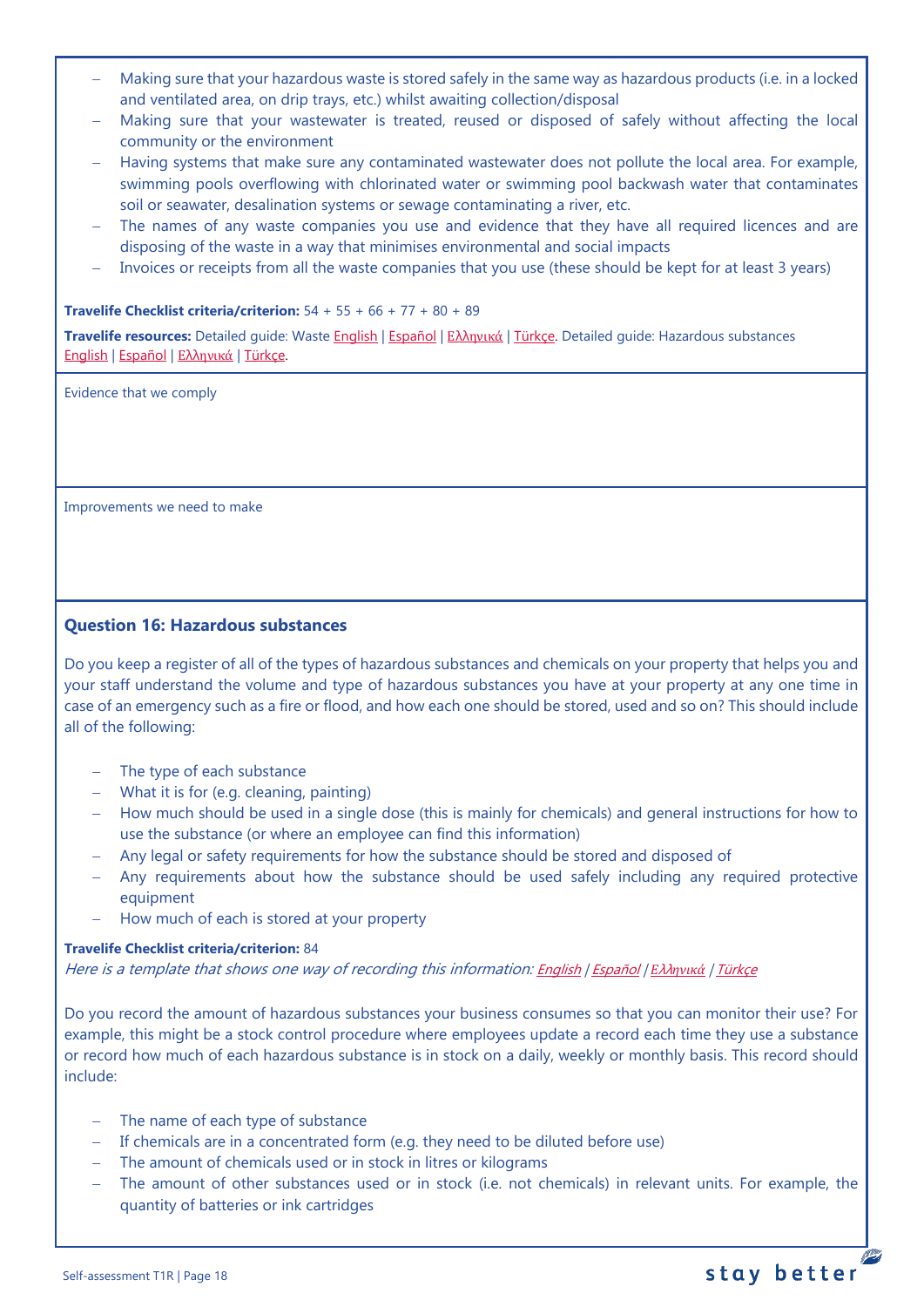Can you show that you keep these records so that you know the total amount of hazard substances you use each year (in litres or kilograms), and can use that to make comparisons to previous years as one way of controlling their use?

#### **Travelife Checklist criteria/criterion:** 85 + 96

Here is a template that shows the type of information you need to record: [English](https://travelifestaybetter.com/wp-content/uploads/2019/02/20-Member-Template-Recording-Use-of-Hazardous-Substances.xlsx) | [Español](https://travelifestaybetter.com/wp-content/uploads/2019/02/20-ES-Member-Template-Recording-Use-of-Hazardous-Substances.xlsx) | *Ε*λλ*[ηνικά](https://travelifestaybetter.com/wp-content/uploads/2019/08/20-GR-Member-Template-Recording-Use-of-Hazardous-Substances.xlsx)* | [Türkçe](https://travelifestaybetter.com/wp-content/uploads/2020/07/20-Member-Template-Recording-Use-of-Hazardous-Substances-TR-Tehlikeli-Madde-Kullan%C4%B1m-Kayd%C4%B1-%C3%9Cye-%C5%9Eablonu.xlsx)

**Travelife resources:** Detailed guide: Hazardous substances [English](https://travelifestaybetter.com/wp-content/uploads/2019/02/20-Detailed-Guide-Hazardous-Substances.pdf) | [Español](https://travelifestaybetter.com/wp-content/uploads/2019/02/20-ES-Detailed-Guide-Hazardous-Substances.pdf) | Ελλ[ηνικά](https://travelifestaybetter.com/wp-content/uploads/2021/01/20-GR-Detailed-Guide-Hazardous-Substances.pdf) | [Türkçe.](https://travelifestaybetter.com/wp-content/uploads/2021/01/20-Detailed-Guide-Hazardous-Substances-TR-Tehlikeli-Maddeler-Detayli-Kilavuz.pdf) Quick guide: Creating a hazardous substance register [English](https://travelifestaybetter.com/wp-content/uploads/2019/02/20-Quick-Guide-Creating-a-Hazardous-Substance-Register.pdf) | [Español](https://travelifestaybetter.com/wp-content/uploads/2019/02/20-ES-Quick-Guide-Creating-a-Hazardous-Substance-Register.pdf) | Ελλ[ηνικά](https://travelifestaybetter.com/wp-content/uploads/2020/01/19-Quick-Guide-Creating-a-Hazardous-Substance-Register-GR.pdf) | [Türkçe.](https://travelifestaybetter.com/wp-content/uploads/2020/10/20-Quick-Guide-Creating-a-Hazardous-Substance-Register-TR-Tehlikeli-Madde-Kaydi-Olusturmak-icin-Hizli-Kilavuz.pdf) Template: Hazardous substance register [English](https://travelifestaybetter.com/wp-content/uploads/2019/02/20-Member-Template-Hazardous-Substance-Register.xlsx) | [Español](https://travelifestaybetter.com/wp-content/uploads/2019/02/20-ES-Member-Template-Hazardous-Substance-Register.xlsx) | Ελλ[ηνικά](https://travelifestaybetter.com/20-gr-member-template-hazardous-substance-register/) | [Türkçe](https://travelifestaybetter.com/wp-content/uploads/2020/07/20-Member-Template-Hazardous-Substance-Register-TR-Tehlikeli-Madde-Kayd%C4%B1-%C3%9Cye-%C5%9Eablonu.xlsx) . Quick guide: Recording use of hazardous substance[s English](https://travelifestaybetter.com/wp-content/uploads/2019/02/20-Quick-Guide-Recording-Use-of-Hazardous-Substances.pdf) | [Español](https://travelifestaybetter.com/wp-content/uploads/2019/02/20-ES-Quick-Guide-Recording-Use-of-Hazardous-Substances.pdf) | Ελλ[ηνικά](https://travelifestaybetter.com/wp-content/uploads/2020/01/20-Quick-Guide-Recording-Use-of-Hazardous-Substances-GR.pdf) | [Türkçe.](https://travelifestaybetter.com/wp-content/uploads/2020/10/20-Quick-Guide-Recording-Use-of-Hazardous-Substances-TR-Tehlikeli-Maddelerin-Kullaniminin-Kaydi-icin-Hizli-Kilavuz.pdf) Template: Recording hazardous substances [English](https://travelifestaybetter.com/wp-content/uploads/2019/02/20-Member-Template-Recording-Use-of-Hazardous-Substances.xlsx) | [Español](https://travelifestaybetter.com/wp-content/uploads/2019/02/20-ES-Member-Template-Recording-Use-of-Hazardous-Substances.xlsx) | Ελλ[ηνικά](https://travelifestaybetter.com/20-gr-member-template-recording-use-of-hazardous-substances/) | [Türkçe.](https://travelifestaybetter.com/wp-content/uploads/2020/07/20-Member-Template-Recording-Use-of-Hazardous-Substances-TR-Tehlikeli-Madde-Kullan%C4%B1m-Kayd%C4%B1-%C3%9Cye-%C5%9Eablonu.xlsx)

Evidence that we comply

Improvements we need to make

Can you show that you are **using** and **storing** hazardous substances in accordance with national and international safety standards and all relevant laws, regulations and guidelines? For example, are all chemical stored on drip trays and in locked and ventilated rooms? Do you ensure that relevant staff have been trained on safe handling of hazardous substances, that use is restricted and dosage controlled?

**Travelife Checklist criteria/criterion:** 88 + 90

**Travelife resources:** Detailed guide: Hazardous substances [English](https://travelifestaybetter.com/wp-content/uploads/2019/02/20-Detailed-Guide-Hazardous-Substances.pdf) | [Español](https://travelifestaybetter.com/wp-content/uploads/2019/02/20-ES-Detailed-Guide-Hazardous-Substances.pdf) | Ελλ[ηνικά](https://travelifestaybetter.com/wp-content/uploads/2021/01/20-GR-Detailed-Guide-Hazardous-Substances.pdf) | [Türkçe.](https://travelifestaybetter.com/wp-content/uploads/2021/01/20-Detailed-Guide-Hazardous-Substances-TR-Tehlikeli-Maddeler-Detayli-Kilavuz.pdf)

Evidence that we comply

Improvements we need to make

Can you show that you have procedures in place to handle leaks or spills? This should include:

- A plan for managing and controlling these incidents
- − Written emergency instructions
- − Incident records

**Travelife Checklist criteria/criterion:** 94 + 95

**Travelife resources:** Detailed guide: Hazardous substances [English](https://travelifestaybetter.com/wp-content/uploads/2019/02/20-Detailed-Guide-Hazardous-Substances.pdf) | [Español](https://travelifestaybetter.com/wp-content/uploads/2019/02/20-ES-Detailed-Guide-Hazardous-Substances.pdf) | Ελλ[ηνικά](https://travelifestaybetter.com/wp-content/uploads/2021/01/20-GR-Detailed-Guide-Hazardous-Substances.pdf) | [Türkçe.](https://travelifestaybetter.com/wp-content/uploads/2021/01/20-Detailed-Guide-Hazardous-Substances-TR-Tehlikeli-Maddeler-Detayli-Kilavuz.pdf) Template: Chemical spills incident record **English | [Español](https://travelifestaybetter.com/wp-content/uploads/2019/09/20-ES-Template-Chemical-Spills-Incident-Record.xlsx) | Ελλ[ηνικά](https://travelifestaybetter.com/20-gr-template-chemical-spills-incident-record/) | Türkce** 

stay better

Evidence that we comply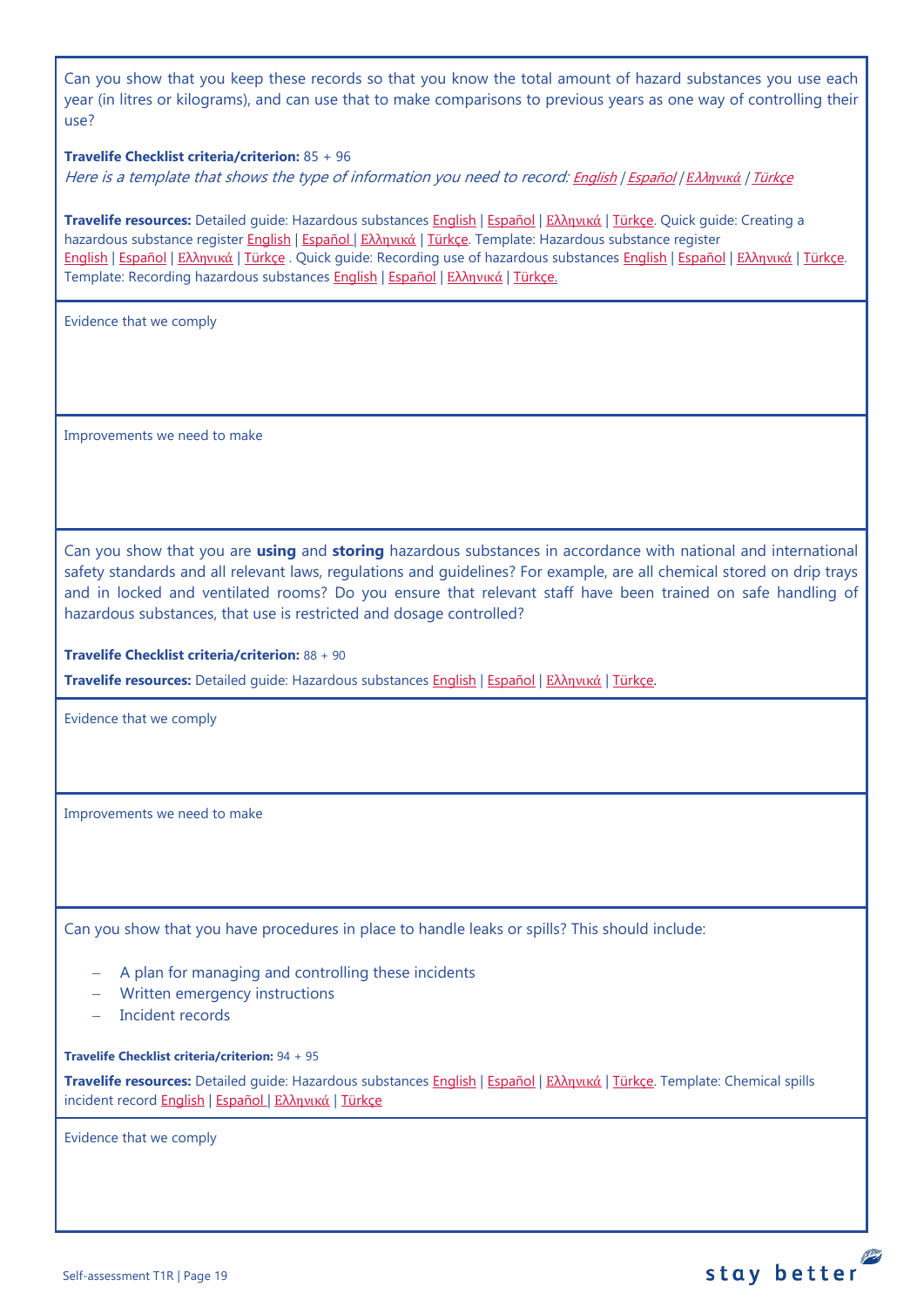Do you have a list that shows all of the equipment at your property that contains hazardous substances, including ozone depleting substances? This includes things like refrigerators, freezers and air-conditioning systems.

#### **Travelife Checklist criteria/criterion:** 91

Here is a template that shows the type of information you need to record[: English](https://travelifestaybetter.com/wp-content/uploads/2019/03/20-Template-List-of-Equipment-with-Hazardous-Substances.xlsx) | [Español](https://travelifestaybetter.com/wp-content/uploads/2020/08/20-ES-Template-List-of-Equipment-with-Hazardous-Substances.xlsx) | *Ε*λλ*[ηνικά](https://travelifestaybetter.com/wp-content/uploads/2019/08/20-GR-Template-List-of-Equipment-with-Hazardous-Substances_GR.xlsx)* | [Türkçe](https://travelifestaybetter.com/wp-content/uploads/2020/07/20-Template-List-of-Equipment-with-Hazardous-Substances-TR-Tehlikeli-Madde-i%C3%A7eren-Ekipman-Listesi-%C5%9Eablonu.xlsx)

Do you have records that show that all equipment that contains hazardous substances is properly and regularly maintained according with the manufacturer instructions?

**Travelife Checklist criteria/criterion:** 92

Evidence that we comply

Improvements we need to make

Do you make sure that the use and dosage of harmful chemicals in operations that use large quantities of chemicals (laundry, swimming pool, etc.) is controlled? If you use automatic dosage systems, do you make sure that the equipment is calibrated correctly? If you use manual dosage, did you assess the correct amount of chemicals required and make sure that this is followed by staff?

#### **Travelife Checklist criteria/criterion:** 97

**Travelife resources:** Detailed guide: Hazardous substances [English](https://travelifestaybetter.com/wp-content/uploads/2019/02/20-Detailed-Guide-Hazardous-Substances.pdf) | [Español](https://travelifestaybetter.com/wp-content/uploads/2019/02/20-ES-Detailed-Guide-Hazardous-Substances.pdf) | Ελλ[ηνικά](https://travelifestaybetter.com/wp-content/uploads/2021/01/20-GR-Detailed-Guide-Hazardous-Substances.pdf) | [Türkçe.](https://travelifestaybetter.com/wp-content/uploads/2021/01/20-Detailed-Guide-Hazardous-Substances-TR-Tehlikeli-Maddeler-Detayli-Kilavuz.pdf)

Evidence that we comply

Improvements we need to make

# <span id="page-19-0"></span>**REDUCING ENVIRONMENTAL IMPACTS**

Purpose

Monitoring and minimising your energy and water use is an important way to reduce the carbon footprint of your property, to reduce overall pollution and to control the resources your business consumes.

**Objective** 

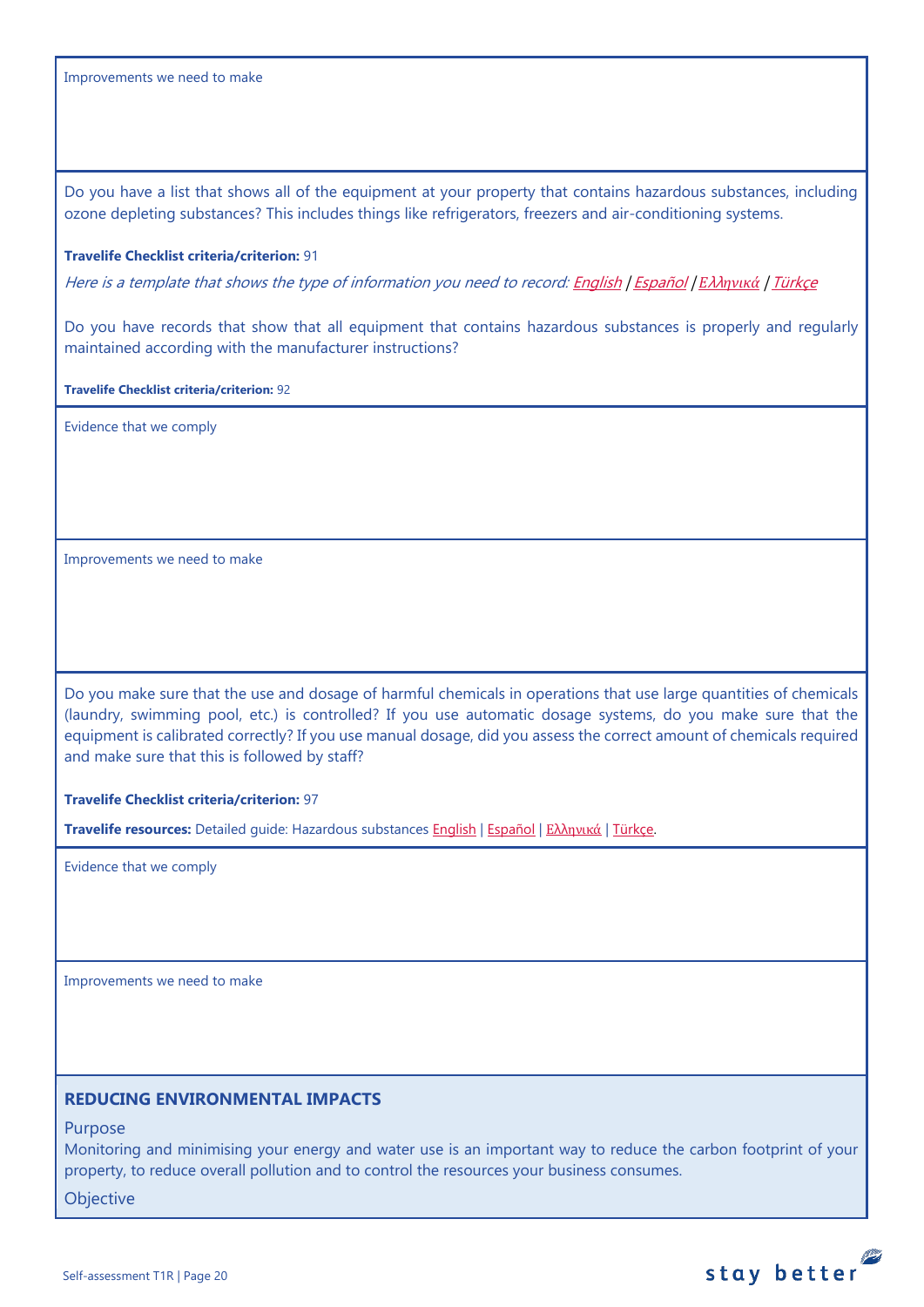To make sure you have implemented specific procedures that will help to minimise your environmental impacts

# <span id="page-20-0"></span>**Question 17: Maintenance**

Do you have a maintenance schedule that ensures all of your equipment is properly cleaned and serviced according to the manufacturer instructions?

Is this a regular schedule that includes checks for problems that are promptly fixed? For example, leaks, general wear and tear, breakdowns, dirt and dust.

Does this schedule cover all types of fixtures, installations and equipment that use water, energy and/or chemicals, or that produces waste (including wastewater and general pollution)? This includes things like boilers, air-conditioning systems, solar panels, pipes, pools, bathroom fixtures, electrical equipment, vehicles, machinery, irrigation systems and so on.

Do you keep records of this maintenance?

#### **Travelife Checklist criteria/criterion:** 45 + 60

**Travelife resources:** Detailed guide: Energy [English](https://travelifestaybetter.com/wp-content/uploads/2019/02/17-Detailed-Guide-Energy.pdf) | [Español](https://travelifestaybetter.com/wp-content/uploads/2019/02/17-ES-Detailed-Guide-Energy.pdf) | Ελλ[ηνικά](https://travelifestaybetter.com/wp-content/uploads/2020/11/17-GR-Detailed-Guide-Energy.pdf) | [Türkçe.](https://travelifestaybetter.com/wp-content/uploads/2021/01/17-Detailed-Guide-Energy-TR-Enerji-Detayli-Kilavuz.pdf) Detailed guide: Water [English](https://travelifestaybetter.com/wp-content/uploads/2019/02/18-Detailed-Guide-Water.pdf) | [Español](https://travelifestaybetter.com/wp-content/uploads/2019/02/18-ES-Detailed-Guide-Water.pdf) | Ελλ[ηνικά](https://travelifestaybetter.com/wp-content/uploads/2020/11/18-GR-Detailed-Guide-Water.pdf) | [Türkçe.](https://travelifestaybetter.com/wp-content/uploads/2021/01/18-Detailed-Guide-Water-TR-Su-Detayli-Kilavuz.pdf) Detailed guide: Hazardous substances [English](https://travelifestaybetter.com/wp-content/uploads/2019/02/20-Detailed-Guide-Hazardous-Substances.pdf) | [Español](https://travelifestaybetter.com/wp-content/uploads/2019/02/20-ES-Detailed-Guide-Hazardous-Substances.pdf) | Ελλ[ηνικά](https://travelifestaybetter.com/wp-content/uploads/2021/01/20-GR-Detailed-Guide-Hazardous-Substances.pdf) | [Türkçe.](https://travelifestaybetter.com/wp-content/uploads/2021/01/20-Detailed-Guide-Hazardous-Substances-TR-Tehlikeli-Maddeler-Detayli-Kilavuz.pdf) Detailed guide: Waste [English](https://travelifestaybetter.com/wp-content/uploads/2019/02/19-Detailed-Guide-Waste.pdf) | [Español](https://travelifestaybetter.com/wp-content/uploads/2019/02/19-ES-Detailed-Guide-Waste.pdf) | Ελλ[ηνικά](https://travelifestaybetter.com/wp-content/uploads/2021/01/19-GR-Detailed-Guide-Waste.pdf) | [Türkçe.](https://travelifestaybetter.com/wp-content/uploads/2021/01/19-Detailed-Guide-Waste-TR-Atik-Detayli-Kilavuz.pdf)

Evidence that we comply

Improvements we need to make

## <span id="page-20-1"></span>**Question 18: Actions**

Is there energy efficient lighting in at least 50% of your guest areas? This includes guest rooms and central areas.

## **Travelife Checklist criteria/criterion:** 46

Do you have systems in place to prevent unnecessary use of energy? These systems could involve technology like timers and sensors, as well as things like signs to remind guests and staff about what to do. They might also be included in the standard operating procedures that your staff follow. They should include:

- − Making sure that lights and other electrical equipment is turned off when they are not needed
- Making sure that heating and air-conditioning systems are turned off when not required or when the optimal room temperature is met. This includes taking measures to prevent guests leaving this equipment turned on when doors and windows are open
- Instructions on how to use equipment correctly so that it operates at maximum efficiency. For example, closing refrigerator doors, correctly loading washing machines and dishwashers

**Travelife Checklist criteria/criterion:** 47 + 49 + 50 **Travelife resources:** Detailed guide: Energy [English](https://travelifestaybetter.com/wp-content/uploads/2019/02/17-Detailed-Guide-Energy.pdf) | [Español](https://travelifestaybetter.com/wp-content/uploads/2019/02/17-ES-Detailed-Guide-Energy.pdf) | Ελλ[ηνικά](https://travelifestaybetter.com/wp-content/uploads/2020/11/17-GR-Detailed-Guide-Energy.pdf) | [Türkçe.](https://travelifestaybetter.com/wp-content/uploads/2021/01/17-Detailed-Guide-Energy-TR-Enerji-Detayli-Kilavuz.pdf)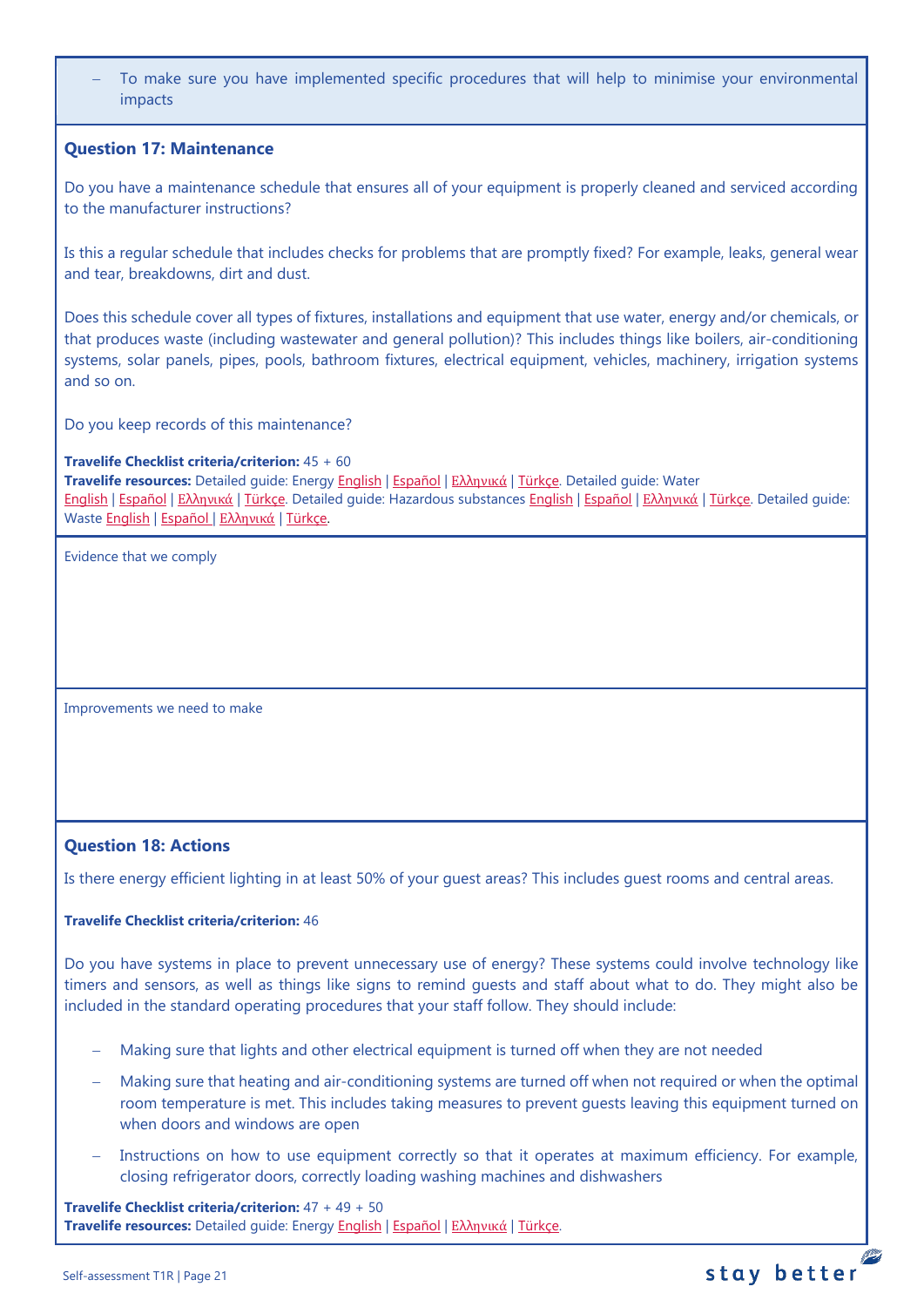Evidence that we comply

Improvements we need to make

Do you have systems in place to prevent unnecessary use of water? These systems could involve technology like timers and sensors, as well as things like signs to remind guests and staff about what to do. They might also be included in the standard operating procedures that your staff follow. They should include:

- Making sure that installations and equipment that use water are operated correctly and are without leaks. This includes things like boilers, air-conditioning systems, pipes, pumps, pools, bathroom fixtures, irrigation systems and so on
- − Having systems and procedures in place that avoid wasting water when irrigating your grounds
- Making sure you are operating your laundry as efficiently as possible. For example, following manufacturer instructions for optimal loads, using the correct dose of laundry detergents and so on
- Implementing and enforcing a guest towel and linen reuse programme in order to reduce the amount of items being laundered (either on or off the premises)
- − Ensuring any swimming pools and other water attractions/features are being maintained and cleaned in the most efficient way possible. For example, you should display a clear backwash procedure so that staff know when it should be done and how long each step should last. You should also have a regular maintenance programme for swimming pool cleaning

**Travelife Checklist criteria/criterion:** 59 + 68 + 69 + 70 + 71 **Travelife resources:** Detailed guide: Wate[r English](https://travelifestaybetter.com/wp-content/uploads/2019/02/18-Detailed-Guide-Water.pdf) | [Español](https://travelifestaybetter.com/wp-content/uploads/2019/02/18-ES-Detailed-Guide-Water.pdf) | Ελλ[ηνικά](https://travelifestaybetter.com/wp-content/uploads/2020/11/18-GR-Detailed-Guide-Water.pdf) | [Türkçe.](https://travelifestaybetter.com/wp-content/uploads/2021/01/18-Detailed-Guide-Water-TR-Su-Detayli-Kilavuz.pdf)

Evidence that we comply

Improvements we need to make

Have you taken steps to ensure that the maximum water flow rates (shown below) have been met? This can involve water pressure adjustments or installing equipment such as flow restrictors, and this applies to guest rooms and public areas.

stay better

- − Showers: no more than 10 litres per minute
- − Basins: no more than 5 litres per minute
- − Toilets: no more than 6.5 litres per flush
- Urinals: no more than 2 litres per flush

**Travelife Checklist criteria/criterion:** 67

**Travelife resources:** Quick guide: Measuring water flow [English](https://travelifestaybetter.com/wp-content/uploads/2019/02/18-Quick-Guide-Measuring-Water-Flow.pdf) | [Español](https://travelifestaybetter.com/wp-content/uploads/2019/02/18-ES-Quick-Guide-Measuring-Water-Flow.pdf) | Ελλ[ηνικά](https://travelifestaybetter.com/wp-content/uploads/2020/01/16-Quick-Guide-Measuring-Water-Flow-GR.pdf) | [Türkçe](https://travelifestaybetter.com/wp-content/uploads/2020/10/18-Quick-Guide-Measuring-Water-Flow-TR-Su-Debisinin-Olculmesi-icin-Hizli-Kilavuz.pdf)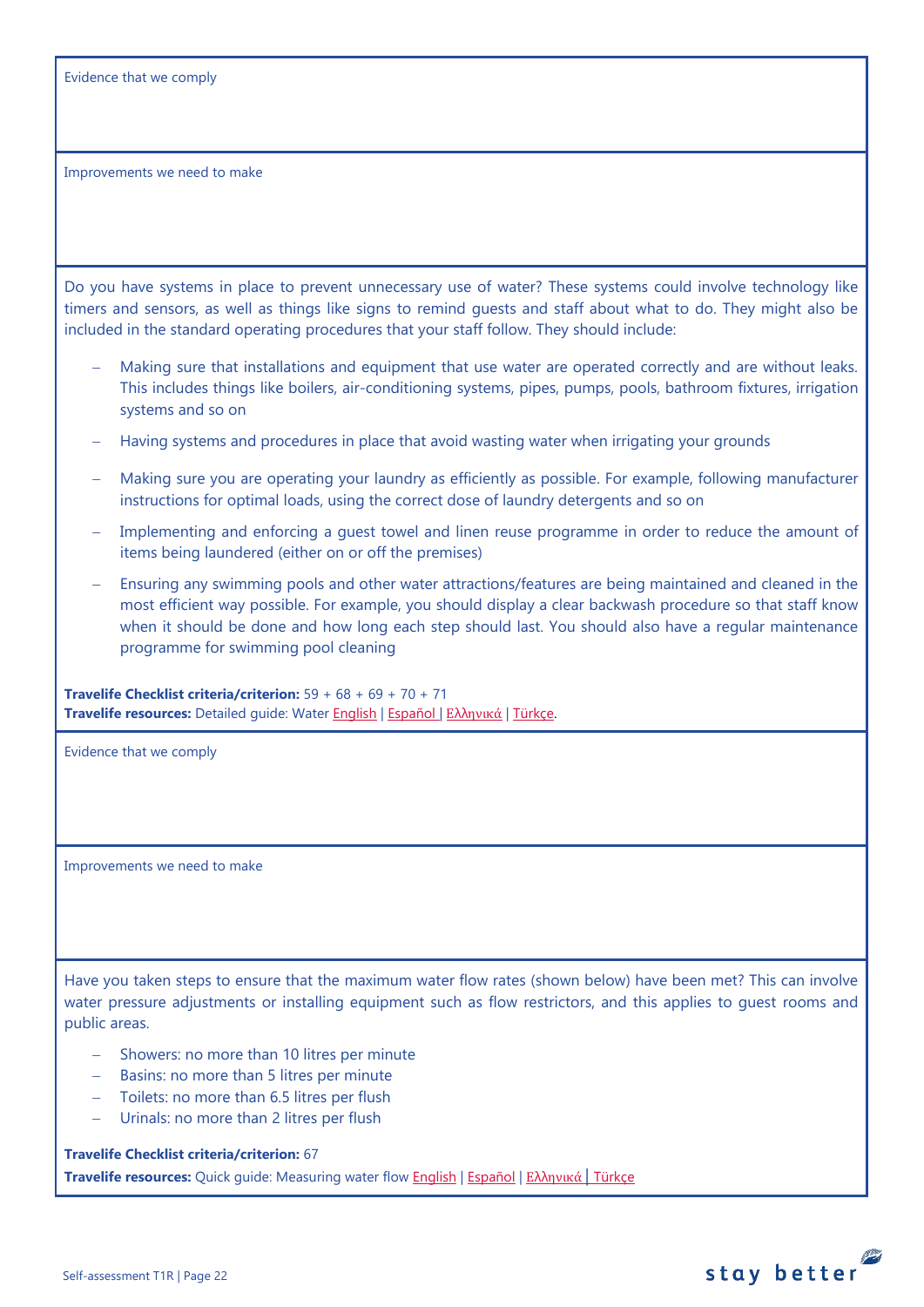| Evidence that we comply |  |  |  |
|-------------------------|--|--|--|
|-------------------------|--|--|--|

Do you have systems in place to reduce waste and the use of chemicals? They should include:

- Rotating your food and beverage supplies to ensure that the oldest products are always used first
- − Avoiding printed materials wherever possible
- − Ensuring you only use disinfectants when they are required to comply with legal hygiene requirements

Have you made sure that there are plenty of recycling bins at your property for both staff and guest areas? These should be clearly labelled so that guests, staff, contractors and other visitors can easily find them, and understand how to use them.

**Travelife Checklist criteria/criterion:** 76 + 81 + 82 +98 **Travelife resources:** Detailed guide: Waste [English](https://travelifestaybetter.com/wp-content/uploads/2019/02/19-Detailed-Guide-Waste.pdf) | [Español](https://travelifestaybetter.com/wp-content/uploads/2019/02/19-ES-Detailed-Guide-Waste.pdf) | Ελλ[ηνικά](https://travelifestaybetter.com/wp-content/uploads/2021/01/19-GR-Detailed-Guide-Waste.pdf) | [Türkçe.](https://travelifestaybetter.com/wp-content/uploads/2021/01/19-Detailed-Guide-Waste-TR-Atik-Detayli-Kilavuz.pdf) Detailed guide: Hazardous substances [English](https://travelifestaybetter.com/wp-content/uploads/2019/02/20-Detailed-Guide-Hazardous-Substances.pdf) | [Español](https://travelifestaybetter.com/wp-content/uploads/2019/02/20-ES-Detailed-Guide-Hazardous-Substances.pdf) | Ελλ[ηνικά](https://travelifestaybetter.com/wp-content/uploads/2021/01/20-GR-Detailed-Guide-Hazardous-Substances.pdf) | [Türkçe.](https://travelifestaybetter.com/wp-content/uploads/2021/01/20-Detailed-Guide-Hazardous-Substances-TR-Tehlikeli-Maddeler-Detayli-Kilavuz.pdf)

Evidence that we comply

Improvements we need to make

If there is public transport in your destination, do you provide information to guests and employees about how they can use this?

**Travelife Checklist criteria/criterion:** 162

Evidence that we comply

<span id="page-22-0"></span>Improvements we need to make

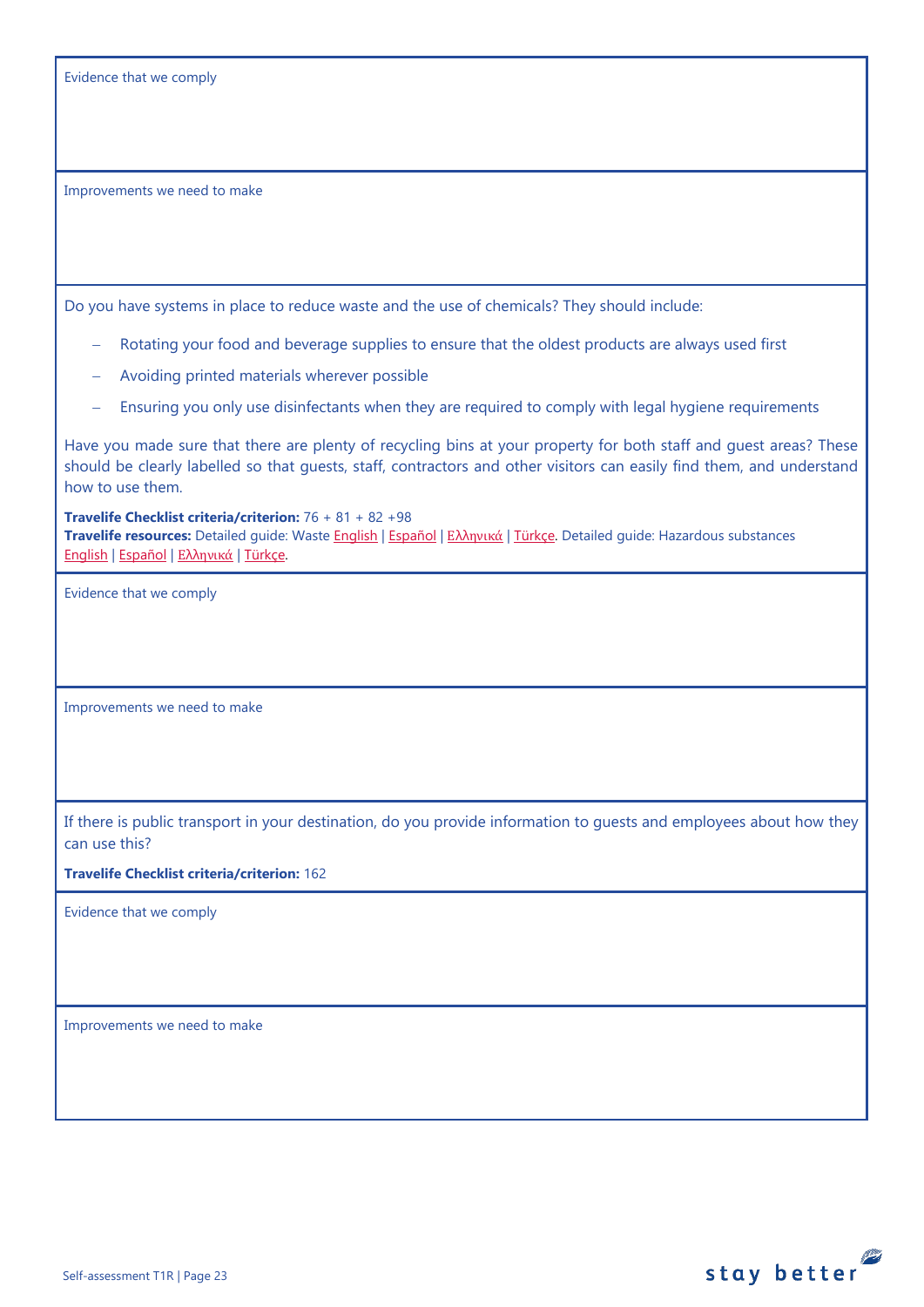# **BIODIVERSITY AND ANIMAL WELFARE**

# Purpose

Making sure that your business does not harm or support any activities that could harm biodiversity is an essential part of being a responsible business. This includes things like protecting natural areas, wildlife and the welfare of animals. You should also be aware that there is increasing data to show that animal welfare is becoming an important issue to many tourists around the world.

## **Objectives**

- − To make sure that you properly protect and care for any animals at your premises
- To ensure you are not promoting any off-site activities that may harm the welfare of animals
- To ensure that your operations are not negatively impacting local biodiversity, especially in protected or sensitive areas

# <span id="page-23-0"></span>**Question 19: Animals and sensitive natural areas**

If you keep animals on your premises, you will need to answer the following questions:

- Do you keep animals on your premises that you manage and/or are dependent on you for their care? If you do, can you show that you comply wit[h Appendix I](https://travelifestaybetter.com/travelife-standard-checklists/) of the Travelife animal welfare requirements?
- − Do you keep any working animals on your premises? If so, can you also show that you comply with both section a and b as described in [Appendix I o](https://travelifestaybetter.com/travelife-standard-checklists/)f the Travelife animal welfare requirements?
- − Can you show that any activities you operate from your premises, or that take place on your premises, involving wildlife comply with established codes of practice about contact with animals? For example, safaris, dolphin swims, entertainment involving any type of animals
- − Do any of the unacceptable practices described under [Appendix II](https://travelifestaybetter.com/travelife-standard-checklists/) of the Travelife animal welfare requirements take place at your property?
- − Did you inform Travelife that you keep animals onsite **before** your Travelife audit? This is so that we can brief our auditors accordingly and make sure they are well prepared. We might also ask you to provide additional information

If you promote any off-site activities involving animals, even if they are not operated by you (e.g. you have brochures promoting them, sell trips to guests via an activities desk), you will need to answer the following questions:

- Does the activity or attraction comply with established codes of practice about contact with animals? For example, safaris, dolphin swims, entertainment involving any type of animals
- Does the activity or attraction involve any of the unacceptable practices described under [Appendix II](https://travelifestaybetter.com/travelife-standard-checklists/) of the Travelife animal welfare requirements? If so, you will need to stop promoting this activity

**Travelife Checklist criteria/criterion:** 101 + 102 + 103 **Travelife resources:** Animal welfare appendix I and II [English](https://travelifestaybetter.com/wp-content/uploads/2020/12/Appendix-I-and-II-Animal-Welfare-Version-3.0-EN.pdf) | [Español](https://travelifestaybetter.com/wp-content/uploads/2020/12/Appendix-I-and-II-Animal-Welfare-Version-3.0-ES.pdf) | Ελλ[ηνικά](https://travelifestaybetter.com/wp-content/uploads/2020/12/GR-Appendix-I-and-II-Animal-Welfare-Version-3.0.pdf) | [Türkçe.](https://travelifestaybetter.com/wp-content/uploads/2020/12/Appendix-I-and-II-Animal-Welfare-Version-3.0-TR.pdf)

Evidence that we comply

Improvements we need to make

Have you identified any special or sensitive natural areas in your destination that might be affected by your operations, including visits by guest on things like day excursions? These might include things like reefs, sand dunes, mangroves, estuaries, wildlife breeding areas and so on. If so, have you put plans in place to help protect them?

#### **Travelife Checklist criteria/criterion:** 151

**Travelife resources:** Detailed guide: Biodiversity, wildlife and animal welfare [English](https://travelifestaybetter.com/wp-content/uploads/2021/01/21-Detailed-Guided-Biodiversity-and-Animal-Welfare-V2.0.pdf) | [Español](https://travelifestaybetter.com/wp-content/uploads/2021/01/21-ES-Detailed-Guided-Biodiversity-and-Animal-Welfare-V2.0.pdf) | Ελλ[ηνικά](https://travelifestaybetter.com/wp-content/uploads/2021/01/21-GR-Detailed-Guided-Biodiversity-and-Animal-Welfare.pdf) | [Türkçe.](https://travelifestaybetter.com/wp-content/uploads/2021/01/21-Detailed-Guided-Biodiversity-and-Animal-Welfare-V2.0-TR-Biyocesitlilik-ve-Hayvan-Refahi-Detayli-Kilavuz.pdf) Tool: Biodiversity and animal welfare checklist **English | [Español](https://travelifestaybetter.com/wp-content/uploads/2020/11/21-ES-Biodiversity-and-Animal-Welfare-Checklist-V2.0.docx) | Ελλ[ηνικά](https://travelifestaybetter.com/wp-content/uploads/2021/01/21-GR-Biodiversity-and-Animal-Welfare-Checklist.docx) | [Türkçe.](https://travelifestaybetter.com/wp-content/uploads/2020/10/21-Biodiversity-and-Animal-Welfare-Checklist-July-2021-TR-Biyocesitlilik-ve-Hayvan-Refahi-Kontrol-Listesi.docx)**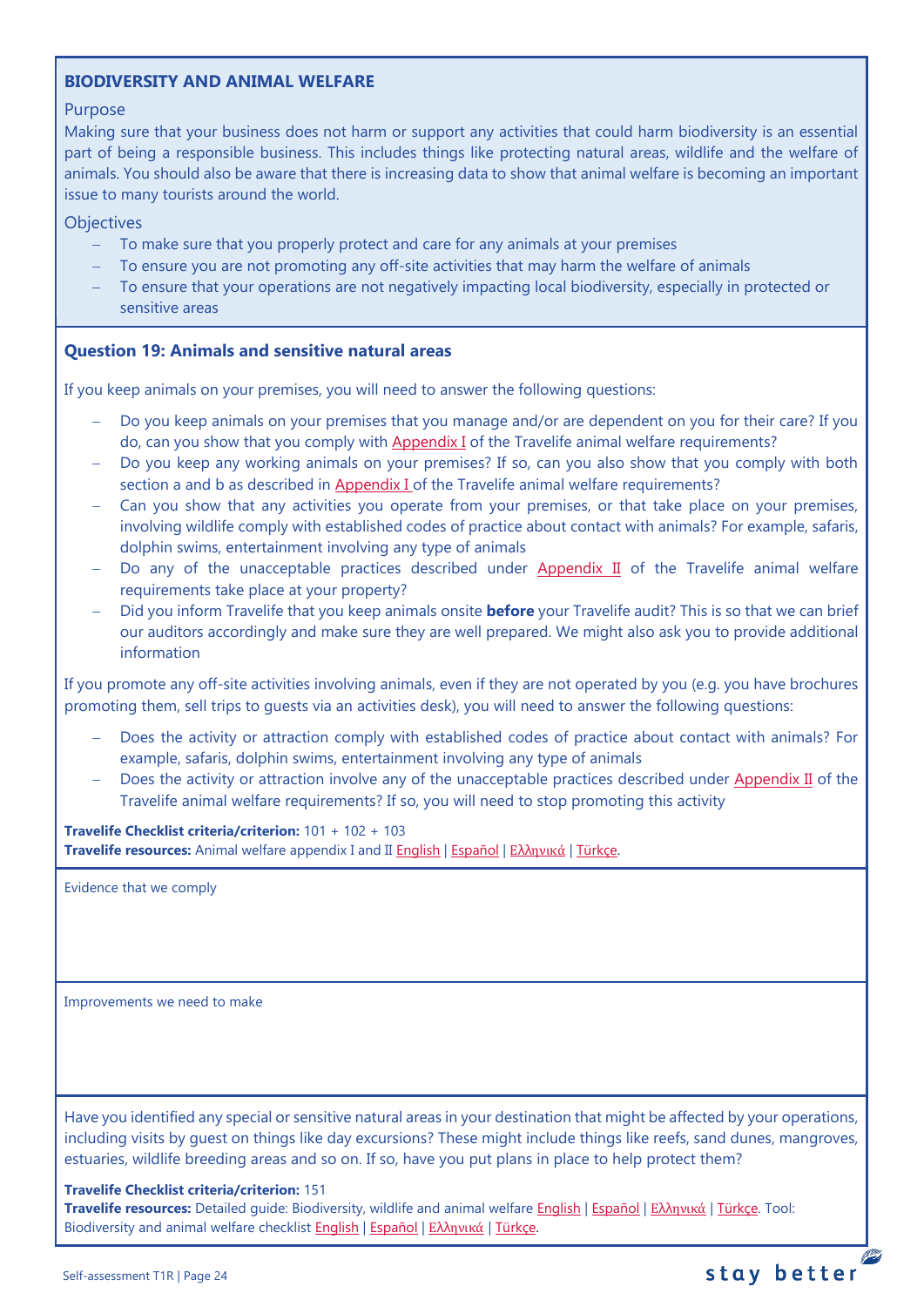# <span id="page-24-0"></span>**COMMUNITY ENGAGEMENT AND SUPPORT**

# Purpose

Ensuring that your business is actively protecting local culture and heritage is very important both for ensuring good relations with people in your community and that tourism is having a positive impact on them. This is also an important issue for many guests around the world who want to know that their trips are helping, not harming, people in the destinations they visit. Many Travelife Members say this is also important to their staff.

**Objectives** 

- To ensure you speak to the right people to find out what issues are of concern to people in your area
- − To protect and, where appropriate, promote cultural heritage including art, food, language, customs and history
- To make sure your guests understand how to respect and protect local culture and heritage

# <span id="page-24-1"></span>**Question 20: Engaging and consulting with your community**

Can you show that you have taken steps to engage with your local community, including any indigenous groups, so that you have open lines of communication with them and can understand their concerns, as well as how to respect their culture and traditions? If there are indigenous groups in your destination, do you make sure that they are not discriminated against as individuals, communities or employees?

Can you show that when you are planning new developments or activities, you consult with everyone who might be affected by them, such as your staff, community members, local authorities and people who live or have businesses near your property?

If you use aspects of local culture in your operations, such as art or music, have you ensured you are respecting all intellectual property rights? Have you consulted relevant people in your community, especially any indigenous groups, about the right way to use these aspects of their culture, and do you have their permission?

# **Travelife Checklist criteria/criterion:** 141 + 142 + 145 + 146 **Travelife resources:** Detailed guide: Community engagement and suppor[t English](https://travelifestaybetter.com/wp-content/uploads/2019/02/7-Detailed-Guide-Community-Engagement.pdf) | [Español](https://travelifestaybetter.com/wp-content/uploads/2019/02/7-ES-Detailed-Guide-Community-Engagement.pdf) | Ελλ[ηνικά](https://travelifestaybetter.com/wp-content/uploads/2020/11/7-GR-Detailed-Guide-Community-Engagement.pdf) | [Türkçe.](https://travelifestaybetter.com/wp-content/uploads/2021/01/7-Detailed-Guide-Community-Engagement-TR-Toplum-Katilimi-ve-Destegi-Detayli-Kilavuz.pdf) Detailed guide: Human rights [English](https://travelifestaybetter.com/wp-content/uploads/2021/01/8-Detailed-Guide-Human-Rights.pdf) | [Español](https://travelifestaybetter.com/wp-content/uploads/2021/01/8-ES-Detailed-Guide-Human-Rights.pdf) | Ελλ[ηνικά](https://travelifestaybetter.com/wp-content/uploads/2021/01/8-GR-Detailed-Guide-Human-Rights.pdf) | [Türkçe.](https://travelifestaybetter.com/wp-content/uploads/2021/01/8-Detailed-Guide-Human-Rights-TR-Insan-Haklari-Detayli-Kilavuz.pdf)

Evidence that we comply

Improvements we need to make

# <span id="page-24-2"></span>**Question 21: Safeguarding people and their way of life**

Can you show that your operations do not prevent access to essential services and livelihoods, and that you do not harm the health and well-being of people in your community? This includes the following: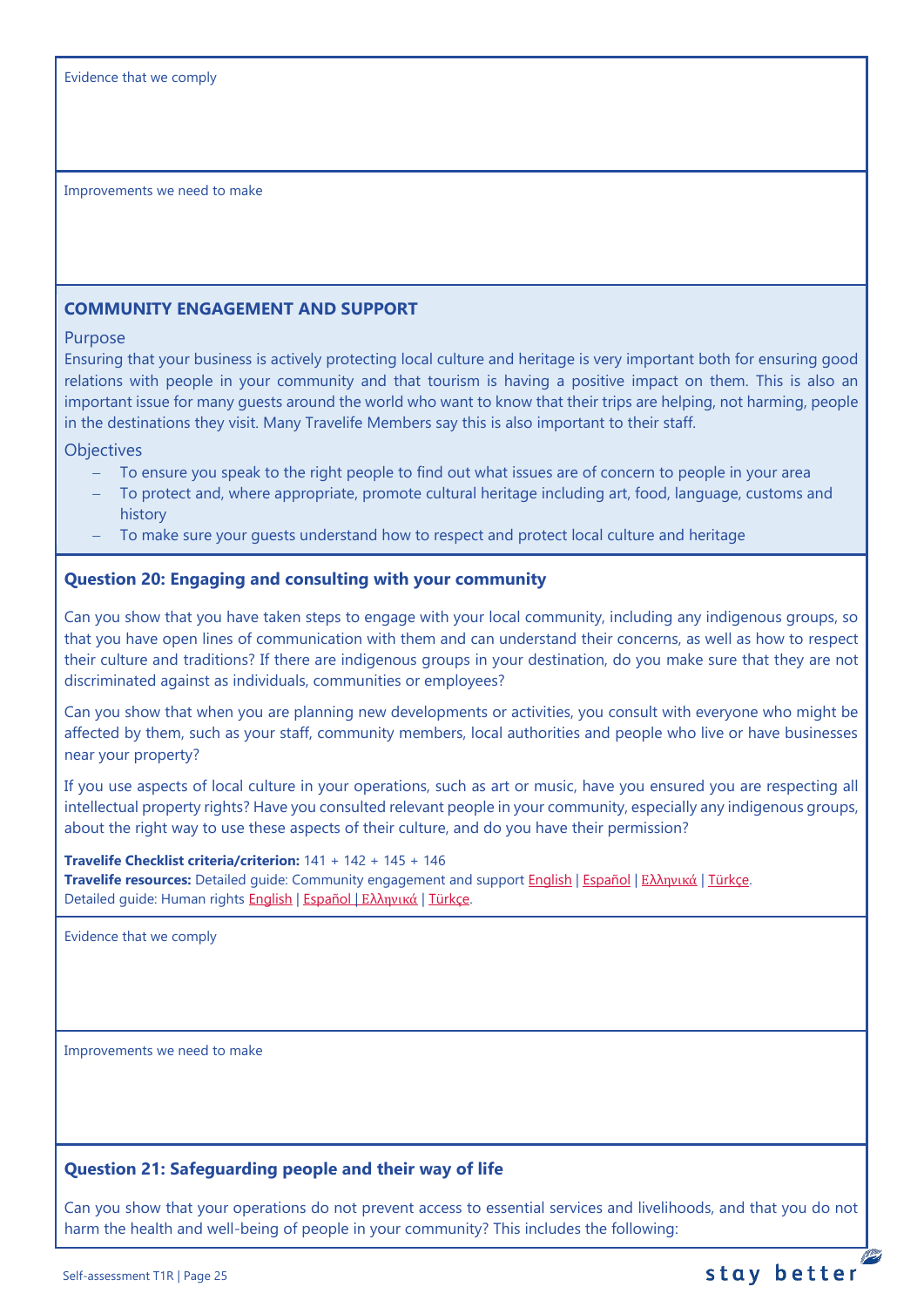- Ensuring that you do not prevent any public rights of access? For example, making sure that your property does not block public access to a beach
- − Ensuring that your operations do not prevent access to essential resources and services such as water or energy
- Making sure that your operations do not prevent people from working or sourcing goods and services such as healthcare or education. For example, preventing traditional legal fishing or encouraging local healthcare providers to bring their services to your property for your guests thus making it unavailable or less available to local people
- − Making sure that your operations do not have a negative impact on the health and hygiene of people in your area. For example, polluting water, disrupting sewerage services, noise or light pollution

Have you acquired land in the last 2 years? If so, can you show that you properly assessed the impact on your local community and put plans in place to minimise any negative impacts?

**Travelife Checklist criteria/criterion:** 136 + 137 + 144 + 148 + 149 **Travelife resources:** Detailed guide: Community engagement and suppor[t English](https://travelifestaybetter.com/wp-content/uploads/2019/02/7-Detailed-Guide-Community-Engagement.pdf) | [Español](https://travelifestaybetter.com/wp-content/uploads/2019/02/7-ES-Detailed-Guide-Community-Engagement.pdf) | Ελλ[ηνικά](https://travelifestaybetter.com/wp-content/uploads/2020/11/7-GR-Detailed-Guide-Community-Engagement.pdf) | [Türkçe.](https://travelifestaybetter.com/wp-content/uploads/2021/01/7-Detailed-Guide-Community-Engagement-TR-Toplum-Katilimi-ve-Destegi-Detayli-Kilavuz.pdf) Detailed guide: Human rights [English](https://travelifestaybetter.com/wp-content/uploads/2021/01/8-Detailed-Guide-Human-Rights.pdf) | [Español](https://travelifestaybetter.com/wp-content/uploads/2021/01/8-ES-Detailed-Guide-Human-Rights.pdf) | Ελλ[ηνικά](https://travelifestaybetter.com/wp-content/uploads/2021/01/8-GR-Detailed-Guide-Human-Rights.pdf) | [Türkçe.](https://travelifestaybetter.com/wp-content/uploads/2021/01/8-Detailed-Guide-Human-Rights-TR-Insan-Haklari-Detayli-Kilavuz.pdf)

Evidence that we comply

Improvements we need to make

# <span id="page-25-0"></span>**Question 22: Fair treatment**

Do you provide any essential services that are not otherwise available in your community? For example, a medical or dental clinic that you use for guests or staff. If so, do you make this available for local people in your community to use as well?

If you have a facility that is available to people who are not guests at your property (e.g. a restaurant or salon), do you make sure that people in your community can use it without any special conditions (other than a fee, if applied) and are treated with the same care and respect as your guests?

#### **Travelife Checklist criteria/criterion:** 134 + 135

**Travelife resources:** Detailed guide: Community engagement and suppor[t English](https://travelifestaybetter.com/wp-content/uploads/2019/02/7-Detailed-Guide-Community-Engagement.pdf) | [Español](https://travelifestaybetter.com/wp-content/uploads/2019/02/7-ES-Detailed-Guide-Community-Engagement.pdf) | Ελλ[ηνικά](https://travelifestaybetter.com/wp-content/uploads/2020/11/7-GR-Detailed-Guide-Community-Engagement.pdf) | [Türkçe.](https://travelifestaybetter.com/wp-content/uploads/2021/01/7-Detailed-Guide-Community-Engagement-TR-Toplum-Katilimi-ve-Destegi-Detayli-Kilavuz.pdf) Detailed guide: Human rights [English](https://travelifestaybetter.com/wp-content/uploads/2021/01/8-Detailed-Guide-Human-Rights.pdf) | [Español](https://travelifestaybetter.com/wp-content/uploads/2021/01/8-ES-Detailed-Guide-Human-Rights.pdf) | Ελλ[ηνικά](https://travelifestaybetter.com/wp-content/uploads/2021/01/8-GR-Detailed-Guide-Human-Rights.pdf) | [Türkçe.](https://travelifestaybetter.com/wp-content/uploads/2021/01/8-Detailed-Guide-Human-Rights-TR-Insan-Haklari-Detayli-Kilavuz.pdf)

Evidence that we comply

Improvements we need to make

# <span id="page-25-1"></span>**YOUR GUESTS**

Purpose

Accommodation providers that see the most benefit from Travelife Certification are making sure their guests are engaged and informed.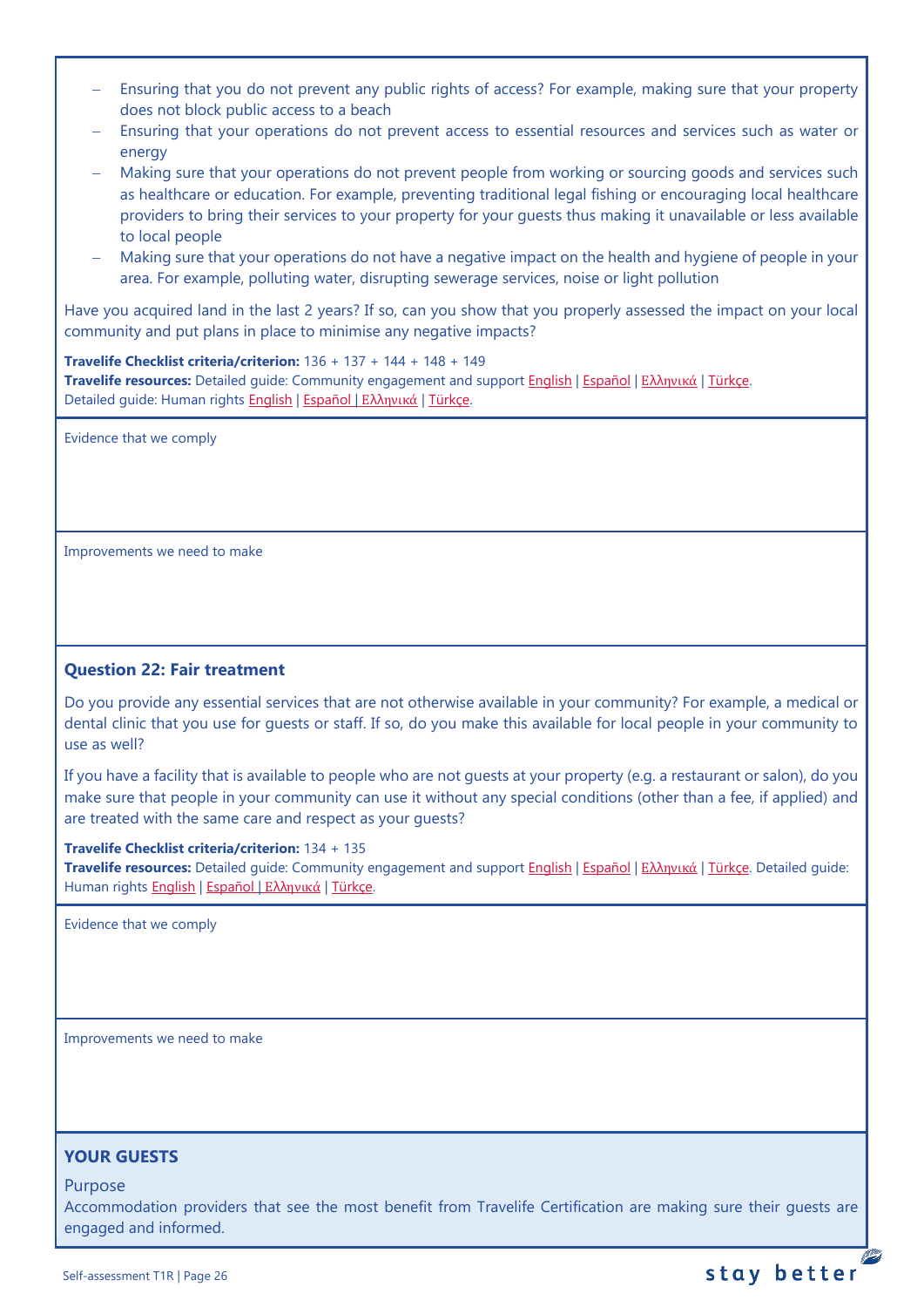#### **Objectives**

- To remind your guests to help you improve your environmental and social impacts
- To explain how they can be a more responsible visitor
- To encourage them to explore your destination so that local businesses benefit more from tourism
- − To make sure your guests know about the important work you are doing

# <span id="page-26-0"></span>**Question 23: Guest engagement and support**

Do you give information to guests in the form of notices, signs, electronic displays or leaflets that explains the following:

- The importance of saving energy and water, along with examples about how they can do that during their stay with you
- − How to separate waste for recycling or reuse, and the importance of doing this, and where to find recycling bins on the property
- − That they should not take part in activities that might harm animals, animal habitats and general biodiversity
- − Information about the local area including activities, shopping and services outside of your property
- − How they can help protect areas or sites of special cultural, historical or environmental importance by visiting them and paying an entrance fee or making a donation
- − How they can respect local people including their customs, traditions and way of life and how to dress suitably when visiting local and indigenous communities
- − How to be a responsible visitor, especially when visiting natural areas, local communities or cultural/historical sites

**Travelife Checklist criteria/criterion:** 41 + 62 + 79 + 104 + 143 + 147 + 159 + 160 + 161

**Travelife resources:** Detailed guide: Community engagement and suppor[t English](https://travelifestaybetter.com/wp-content/uploads/2019/02/7-Detailed-Guide-Community-Engagement.pdf) | [Español](https://travelifestaybetter.com/wp-content/uploads/2019/02/7-ES-Detailed-Guide-Community-Engagement.pdf) | Ελλ[ηνικά](https://travelifestaybetter.com/wp-content/uploads/2020/11/7-GR-Detailed-Guide-Community-Engagement.pdf) | [Türkçe.](https://travelifestaybetter.com/wp-content/uploads/2021/01/7-Detailed-Guide-Community-Engagement-TR-Toplum-Katilimi-ve-Destegi-Detayli-Kilavuz.pdf) Detailed guide: Human rights [English](https://travelifestaybetter.com/wp-content/uploads/2021/01/8-Detailed-Guide-Human-Rights.pdf) | [Español](https://travelifestaybetter.com/wp-content/uploads/2021/01/8-ES-Detailed-Guide-Human-Rights.pdf) | Ελλ[ηνικά](https://travelifestaybetter.com/wp-content/uploads/2021/01/8-GR-Detailed-Guide-Human-Rights.pdf) | [Türkçe.](https://travelifestaybetter.com/wp-content/uploads/2021/01/8-Detailed-Guide-Human-Rights-TR-Insan-Haklari-Detayli-Kilavuz.pdf)

Evidence that we comply

Improvements we need to make

Do you encourage your guests to experience your destination and culture? This could include things such as including traditional dishes on your menu and providing information about your destination, the local cultures and so on.

**Travelife Checklist criteria/criterion:** 159 +163 **Travelife resources:** Detailed guide: Community engagement and suppor[t English](https://travelifestaybetter.com/wp-content/uploads/2019/02/7-Detailed-Guide-Community-Engagement.pdf) | [Español](https://travelifestaybetter.com/wp-content/uploads/2019/02/7-ES-Detailed-Guide-Community-Engagement.pdf) | Ελλ[ηνικά](https://travelifestaybetter.com/wp-content/uploads/2020/11/7-GR-Detailed-Guide-Community-Engagement.pdf) | [Türkçe.](https://travelifestaybetter.com/wp-content/uploads/2021/01/7-Detailed-Guide-Community-Engagement-TR-Toplum-Katilimi-ve-Destegi-Detayli-Kilavuz.pdf)

Evidence that we comply

Improvements we need to make

Do you provide opportunities for guests to support your sustainability work? This could include information about charities you support and how they can donate to them and inviting them to join in with activities.

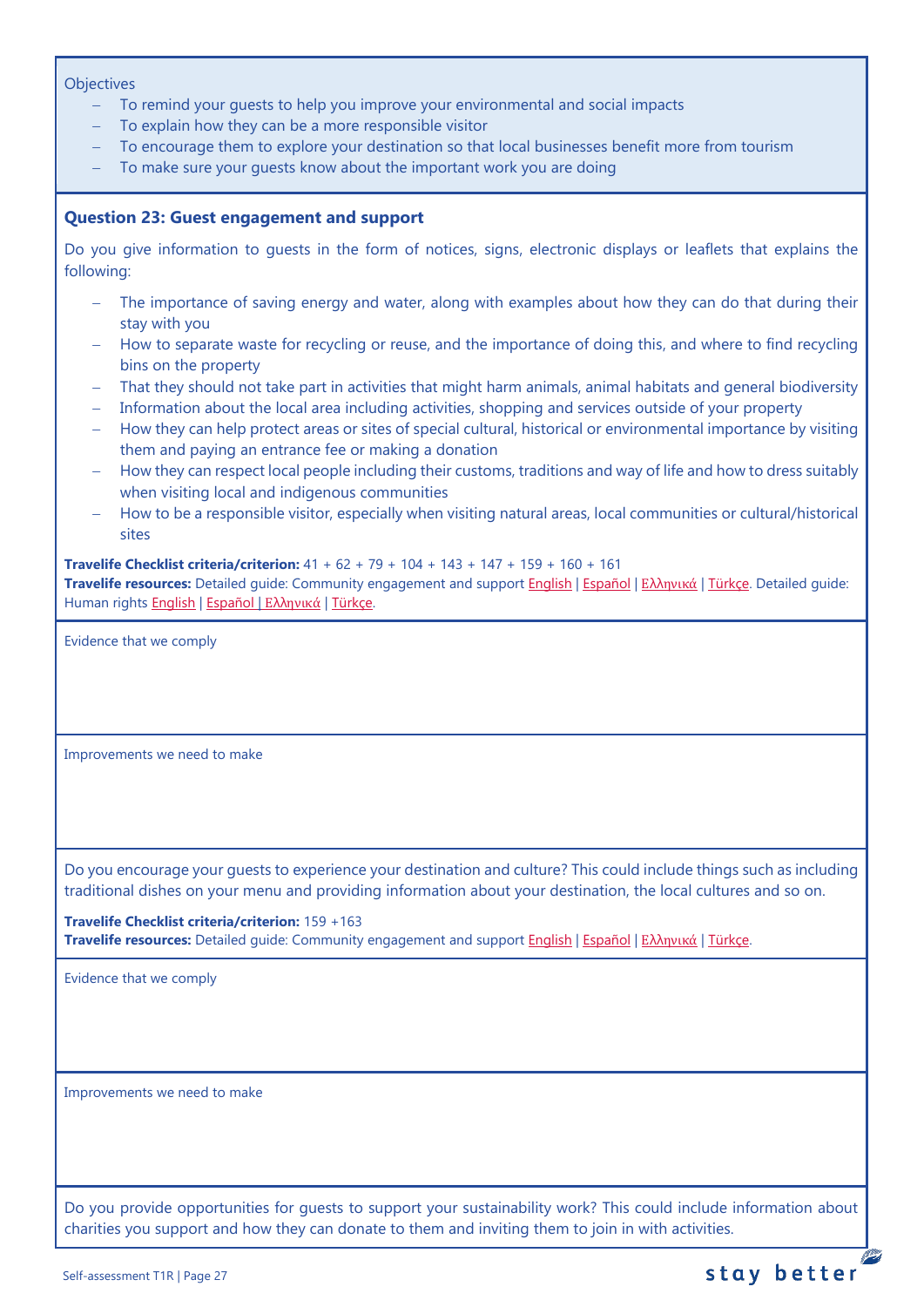If you have a Travelife Gold Certification, are you displaying your certificate publicly?

**Travelife Checklist criteria/criterion:** 156 + 158 **Travelife resources:** Detailed guide: Community engagement and suppor[t English](https://travelifestaybetter.com/wp-content/uploads/2019/02/7-Detailed-Guide-Community-Engagement.pdf) | [Español](https://travelifestaybetter.com/wp-content/uploads/2019/02/7-ES-Detailed-Guide-Community-Engagement.pdf) | Ελλ[ηνικά](https://travelifestaybetter.com/wp-content/uploads/2020/11/7-GR-Detailed-Guide-Community-Engagement.pdf)

Evidence that we comply

Improvements we need to make

# <span id="page-27-0"></span>**FAIR LABOUR PRACTICES**

## Purpose

Responsible businesses treat all people fairly, especially their staff, something that a business is almost always rewarded for in terms of employee loyalty and increased guest satisfaction.

# **Objectives**

- − To ensure you are complying with all labour laws and regulations
- − To make sure your employees have written terms of employment that they freely agree to
- − To avoid discrimination, harassment, abuse and exploitation
- − To make sure your staff can raise issues and concerns with management without fear of retaliation
- To ensure that disciplinary procedures are consistent and fair

# <span id="page-27-1"></span>**Question 24: Recruitment and induction**

When recruiting and inducting new staff, can you show that you do the following?

- − Make sure that you pay all recruitment fees so that staff (or potential staff) are not paying you, or any agency you use, for their employment
- − Make sure that you do not pay staff anything before they start work, as they would then be bonded to you in order to pay that money back
- − Make sure that before they start work, they have been given written terms of employment that include details of their pay
- − Make sure that all new staff have confirmed in writing that they have read and understood the terms of their employment (and their pay), and that these have been explained to them in a language they understand. For example, if your terms are in Spanish but the staff member only speaks Polish, you will either need to provide a written translation in Polish or ensure that they are verbally translated in full
- Make sure you do not discriminate against anyone when considering job applications. This means that you make hiring decisions based on qualifications and experience, not nationality, ethnicity, age, gender, sexual orientation, personal beliefs and so on
- Explain your disciplinary procedures and how they can contact senior management with a problem
- Explain your grievance procedures

# **Travelife Checklist criteria/criterion:** 105 + 108 + 110 + 120 + 122 + 126 + 127 + 128

**Travelife resources:** Detailed guide: Fair labour practices [English](https://travelifestaybetter.com/wp-content/uploads/2021/01/10-Detailed-Guide-Fair-Labour-Practices.pdf) | [Español](https://travelifestaybetter.com/wp-content/uploads/2021/01/10-ES-Detailed-Guide-Fair-Labour-Practices.pdf) | Ελλ[ηνικά](https://travelifestaybetter.com/wp-content/uploads/2021/01/10-GR-Detailed-Guide-Fair-Labour-Practices.pdf) | [Türkçe.](https://travelifestaybetter.com/wp-content/uploads/2021/01/10-Detailed-Guide-Fair-Labour-Practices-TR-Adil-Is-Gucu-Uygulamalari-Detayli-Kilavuz.pdf) Quick guide: Disciplinary procedures [English](https://travelifestaybetter.com/wp-content/uploads/2019/02/11-Quick-Guide-Disciplinary-Procedures.pdf) | [Español](https://travelifestaybetter.com/wp-content/uploads/2019/02/11-ES-Quick-Guide-Disciplinary-Procedures.pdf) | Ελλ[ηνικά](https://travelifestaybetter.com/wp-content/uploads/2020/07/36-Quick-Guide-Disciplinary-Procedures-GR.pdf) | [Türkçe.](https://travelifestaybetter.com/wp-content/uploads/2020/08/11-Quick-Guide-Disciplinary-Procedures-TR-11-Hizli-Kilavuz-Disiplin-Proseduru.pdf) Quick guide: Avoiding discrimination [English](https://travelifestaybetter.com/wp-content/uploads/2019/02/13-Quick-Guide-Avoiding-Workplace-Discrimination.pdf) | [Español](https://travelifestaybetter.com/wp-content/uploads/2019/02/13-ES-Quick-Guide-Avoiding-Workplace-Discrimination.pdf) | Ελλ[ηνικά](https://travelifestaybetter.com/wp-content/uploads/2020/07/38-Quick-Guide-Avoiding-Workplace-Discrimination-GR.pdf) | [Türkçe.](https://travelifestaybetter.com/wp-content/uploads/2020/10/13-Quick-Guide-Avoiding-Workplace-Discrimination-TR-Isyerinde-Ayrimciligi-Onlemek-icin-Hizli-Kilavuz.pdf) Example: Telling staff how to give you feedback [English](https://travelifestaybetter.com/wp-content/uploads/2019/02/6-Example-Feedback-Instructions-for-Staff.pdf) | [Español](https://travelifestaybetter.com/wp-content/uploads/2019/02/6-ES-Example-Feedback-Instructions-for-Staff.pdf) | Ελλ[ηνικά](https://travelifestaybetter.com/wp-content/uploads/2021/01/6-GR-Example-Feedback-Instructions-for-Staff.pdf) | [Türkçe.](https://travelifestaybetter.com/wp-content/uploads/2020/08/6-Example-Feedback-Instructions-for-Staff-TR-6-Ornek-Calisan-Geri-Bildirim-Talimati.pdf) Detailed guide: Human rights [English](https://travelifestaybetter.com/wp-content/uploads/2021/01/8-Detailed-Guide-Human-Rights.pdf) | [Español](https://travelifestaybetter.com/wp-content/uploads/2021/01/8-ES-Detailed-Guide-Human-Rights.pdf) | Ελλ[ηνικά](https://travelifestaybetter.com/wp-content/uploads/2021/01/8-GR-Detailed-Guide-Human-Rights.pdf) | [Türkçe.](https://travelifestaybetter.com/wp-content/uploads/2021/01/8-Detailed-Guide-Human-Rights-TR-Insan-Haklari-Detayli-Kilavuz.pdf)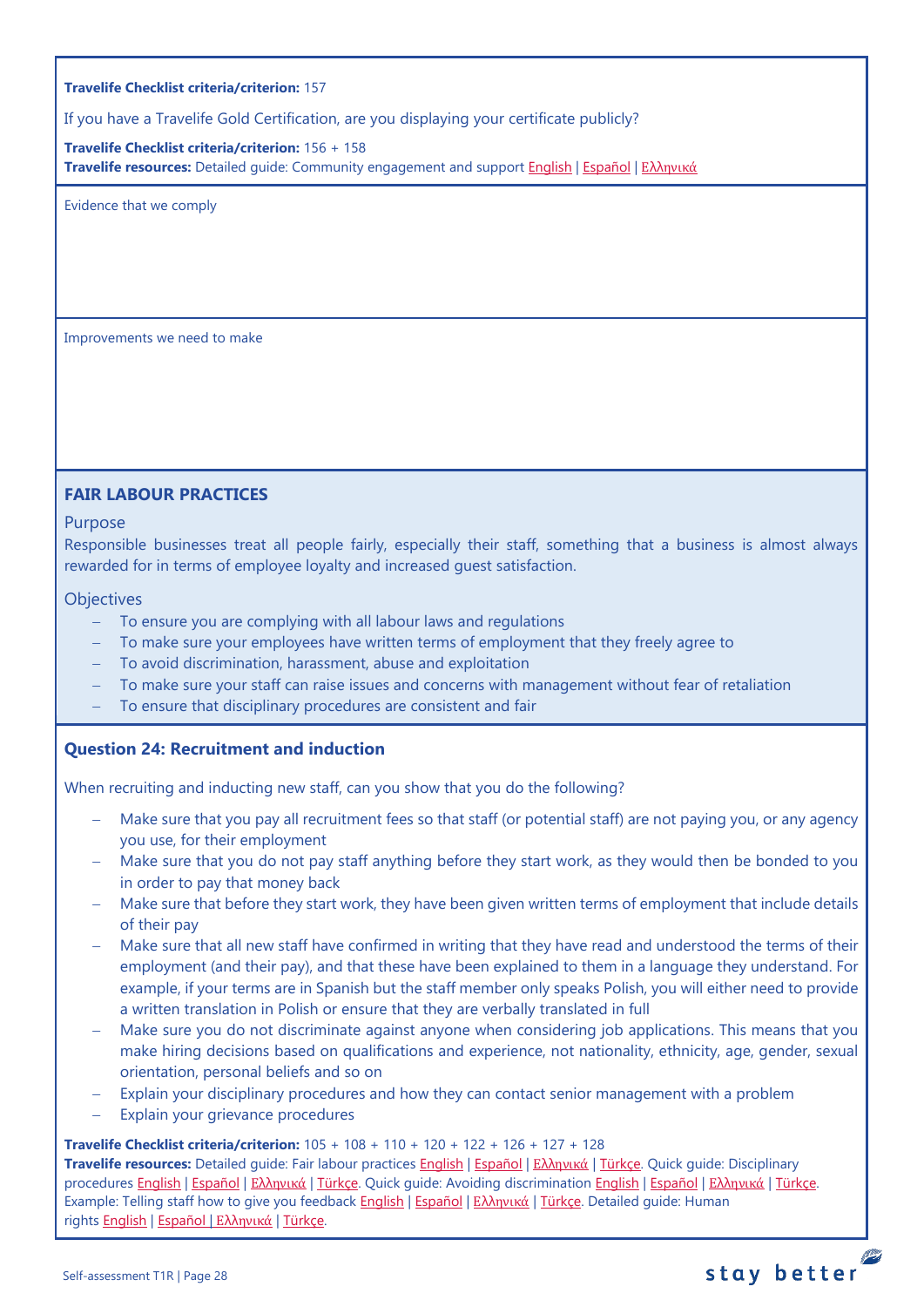## <span id="page-28-0"></span>**Question 25: General terms and conditions**

Can you show that you have met all of the following fair labour conditions?

- − All staff are given a signed copy of their employment terms and conditions
- − All employees understand these terms and conditions, including how much they will be paid
- − You do not keep any original staff documents that belong to them, such as passports, identification cards, bank cards, cheque books, birth certificates and so on

#### **Travelife Checklist criteria/criterion:** 106 + 107 + 109

**Travelife resources:** Detailed guide: Fair labour practices [English](https://travelifestaybetter.com/wp-content/uploads/2021/01/10-Detailed-Guide-Fair-Labour-Practices.pdf) | [Español](https://travelifestaybetter.com/wp-content/uploads/2021/01/10-ES-Detailed-Guide-Fair-Labour-Practices.pdf) | Ελλ[ηνικά](https://travelifestaybetter.com/wp-content/uploads/2021/01/10-GR-Detailed-Guide-Fair-Labour-Practices.pdf) | [Türkçe.](https://travelifestaybetter.com/wp-content/uploads/2021/01/10-Detailed-Guide-Fair-Labour-Practices-TR-Adil-Is-Gucu-Uygulamalari-Detayli-Kilavuz.pdf) Detailed guide: Human rights [English](https://travelifestaybetter.com/wp-content/uploads/2021/01/8-Detailed-Guide-Human-Rights.pdf) | [Español](https://travelifestaybetter.com/wp-content/uploads/2021/01/8-ES-Detailed-Guide-Human-Rights.pdf) | Ελλ[ηνικά](https://travelifestaybetter.com/wp-content/uploads/2021/01/8-GR-Detailed-Guide-Human-Rights.pdf) | [Türkçe.](https://travelifestaybetter.com/wp-content/uploads/2021/01/8-Detailed-Guide-Human-Rights-TR-Insan-Haklari-Detayli-Kilavuz.pdf)

Evidence that we comply

Improvements we need to make

Can you show that you have met all of the following fair labour conditions?

- Paying no less than the legal minimum wage. If there is no legal minimum in your country, then you should follow international guidelines
- − Staff are advised in advance about their working hours and agree to them
- <sup>−</sup> If you allow overtime, that this is either paid or that time is given off in lieu, and that you meet any legal requirements relating to overtime, breaks, time off and maximum working hours
- − Staff are provided with wage slips that show the hours they have worked, how much they were paid and any overtime hours that have been paid (if applicable)

#### **Travelife Checklist criteria/criterion:** 112 + 115 + 116 + 118

**Travelife resources:** Detailed guide: Fair labour practices [English](https://travelifestaybetter.com/wp-content/uploads/2021/01/10-Detailed-Guide-Fair-Labour-Practices.pdf) | [Español](https://travelifestaybetter.com/wp-content/uploads/2021/01/10-ES-Detailed-Guide-Fair-Labour-Practices.pdf) | Ελλ[ηνικά](https://travelifestaybetter.com/wp-content/uploads/2021/01/10-GR-Detailed-Guide-Fair-Labour-Practices.pdf) | [Türkçe.](https://travelifestaybetter.com/wp-content/uploads/2021/01/10-Detailed-Guide-Fair-Labour-Practices-TR-Adil-Is-Gucu-Uygulamalari-Detayli-Kilavuz.pdf) Detailed guide: Human rights [English](https://travelifestaybetter.com/wp-content/uploads/2021/01/8-Detailed-Guide-Human-Rights.pdf) | [Español](https://travelifestaybetter.com/wp-content/uploads/2021/01/8-ES-Detailed-Guide-Human-Rights.pdf) | Ελλ[ηνικά](https://travelifestaybetter.com/wp-content/uploads/2021/01/8-GR-Detailed-Guide-Human-Rights.pdf) | [Türkçe.](https://travelifestaybetter.com/wp-content/uploads/2021/01/8-Detailed-Guide-Human-Rights-TR-Insan-Haklari-Detayli-Kilavuz.pdf)

Evidence that we comply

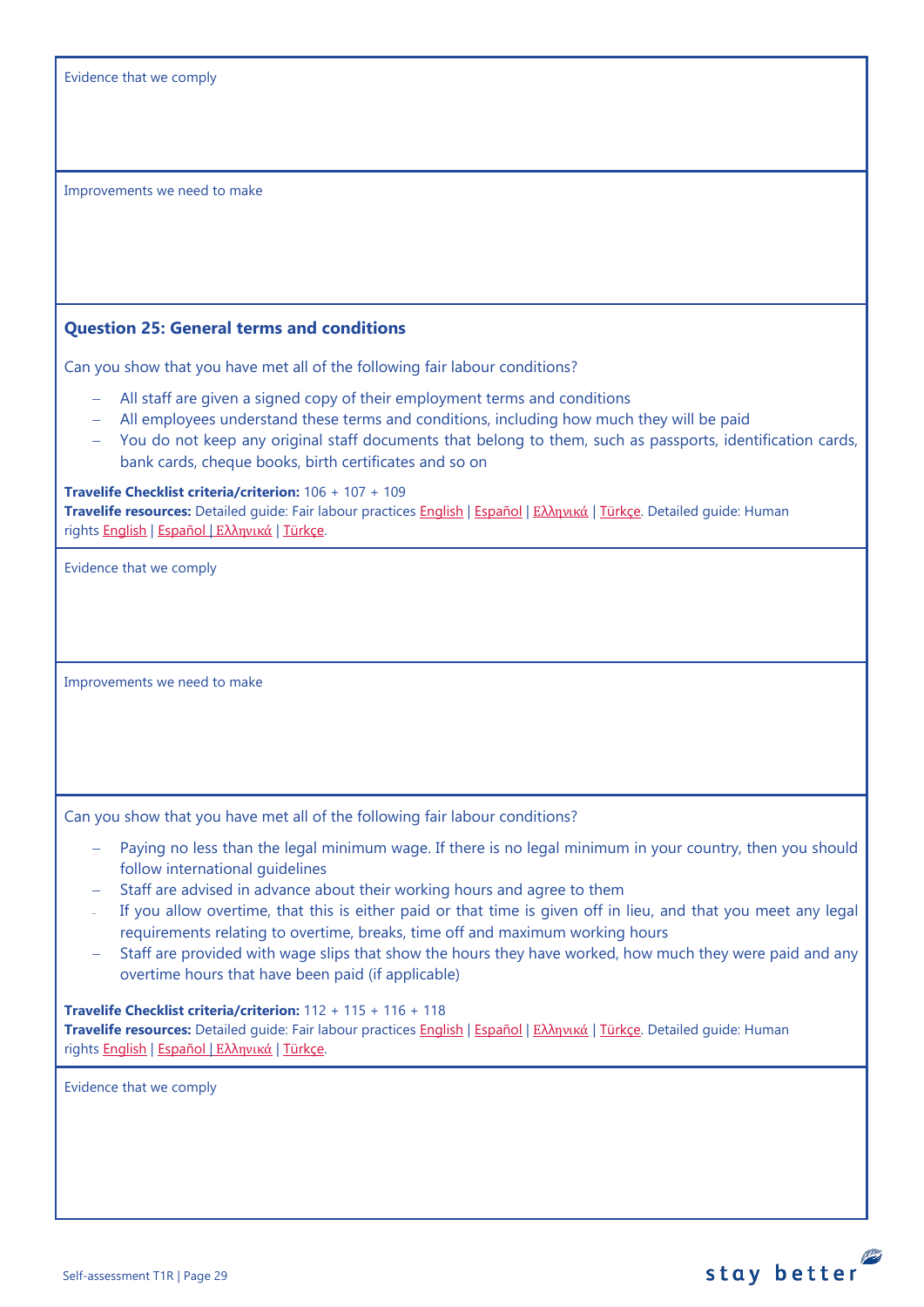<span id="page-29-0"></span>

| Can you show that you have met all of the following fair labour conditions?                                                                                                                                                                                                                                                                                                                                                                                                                                                                                                                                                                                                        |  |
|------------------------------------------------------------------------------------------------------------------------------------------------------------------------------------------------------------------------------------------------------------------------------------------------------------------------------------------------------------------------------------------------------------------------------------------------------------------------------------------------------------------------------------------------------------------------------------------------------------------------------------------------------------------------------------|--|
| You have a written disciplinary procedure that shows different levels of misconduct, with examples, and<br>appropriate, legal and fair consequences for each. These should be easily accessible onsite for all staff to read<br>at any time<br>All staff know about your disciplinary procedures, including where to find them, and are reminded about<br>them from time to time (e.g. when you send other updates about staff policies)<br>You encourage non-discrimination and fair treatment for everyone. For example, providing training in this<br>area and having discrimination, exploitation and abuse as a form of serious misconduct in your disciplinary<br>procedures |  |
| Travelife Checklist criteria/criterion: $119 + 120 + 121 + 126 + 127$<br>Travelife resources: Detailed guide: Fair labour practices English   Español   Ελληνικά   Türkçe. Quick guide: Disciplinary<br>procedures English   Εspañol   Ελληνικά   Türkçe. Quick guide: Avoiding discrimination English   Εspañol   Ελληνικά   Türkçe.<br>Detailed guide: Human rights English   Εspañol   Ελληνικά   Türkçe.                                                                                                                                                                                                                                                                       |  |
| Evidence that we comply                                                                                                                                                                                                                                                                                                                                                                                                                                                                                                                                                                                                                                                            |  |
| Improvements we need to make                                                                                                                                                                                                                                                                                                                                                                                                                                                                                                                                                                                                                                                       |  |
| When staff leave the business, can you show the following?                                                                                                                                                                                                                                                                                                                                                                                                                                                                                                                                                                                                                         |  |
| All money you owe them is paid to them when they leave<br>They are able to access your premises to collect any of their personal possessions                                                                                                                                                                                                                                                                                                                                                                                                                                                                                                                                       |  |
| <b>Travelife Checklist criteria/criterion: 111</b><br>Travelife resources: Detailed guide: Fair labour practices English   Español   Ελληνικά   Türkçe. Detailed guide: Human<br>rights English   Español   Ελληνικά   Türkçe.                                                                                                                                                                                                                                                                                                                                                                                                                                                     |  |
| Evidence that we comply                                                                                                                                                                                                                                                                                                                                                                                                                                                                                                                                                                                                                                                            |  |
| Improvements we need to make                                                                                                                                                                                                                                                                                                                                                                                                                                                                                                                                                                                                                                                       |  |
|                                                                                                                                                                                                                                                                                                                                                                                                                                                                                                                                                                                                                                                                                    |  |
| <b>Question 26: Complaints, feedback and representation</b>                                                                                                                                                                                                                                                                                                                                                                                                                                                                                                                                                                                                                        |  |
| Can you show that you have policies and procedures in place to ensure that staff can give feedback to management,<br>address personal grievances and make complaints? These should include the following:                                                                                                                                                                                                                                                                                                                                                                                                                                                                          |  |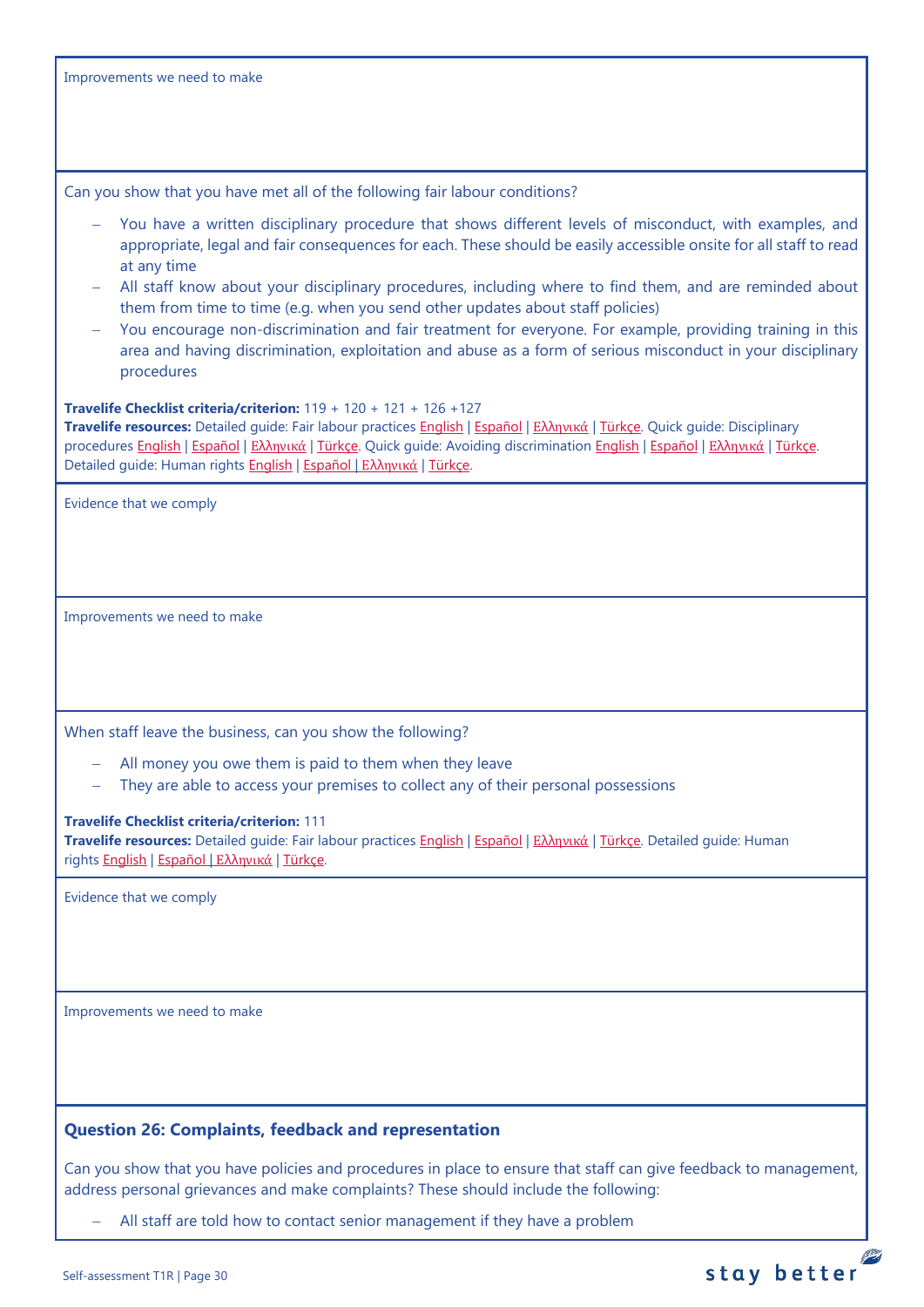- If there is a trade union, staff are allowed to join it
- Staff are allowed to form groups or committees without management involvement. These groups or committees can have an elected spokesperson and are given reasonable time to meet during working hours
- There is a grievance procedure in place that has been explained to all staff
- − There is a written procedure that explains how employees can raise concerns, or make complaints about serious issues, that is easily accessible to staff onsite at all times, and you tell staff where to find it

#### **Travelife Checklist criteria/criterion:** 122 + 123 + 124 + 128 + 129

**Travelife resources:** Detailed guide: Fair labour practices [English](https://travelifestaybetter.com/wp-content/uploads/2021/01/10-Detailed-Guide-Fair-Labour-Practices.pdf) | [Español](https://travelifestaybetter.com/wp-content/uploads/2021/01/10-ES-Detailed-Guide-Fair-Labour-Practices.pdf) | Ελλ[ηνικά](https://travelifestaybetter.com/wp-content/uploads/2021/01/10-GR-Detailed-Guide-Fair-Labour-Practices.pdf) | [Türkçe.](https://travelifestaybetter.com/wp-content/uploads/2021/01/10-Detailed-Guide-Fair-Labour-Practices-TR-Adil-Is-Gucu-Uygulamalari-Detayli-Kilavuz.pdf) Quick guide: Grievance procedures [English](https://travelifestaybetter.com/wp-content/uploads/2019/02/12-Quick-Guide-Grievance-Procedures.pdf) | [Español](https://travelifestaybetter.com/wp-content/uploads/2019/02/12-ES-Quick-Guide-Grievance-Procedures.pdf) | Ελλ[ηνικά](https://travelifestaybetter.com/wp-content/uploads/2020/07/37-Quick-Guide-Grievance-Procedures-GR.pdf) | [Türkçe.](https://travelifestaybetter.com/wp-content/uploads/2020/08/12-Quick-Guide-Grievance-Procedures-TR-12-Hizli-Kilavuz-Sikayet-Proseduru.pdf) Quick guide: Avoiding discrimination [English](https://travelifestaybetter.com/wp-content/uploads/2019/02/13-Quick-Guide-Avoiding-Workplace-Discrimination.pdf) | [Español](https://travelifestaybetter.com/wp-content/uploads/2019/02/13-ES-Quick-Guide-Avoiding-Workplace-Discrimination.pdf) | Ελλ[ηνικά](https://travelifestaybetter.com/wp-content/uploads/2020/07/38-Quick-Guide-Avoiding-Workplace-Discrimination-GR.pdf) | [Türkçe.](https://travelifestaybetter.com/wp-content/uploads/2020/10/13-Quick-Guide-Avoiding-Workplace-Discrimination-TR-Isyerinde-Ayrimciligi-Onlemek-icin-Hizli-Kilavuz.pdf) Example: Telling staff how to give you feedback [English](https://travelifestaybetter.com/wp-content/uploads/2019/02/6-Example-Feedback-Instructions-for-Staff.pdf) | [Español](https://travelifestaybetter.com/wp-content/uploads/2019/02/6-ES-Example-Feedback-Instructions-for-Staff.pdf) | Ελλ[ηνικά](https://travelifestaybetter.com/wp-content/uploads/2021/01/6-GR-Example-Feedback-Instructions-for-Staff.pdf) | [Türkçe.](https://travelifestaybetter.com/wp-content/uploads/2020/08/6-Example-Feedback-Instructions-for-Staff-TR-6-Ornek-Calisan-Geri-Bildirim-Talimati.pdf) Detailed guide: Human rights [English](https://travelifestaybetter.com/wp-content/uploads/2021/01/8-Detailed-Guide-Human-Rights.pdf) | [Español](https://travelifestaybetter.com/wp-content/uploads/2021/01/8-ES-Detailed-Guide-Human-Rights.pdf) | Ελλ[ηνικά](https://travelifestaybetter.com/wp-content/uploads/2021/01/8-GR-Detailed-Guide-Human-Rights.pdf) | [Türkçe.](https://travelifestaybetter.com/wp-content/uploads/2021/01/8-Detailed-Guide-Human-Rights-TR-Insan-Haklari-Detayli-Kilavuz.pdf)

Evidence that we comply

Improvements we need to make

Can you show that staff are regularly kept informed about your employment policies and practices? For example, regular email updates, at staff meetings and during training sessions.

#### **Travelife Checklist criteria/criterion:** 133

**Travelife resources:** Detailed guide: Fair labour practices [English](https://travelifestaybetter.com/wp-content/uploads/2021/01/10-Detailed-Guide-Fair-Labour-Practices.pdf) | [Español](https://travelifestaybetter.com/wp-content/uploads/2021/01/10-ES-Detailed-Guide-Fair-Labour-Practices.pdf) | Ελλ[ηνικά](https://travelifestaybetter.com/wp-content/uploads/2021/01/10-GR-Detailed-Guide-Fair-Labour-Practices.pdf) | [Türkçe.](https://travelifestaybetter.com/wp-content/uploads/2021/01/10-Detailed-Guide-Fair-Labour-Practices-TR-Adil-Is-Gucu-Uygulamalari-Detayli-Kilavuz.pdf) Quick guide: Grievance procedures [English](https://travelifestaybetter.com/wp-content/uploads/2019/02/12-Quick-Guide-Grievance-Procedures.pdf) | [Español](https://travelifestaybetter.com/wp-content/uploads/2019/02/12-ES-Quick-Guide-Grievance-Procedures.pdf) | Ελλ[ηνικά](https://travelifestaybetter.com/wp-content/uploads/2020/07/37-Quick-Guide-Grievance-Procedures-GR.pdf) | [Türkçe.](https://travelifestaybetter.com/wp-content/uploads/2020/08/12-Quick-Guide-Grievance-Procedures-TR-12-Hizli-Kilavuz-Sikayet-Proseduru.pdf) Quick guide: Avoiding discrimination [English](https://travelifestaybetter.com/wp-content/uploads/2019/02/13-Quick-Guide-Avoiding-Workplace-Discrimination.pdf) | [Español](https://travelifestaybetter.com/wp-content/uploads/2019/02/13-ES-Quick-Guide-Avoiding-Workplace-Discrimination.pdf) | Ελλ[ηνικά](https://travelifestaybetter.com/wp-content/uploads/2020/07/38-Quick-Guide-Avoiding-Workplace-Discrimination-GR.pdf) | [Türkçe.](https://travelifestaybetter.com/wp-content/uploads/2020/10/13-Quick-Guide-Avoiding-Workplace-Discrimination-TR-Isyerinde-Ayrimciligi-Onlemek-icin-Hizli-Kilavuz.pdf) Example: Telling staff how to give you feedback [English](https://travelifestaybetter.com/wp-content/uploads/2019/02/6-Example-Feedback-Instructions-for-Staff.pdf) | Εspañol | Ελλ[ηνικά](https://travelifestaybetter.com/wp-content/uploads/2021/01/6-GR-Example-Feedback-Instructions-for-Staff.pdf) | [Türkçe.](https://travelifestaybetter.com/wp-content/uploads/2020/08/6-Example-Feedback-Instructions-for-Staff-TR-6-Ornek-Calisan-Geri-Bildirim-Talimati.pdf)

Evidence that we comply

Improvements we need to make

# <span id="page-30-0"></span>**Question 27: Keeping records**

Do you have a system in place to ensure that all hours worked by each employee are recorded, and are these records easily accessible and regularly checked to ensure staff working hours comply with the law?

Can you show that you also keep records of the following?

- − Records of any overtime that has been worked
- − Files for every employee that include proof of their age
- − Copies of all payslips and details of all money paid to staff

**Travelife Checklist criteria/criterion:** 113 + 114 + 117 + 130 **Travelife resources:** Detailed guide: Fair labour practices [English](https://travelifestaybetter.com/wp-content/uploads/2021/01/10-Detailed-Guide-Fair-Labour-Practices.pdf) | [Español](https://travelifestaybetter.com/wp-content/uploads/2021/01/10-ES-Detailed-Guide-Fair-Labour-Practices.pdf) | Ελλ[ηνικά](https://travelifestaybetter.com/wp-content/uploads/2021/01/10-GR-Detailed-Guide-Fair-Labour-Practices.pdf) | [Türkçe.](https://travelifestaybetter.com/wp-content/uploads/2021/01/10-Detailed-Guide-Fair-Labour-Practices-TR-Adil-Is-Gucu-Uygulamalari-Detayli-Kilavuz.pdf)